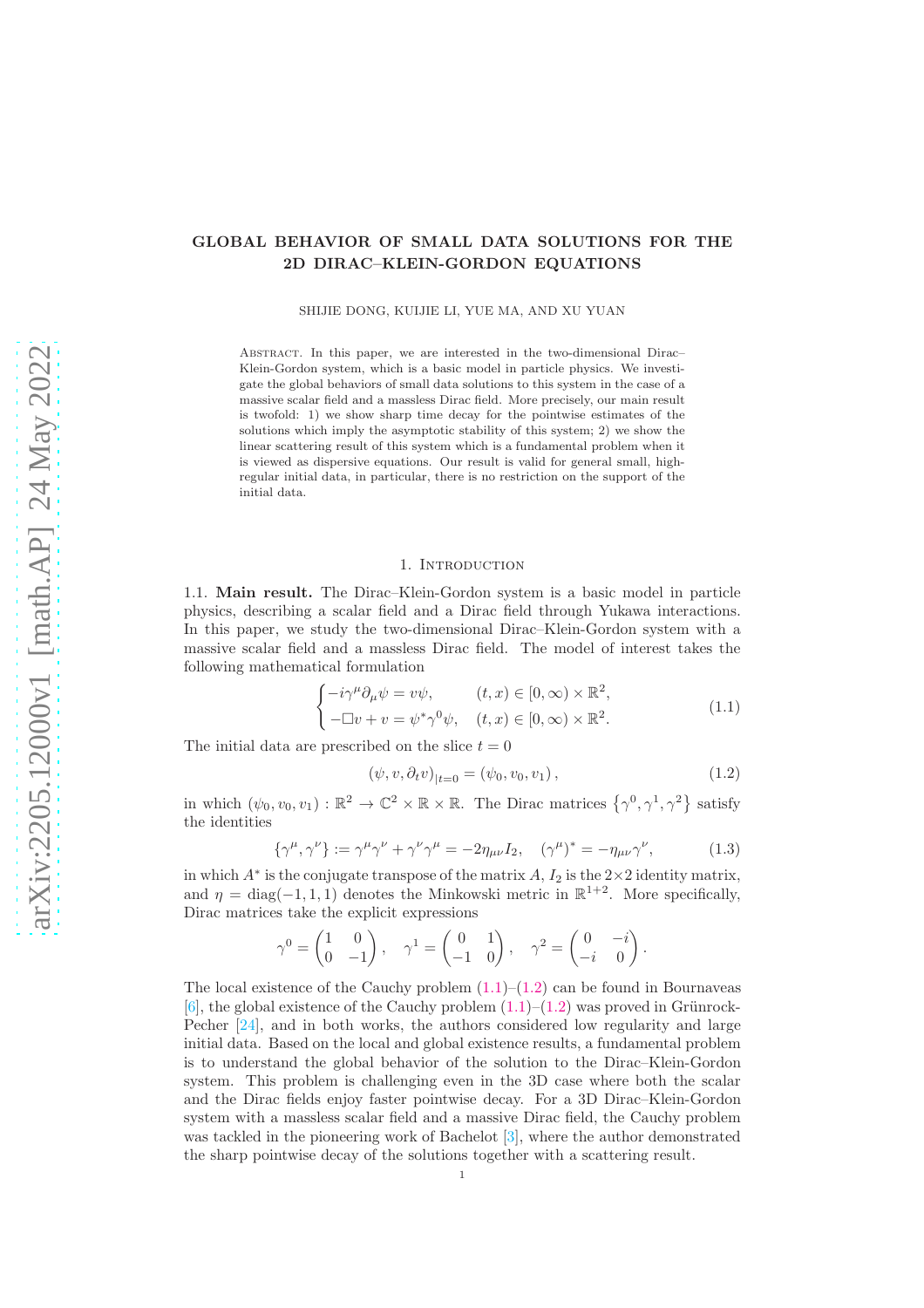For the 2D Dirac–Klein-Gordon system, it is regarded to be more difficult as we lose  $t^{-1/2}$  decay rate in the pointwise estimates of the solutions. The global behavior is well-understood in the case of a massive scalar field and a massive Dirac field, where the Dirac–Klein-Gordon system can be reduced to a system of coupled Klein-Gordon equations; see the works [\[38\]](#page-41-0) by Simon-Taflin and [\[36\]](#page-41-1) by Ozawa-Tsutaya-Tsutsumi. However, the global behavior of the solutions to the 2D Dirac–Klein-Gordon system [\(1.1\)](#page-0-0) was unknown until the recent work [\[20\]](#page-40-1) by Dong-Wyatt. In this work, the authors illustrated the sharp time decay for the solutions in the case of small, high-regular initial data with compact support.

In the present paper, we revisit the 2D Cauchy problem  $(1.1)$ – $(1.2)$ : we prove the global existence, the sharp time decay, and the scattering result of the solutions for all initial data which are small, high-regular, but not necessarily compactly supported. Our main result is formulated as follows.

<span id="page-1-2"></span>**Theorem 1.1.** Let  $N \in \mathbb{N}$  with  $N \ge 14$  and  $\mathcal{X}_N = H^{N-1} \times H^N \times H^{N-1}$ . There exists an  $\varepsilon_0 > 0$  such that for all initial data  $(\psi_0, v_0, v_1)$  satisfying the smallness condition

<span id="page-1-3"></span>
$$
\|\psi_0\|_{L^1} + \sum_{k \le N} \left( \|\langle |x| \rangle^{k+1} \nabla_x^k \psi_0 \|_{L^2} + \|\langle |x| \rangle^{k+2} \log(2+|x|) \nabla_x^k v_1 \|_{L^2} \right) + \sum_{k \le N+1} \|\langle |x| \rangle^{k+1} \log(2+|x|) \nabla_x^k v_0 \|_{L^2} \le \varepsilon < \varepsilon_0,
$$
\n(1.4)

the Cauchy problem [\(1.1\)](#page-0-0)-[\(1.2\)](#page-0-1) admits a global-in-time solution  $(\psi, v)$ , which enjoys the following sharp time decay estimates

<span id="page-1-0"></span>
$$
|\psi(t,x)| \lesssim \varepsilon \langle t \rangle^{-\frac{1}{2}}, \quad |v(t,x)| \lesssim \varepsilon \langle t+|x| \rangle^{-1}.
$$
 (1.5)

Moreover, the solution  $(\psi, v)$  scatters to a free solution in  $\mathcal{X}_N$  for  $t \to \infty$ : there exists  $(\psi_{0\ell}, v_{0\ell}, v_{1\ell}) \in \mathcal{X}_N$  such that

<span id="page-1-1"></span>
$$
\lim_{t \to \infty} ||(\psi, v, \partial_t v) - (\psi_\ell, v_\ell, \partial_t v_\ell)||_{\mathcal{X}_N} = 0,
$$
\n(1.6)

where  $(\psi_{\ell}, \psi_{\ell})$  is the solution to the 2D linear homogeneous Dirac–Klein-Gordon system with the initial data  $(\psi_{0\ell}, v_{0\ell}, v_{1\ell})$ .

**Remark 1.2.** In [\[24\]](#page-40-0), the global existence to the 2D Cauchy problem  $(1.1)$ – $(1.2)$ was first obtained, in which the description of the asymptotic behavior was absent. Very recently in [\[20\]](#page-40-1), the asymptotic behavior was described for the solution with compactly supported initial data. To the best of our knowledge, our current result appears to be the first asymptotic behavior result for non-compactly supported initial data.

Remark 1.3. For the 2D Dirac-Klein-Gordon system [\(1.1\)](#page-0-0), which can be regarded as dispersive equations, it is particularly interesting to investigate its scattering aspect. In view of  $(1.5)$ , neither of the pointwise decay rates of the solutions is integrable in time. Thus the linear scattering result [\(1.6\)](#page-1-1) is not a direct consequence of the pointwise decay. On the other hand, the decay result [\(1.5\)](#page-1-0) is not a consequence of the scattering result either. Nevertheless, we manage to obtain the scattering result by carefully exploring different properties of the scalar field and the Dirac field (see more details in  $\S 3.3-3.5$  $\S 3.3-3.5$  $\S 3.3-3.5$ ). To the best of our knowledge, this appears to be the first scattering result for the 2D Dirac–Klein-Gordon system  $(1.1).$  $(1.1).$ 

Remark 1.4. The proof for Theorem [1.1](#page-1-2) should be applicable to the 3D Dirac– Klein-Gordon system in the case of a massive scalar field and a massless Dirac field, where both fields gain an extra  $t^{-1/2}$  decay rate. This will lead us to the same (even a better) result of pointwise decay and linear scattering of the small data solutions.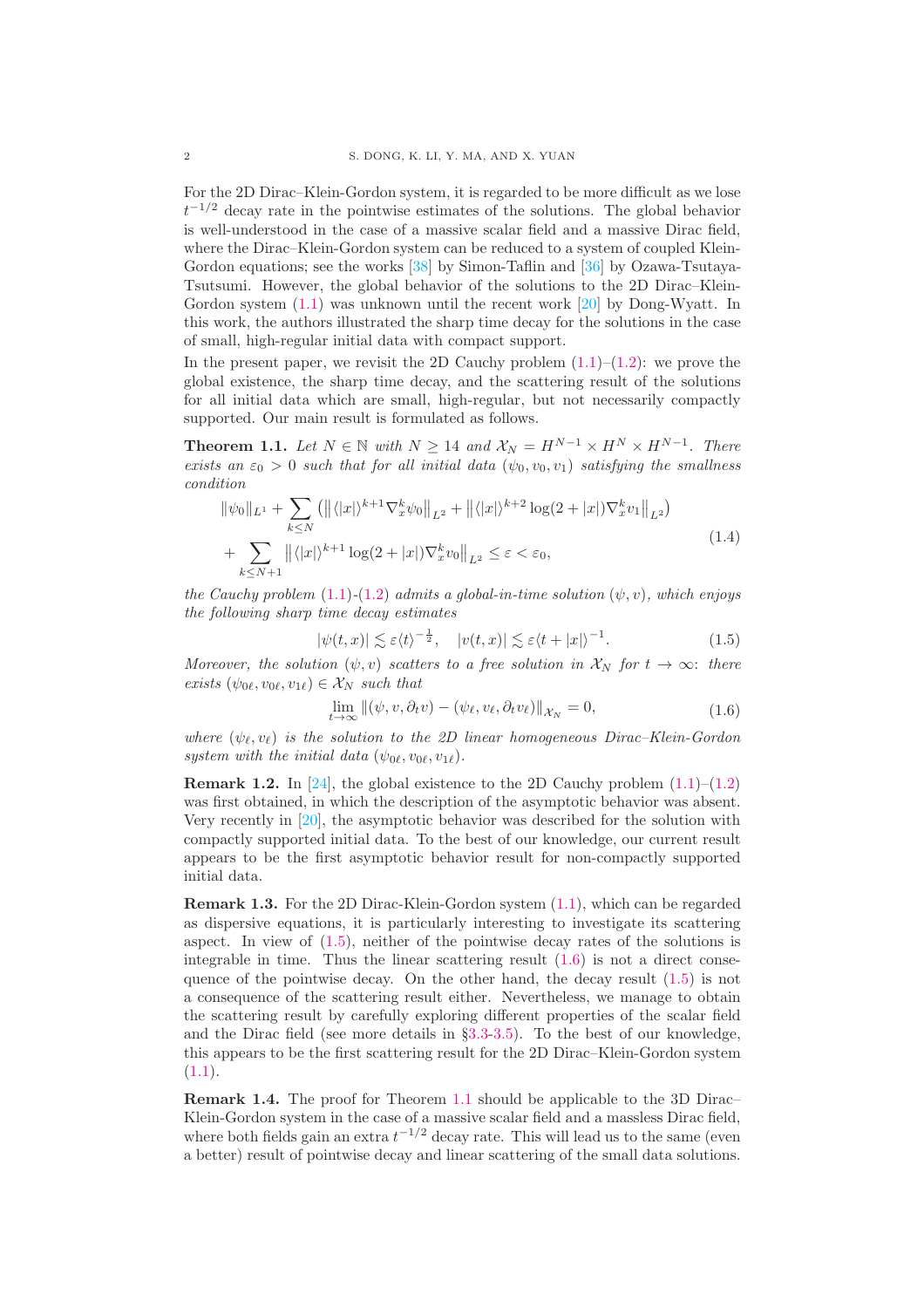Remark 1.5. In the proof, one key ingredient is the observation that the nonlinear term in the equation of the Dirac field  $\psi$  enjoys an extra  $KG \times KG$  structure, which originally is of the form  $KG \times Dirac$ . This structure does not directly appear in the Dirac equation, but does appear when we do the energy estimate (see for instance Lemma [2.6\)](#page-8-0). This observation, together with Lemma [2.18](#page-16-0) or [\[20,](#page-40-1) Lemma 3.2], helps us to improve the energy estimate for the massless Dirac field (see more details in Lemma [3.7\)](#page-31-0).

1.2. References. The Dirac–Klein-Gordon system has attracted people's attention for decades, and there exists a large literature on its mathematical study. The questions of vital importance to the Cauchy problem of this system include but are not limited to: 1) global existence; 2) global behavior, such as pointwise decay and linear scattering, of the solutions when certain conditions are posed on the initial data.

For the 3D case, Chadam and Glassey [\[9\]](#page-40-2) first proved global existence for a Dirac– Klein-Gordon system with certain special initial data. Then Choquet-Bruhat [\[11\]](#page-40-3) showed global existence and scattering for a massless Dirac–Klein-Gordon system. Later on, Bachelot [\[3\]](#page-39-1) proved global existence and showed global behavior of a Dirac–Klein-Gordon system (in the case of a massless scalar field and a massive Dirac field) with small, high-regular, compactly supported initial data, and this work is closely related to our study. Recently, Wang [\[42\]](#page-41-2) and Bejenaru-Herr [\[4\]](#page-39-2) proved global existence and scattering for a Dirac–Klein-Gordon system (with certain restrictions on the mass of the scalar field and the mass of the Dirac field) with low-regular initial data. There also exists the work [\[13\]](#page-40-4) as well as others in the 3D case for this system, but we are not going to be exhaustive here.

For the 2D case, Bournaveas [\[6\]](#page-39-0) proved local existence to the system with lowregular initial data motivated by an earlier work of Zheng [\[43\]](#page-41-3) on a modified Dirac– Klein-Gordon system. Later on, D'Ancona-Foschi-Selberg [\[12\]](#page-40-5) improved this local existence result. After that, Grünrock-Pecher  $[24]$  first showed global existence to the Dirac–Klein-Gordon system for low-regular (and also high-regular) initial data. Very recently, Dong-Wyatt [\[20\]](#page-40-1) demonstrated the first asymptotic stability result for system [\(1.1\)](#page-0-0) with small, high-regular, and compactly supported initial data. In the proof of [\[20\]](#page-40-1), the authors relied on the vector field method and the hyperboloidal foliation of the spacetime (i.e.,  $s = \sqrt{t^2 - |x|^2} = constant$  slices), and in contrast, in the present paper we will use the flat foliation of the spacetime (i.e.,  $t = constant$ ) slices). For the 1D case, we would like to draw one's attention to the works  $[7, 9]$  $[7, 9]$ .

A model problem closely relevant to our study is the Klein-Gordon–Zakharov system, which can be regarded as semilinear coupled wave and Klein-Gordon equations. In the 3D case, global existence and global behavior were obtained in the pioneering work  $[35]$  for small perturbations around 0; in a recent work  $[25]$ , the authors proved linear scattering for solutions in the energy space with radial symmetry. In the 2D case, very recently the pointwise asymptotic behavior of the small smooth solutions to the system was illustrated; see for instance  $[14, 21, 18]$  $[14, 21, 18]$  $[14, 21, 18]$  $[14, 21, 18]$ . It is worth mentioning that, in  $[18]$ , the authors obtained a scattering result for the solutions to the Klein-Gordon part of the 2D Klein-Gordon–Zakharov system.

Finally, we want to lead one to some Dirac-related or Klein-Gordon-related works [\[5,](#page-39-4) [8,](#page-39-5) [10,](#page-40-11) [16,](#page-40-12) [17,](#page-40-13) [22,](#page-40-14) [27,](#page-40-15) [28,](#page-40-16) [31,](#page-40-17) [33,](#page-40-18) [34,](#page-40-19) [40\]](#page-41-4), which are also relevant to our study.

1.3. Major difficulties. A direct problem we encounter when studying the Dirac– Klein-Gordon system [\(1.1\)](#page-0-0), using Klainerman's vector field method, is that we cannot commute the system with the scaling vector field  $S = t\partial_t + x^a \partial_a$ , due to the presence of a massive Klein-Gordon field. This obstacle makes it already non-trivial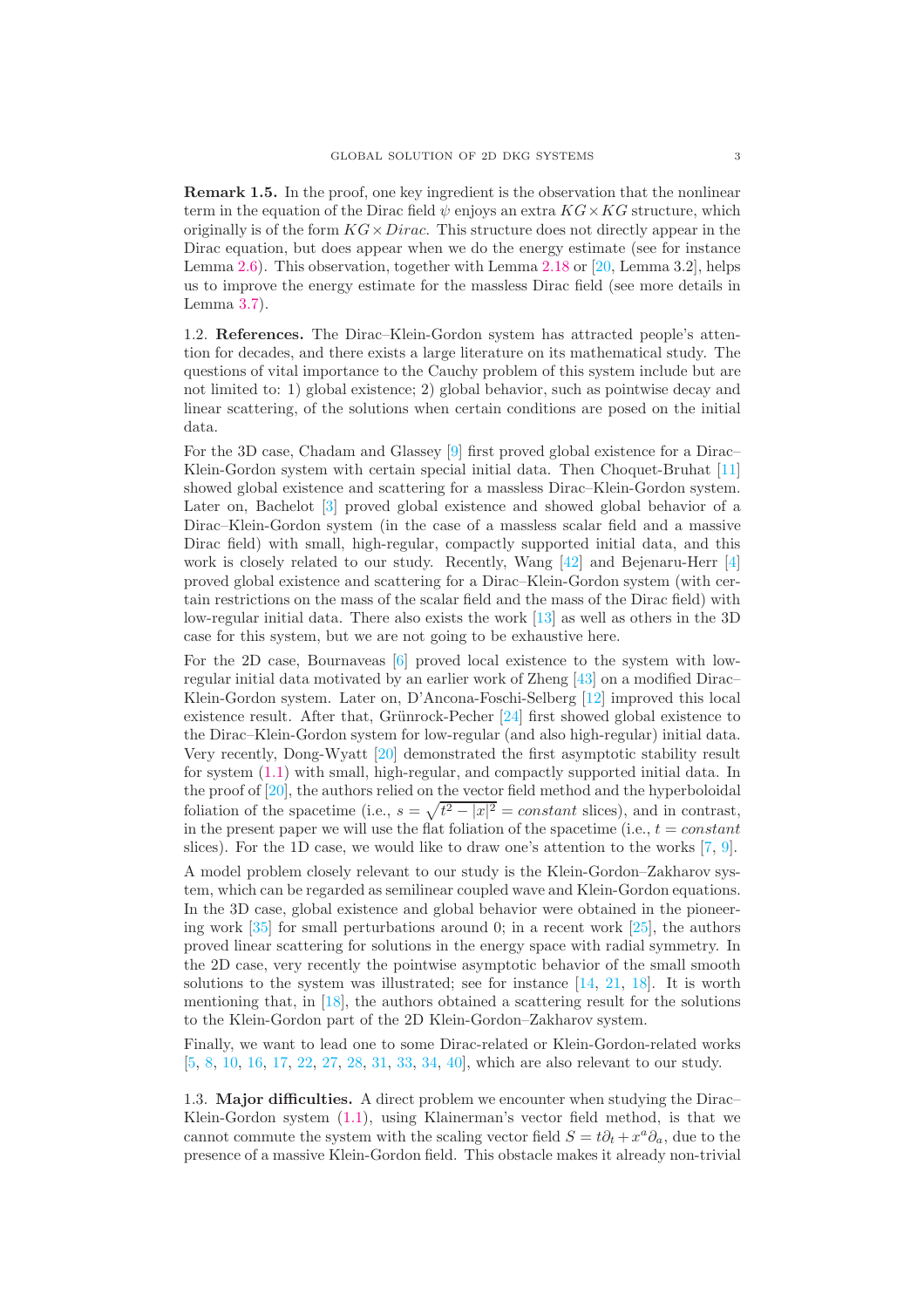to study the global existence and the global behavior of the solutions to this system in the 3D case. Moreover, in the 2D case, the following two extra difficulties arise.

First, the slow decay nature of both the 2D Dirac and 2D Klein-Gordon fields causes serious problems. Recall that in the 2D case, the free Dirac field's decay rate is  $t^{-1/2}$  (there also exists some  $\langle t - r \rangle$  decay rate which however is gone near  $r = t$ ), and the free Klein-Gordon field's decay rate is  $t^{-1}$ , both of which are non-integrable quantities. Thus, this fact makes it highly non-trivial to show the boundedness of the  $L_t^1 L_x^2$  norm of the nonlinearities, which is required for closing the bootstrap, as they are just quadratic in [\(1.1\)](#page-0-0).

Second, one problem of the insufficient decay of the Dirac field  $\psi$  occurs when applying the ghost weight method to close the highest-order energy estimates for both fields, which is the most severe obstacle in the present paper. This problem does not exist in the case of compact initial data; see for instance [\[20\]](#page-40-1). Recall that it seems necessary to have,

<span id="page-3-0"></span>
$$
|\psi(t,x)| \lesssim \langle t \rangle^{-1/2} \langle t-r \rangle^{-1/2-\delta}, \quad \text{for some } 0 < \delta \ll 1,
$$
 (1.7)

when applying the ghost weight method to close the highest-order energy estimates (according to the spacetime integral parts in [\(2.16\)](#page-8-1) and [\(2.32\)](#page-10-0)). However, even in [\[20\]](#page-40-1) where the initial data are compactly supported, the authors only can show

$$
|\psi(t,x)| \lesssim \langle t \rangle^{-1/2} \langle t-r \rangle^{-1/2}.
$$

which suffices to close the highest-order energy estimates by using the hyperboloidal foliation method. Thus, intuitively one does not expect [\(1.7\)](#page-3-0), and needs to find another way to go through the highest-order energy estimates.

<span id="page-3-2"></span>1.4. Key points of the proof. We now explain how to solve the problems mentioned above. We apply the strategies used in [\[15,](#page-40-20) [18,](#page-40-10) [19\]](#page-40-21) to circumvent problems caused by the lack of the scaling vector field. As for the issue of the slow time decay rates for 2D Dirac and Klein-Gordon fields, we rely mainly on two ingredients to conquer it: 1) we rely on various non-trivial nonlinear transformations to transform the original nonlinear terms to faster decaying terms (either null nonlinearities or cubic ones), which are essentially in the spirit of Shatah's normal form [\[37\]](#page-41-5) (we also refer to [\[20,](#page-40-1) [41\]](#page-41-6)); 2) we rely on an observation that the Klein-Gordon component v is able to transform the  $\langle t - r \rangle$  decay of the Dirac component  $\psi$  to the favorable  $\langle t + r \rangle$  decay, and this is a vital ingredient used in [\[18\]](#page-40-10) in the context of 2D Klein-Gordon–Zakharov system. We refer to [\[18,](#page-40-10) Introduction] for a more detailed illustration.

Next, we explain in detail how we resolve the highest-order energy estimates. Heuristically, we consider the first order energy and chose  $\psi \partial_{\alpha} v$  as the representative nonlinear term. Note that, the term  $\psi \partial_\alpha v$  appears in the energy estimate of  $\partial_{\alpha}\psi$ , due to the Leibniz rule and  $[-i\gamma^{\mu}\partial_{\mu}, \partial_{\alpha}]=0$ ,

$$
-i\gamma^{\mu}\partial_{\mu}\partial_{\alpha}\psi = \partial_{\alpha}(v\,\psi) = \psi\partial_{\alpha}v + v\partial_{\alpha}\psi.
$$

We first assume

<span id="page-3-1"></span>
$$
|\psi(t,x)| \lesssim \langle t+r \rangle^{-1/2+\delta} \langle t-r \rangle^{-1},\tag{1.8}
$$

which is achievable (to be explained below). There is no special structure if we directly estimate the nonlinear term in  $(2.18)$  of Lemma [2.6,](#page-8-0)

$$
\int_0^t \|\psi \partial_\alpha v\| ds \lesssim \left(\int_0^t \left\|\frac{\partial_\alpha v}{\langle r-s\rangle^{3/5}}\right\|_{L_x^2}^2 ds\right)^{1/2} \left(\int_0^t \left\|\langle r-s\rangle^{3/5} \psi\right\|_{L_x^\infty}^2 ds\right)^{1/2} \lesssim \langle t\rangle^\delta \left(\int_0^t \left\|\frac{\partial_\alpha v}{\langle r-s\rangle^{3/5}}\right\|_{L_x^2}^2 ds\right)^{1/2},
$$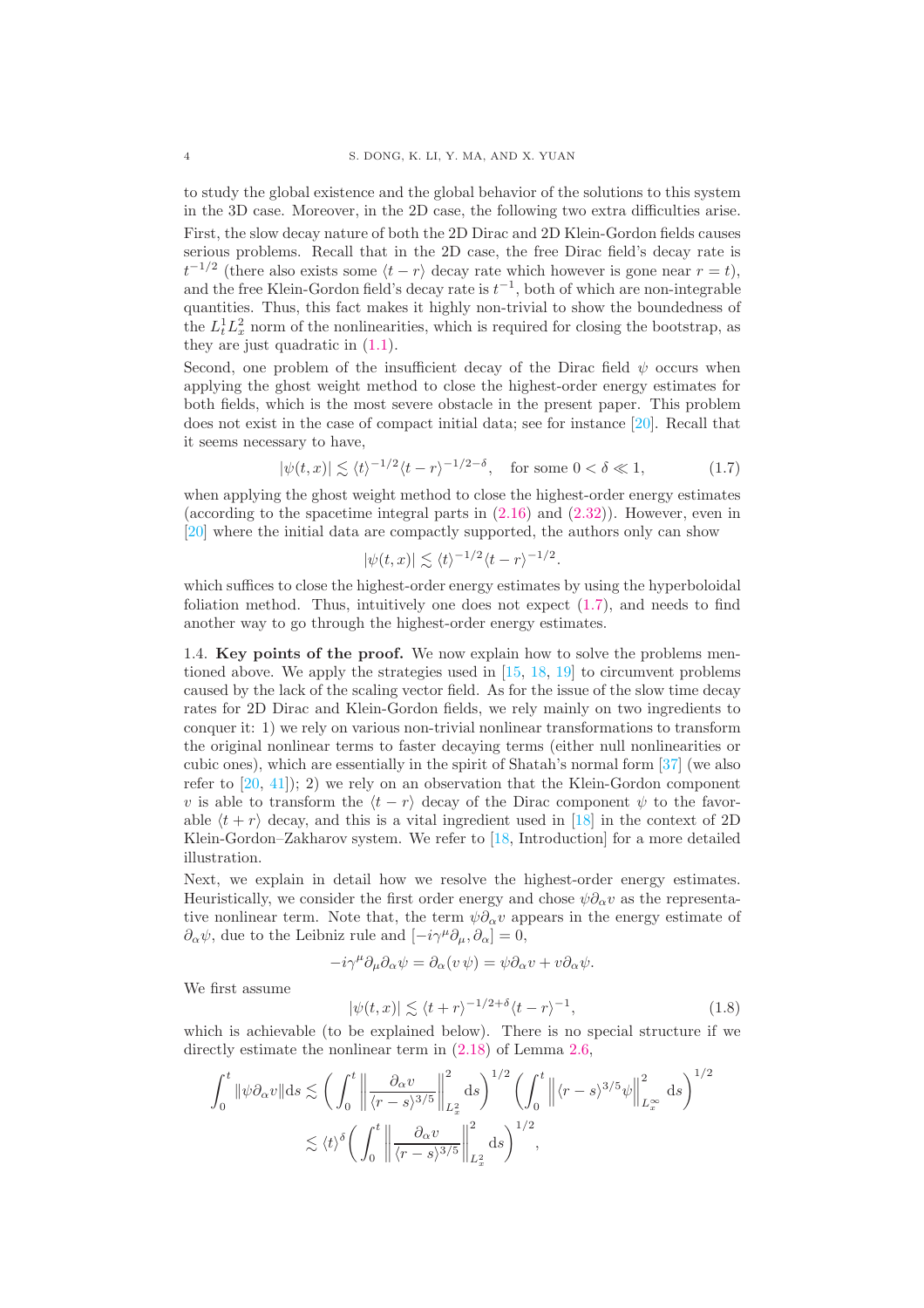in which we used [\(1.8\)](#page-3-1) in the last step, and this does not allow one to close the bootstrap due to the growth  $\langle t \rangle^{\delta}$ . However, a special structure can be discovered, based on a result in Lemma [2.18](#page-16-0) or [\[20,](#page-40-1) Lemma 3.2]. More precisely, if we apply [\(2.19\)](#page-8-3) in Lemma [2.6,](#page-8-0) we need to treat

$$
(\partial_\alpha v)\psi^*\gamma^0\partial_\alpha\psi,
$$

instead of the original  $\psi \partial_{\alpha} v$ . Thus, according to Lemma [2.18,](#page-16-0) we need to bound

$$
\int_0^t \int_{\mathbb{R}^2} |(\partial_\alpha v)\psi^*\gamma^0 \partial_\alpha \psi| \, \mathrm{d}x \mathrm{d}s \lesssim \int_0^t \int_{\mathbb{R}^2} |\partial_\alpha v| \, |\psi| \, |[\partial_\alpha \psi]_-\, \mathrm{d}x \mathrm{d}s + \text{similar terms},
$$

with  $\left| \cdot \right|$  defined in [\(2.1\)](#page-5-0). Using [\(1.8\)](#page-3-1) in the above, we have

$$
\int_0^t \int_{\mathbb{R}^2} |\partial_\alpha v| |\psi| | [\partial_\alpha \psi]_ - | \, dx ds
$$
  
\n
$$
\lesssim \int_0^t \left\| \frac{\partial_\alpha v}{\langle s - r \rangle^{3/5}} \right\|_{L_x^2} \left\| \frac{[\partial_\alpha \psi]_ -}{\langle s - r \rangle^{3/5}} \right\|_{L_x^2} ds
$$
  
\n
$$
\lesssim \left( \int_0^t \left\| \frac{\partial_\alpha v}{\langle s - r \rangle^{3/5}} \right\|_{L_x^2}^2 ds \right)^{1/2} \left( \int_0^t \left\| \frac{[\partial_\alpha \psi]_ -}{\langle s - r \rangle^{3/5}} \right\|_{L_x^2}^2 ds \right)^{1/2},
$$

in which we used the fact  $|\langle s - r \rangle^{6/5} \psi| \lesssim 1$ . This is not yet sufficient for closing the bootstrap, but the advantage is that there is no extra time growth in the right hand side. Some other technical tricks would help to close the bootstrap, but we do not exhaust those details here.

We end this part by briefly showing how to get  $(1.8)$ . We introduce an auxiliary variable  $\Psi$ , which is the solution to some wave equation, and which is connected with  $\psi$  via the relation  $|\psi| \leq |\partial \Psi|$ . This idea originally came from [\[7,](#page-39-3) Lemma 3] when treating 1D Dirac–Klein-Gordon equations. For the variable  $\Psi$ , we show that

$$
|L_1\Psi| + |L_2\Psi| + |S\Psi| \lesssim \langle t+r \rangle^{-1/2+\delta},\tag{1.9}
$$

and then we are led to  $(1.8)$  by

$$
|\psi| \lesssim |\partial \Psi| \lesssim \langle t-r \rangle^{-1} \left( |L_1 \Psi| + |L_2 \Psi| + |S \Psi| \right) \lesssim \langle t+r \rangle^{-1/2+\delta} \langle t-r \rangle^{-1},
$$

in which  $0 < \delta \ll 1$ , and  $L_1$ ,  $L_2$  and S are standard vector fields.

1.5. Outline of the paper. The paper is organized as follows. First, in section [2,](#page-4-0) we state notation and all the technical tools involved in an energy approach to the small data solution problem of the system  $(1.1)$ : the estimates on null form and vector fields, global Sobolev inequality, pointwise and energy estimates of the Dirac spinor and wave-type field, and the hidden structures within the system [\(1.1\)](#page-0-0). Second, in subsection [3.1,](#page-16-1) we introduce the bootstrap setting of this paper. Then, in subsection [3.2-](#page-17-0)[3.3,](#page-19-0) we derive the pointwise estimates for solution and the spacetime norm estimates for nonlinear terms under the bootstrap assumption. Last, we finish the proof of Theorem [1.1](#page-1-2) in subsection [3.4-](#page-34-0)[3.5.](#page-38-0)

## 2. Preliminaries

<span id="page-4-0"></span>2.1. Notation and conventions. Our problem is in  $(1+2)$  dimensional spacetime  $\mathbb{R}^{1+2}$ . We denote a spacetime point in  $\mathbb{R}^{1+2}$  by  $(t, x) = (x_0, x_1, x_2)$ , and its spatial radial by  $r = \sqrt{x_1^2 + x_2^2}$ . Set  $\omega_a = \frac{x_a}{r}$  for  $a = 1, 2$  and  $x = (x_1, x_2) \in \mathbb{R}^2$ . Spacetime indices are represented by Greek letters  $\{\alpha, \beta, \dots\}$  and spatial indices are denoted by Roman indices  $\{a, b, \dots\}$ . We use Japanese bracket to denote  $\langle \rho \rangle = (1 + \rho^2)^{\frac{1}{2}}$ for  $\rho \in \mathbb{R}$ . We write  $A \leq B$  to indicate  $A \leq C_0 B$  with  $C_0$  a universal constant. Unless otherwise specified we will always adopt the Einstein summation convention for repeated lower and upper indices.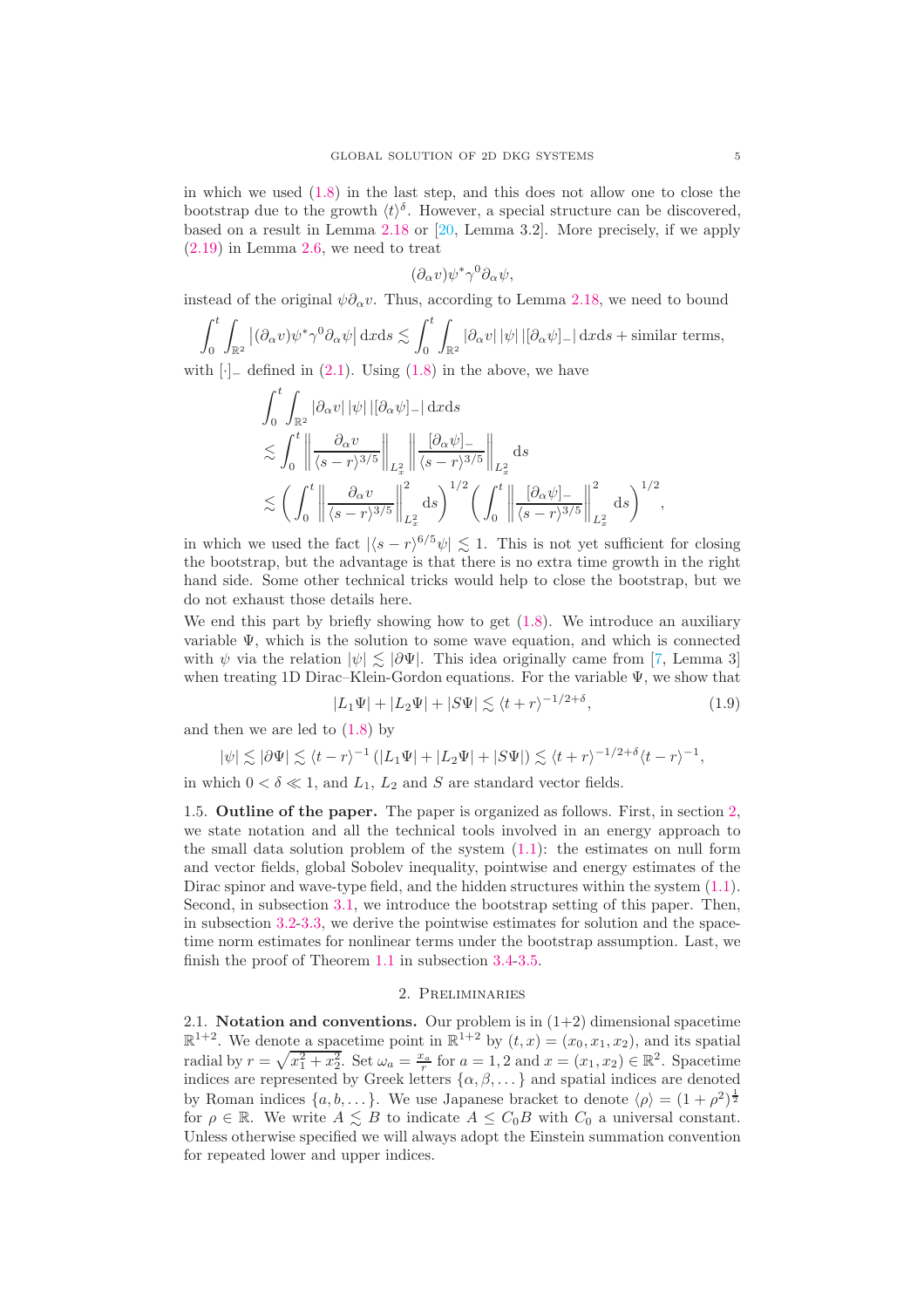Following Klainerman [\[29\]](#page-40-22), we introduce the following vector fields

- (1) Translations:  $\partial_{\alpha} := \partial_{x_{\alpha}}$ , for  $\alpha = 0, 1, 2$ .
- (2) Rotation:  $\Omega := x_1 \partial_2 x_2 \partial_1$ .
- (3) Scaling vector field:  $S := t\partial_t + x^a \partial_a$ .
- (4) Lorentz boosts:  $L_a := t\partial_a + x_a \partial_t$ , for  $a = 1, 2$ .

Following Bachelot [\[3\]](#page-39-1), we also introduce the modified rotation and Lorentz boots,

$$
\widehat{\Omega} = \Omega - \frac{1}{2}\gamma^1\gamma^2 \quad \text{and} \quad \widehat{L}_a = L_a - \frac{1}{2}\gamma^0\gamma^a, \text{ for } a = 1, 2.
$$

We define the two ordered sets of vector fields,

$$
(\Gamma_1, \Gamma_2, \Gamma_3, \Gamma_4, \Gamma_5, \Gamma_6) = (\partial_0, \partial_1, \partial_2, \Omega, L_1, L_2),
$$
  

$$
(\widehat{\Gamma}_1, \widehat{\Gamma}_2, \widehat{\Gamma}_3, \widehat{\Gamma}_4, \widehat{\Gamma}_5, \widehat{\Gamma}_6) = (\partial_0, \partial_1, \partial_2, \widehat{\Omega}, \widehat{L}_1, \widehat{L}_2).
$$

Moreover, for all multi-index  $I = (i_1, i_2, i_3, i_4, i_5, i_6) \in \mathbb{N}^6$ , we denote

$$
\Gamma^I = \prod_{k=1}^6 \Gamma_k^{i_k} \quad \text{and} \quad \widehat{\Gamma}^I = \prod_{k=1}^6 \widehat{\Gamma}_k^{i_k}
$$

Additionally, we introduce the good derivatives  $G_a = \partial_a + \omega_a \partial_t$  for  $a = 1, 2$ . To shorten notation, we denote

$$
\Gamma=(\Gamma_1,\Gamma_2,\Gamma_3,\Gamma_4,\Gamma_5,\Gamma_6)\quad\text{ and}\quad\widehat{\Gamma}=\left(\widehat{\Gamma}_1,\widehat{\Gamma}_2,\widehat{\Gamma}_3,\widehat{\Gamma}_4,\widehat{\Gamma}_5,\widehat{\Gamma}_6\right).
$$

More specifically, for any  $\mathbb{C}$ -valued or  $\mathbb{C}^2$ -valued function f, we have

$$
|\Gamma f| = \left(\sum_{k=1}^{6} |\Gamma_k f|^2\right)^{\frac{1}{2}} \quad \text{and} \quad |\widehat{\Gamma} f| = \left(\sum_{k=1}^{6} |\widehat{\Gamma}_k f|^2\right)^{\frac{1}{2}}.
$$

To state the global Sobolev inequality, we also define

$$
(\Lambda_1, \Lambda_2) = (\partial_r, \Omega)
$$
 and  $\Lambda^I = \Lambda_1^{i_1} \Lambda_2^{i_2}$ , for  $I = (i_1, i_2) \in \mathbb{N}^2$ .

Following Dong-Wyatt [\[20,](#page-40-1) Section 3], we introduce the following notation in order to explain the hidden structure of the nonlinear term of [\(1.1\)](#page-0-0): for all  $\phi = \phi(t, x)$ :  $\mathbb{R}^{1+2} \to \mathbb{C}^2$ , we set

<span id="page-5-0"></span>
$$
[\phi]_+(t,x) := \phi(t,x) + \omega_a \gamma^0 \gamma^a \phi(t,x),
$$
  

$$
[\phi]_-(t,x) := \phi(t,x) - \omega_a \gamma^0 \gamma^a \phi(t,x).
$$
 (2.1)

.

We fix a suitable cut-off  $C^1$  function  $\chi : \mathbb{R} \to \mathbb{R}$  such that

<span id="page-5-1"></span>
$$
\chi' \ge 0 \quad \text{and} \quad \chi = \begin{cases} 0, & \text{for } x \le 1, \\ 1, & \text{for } x \ge 2. \end{cases} \tag{2.2}
$$

Let  $\{\chi_j\}_{j=0}^{\infty}$  be a Littlewood-Paley partition of unity, i.e.

$$
1 = \sum_{j=0}^{\infty} \chi_j(\rho), \ \rho \ge 0, \ \chi_j \in C_0^{\infty}(\mathbb{R}^2), \quad \chi_j \ge 0 \quad \text{for all } j \ge 0,
$$

and

$$
supp\chi_0 \cap [0, \infty) = [0, 2], supp\chi_j \subset [2^{j-1}, 2^{j+1}] \text{ for all } j \ge 1.
$$

For simplicity of notation, we denote the initial data  $(\psi_0, v_0, v_1)$  by  $(\psi_0, \vec{v}_0)$ . Last, for further reference, we recall the following standard Gronwall's inequality. Let  $T > 0$  and  $f, g, h \in C([0, T] : \mathbb{R})$  be nonnegative functions with the property that

$$
f(t) \le g(t) + \int_0^t h(s)f(s)ds, \quad \text{for all } t \in [0, T].
$$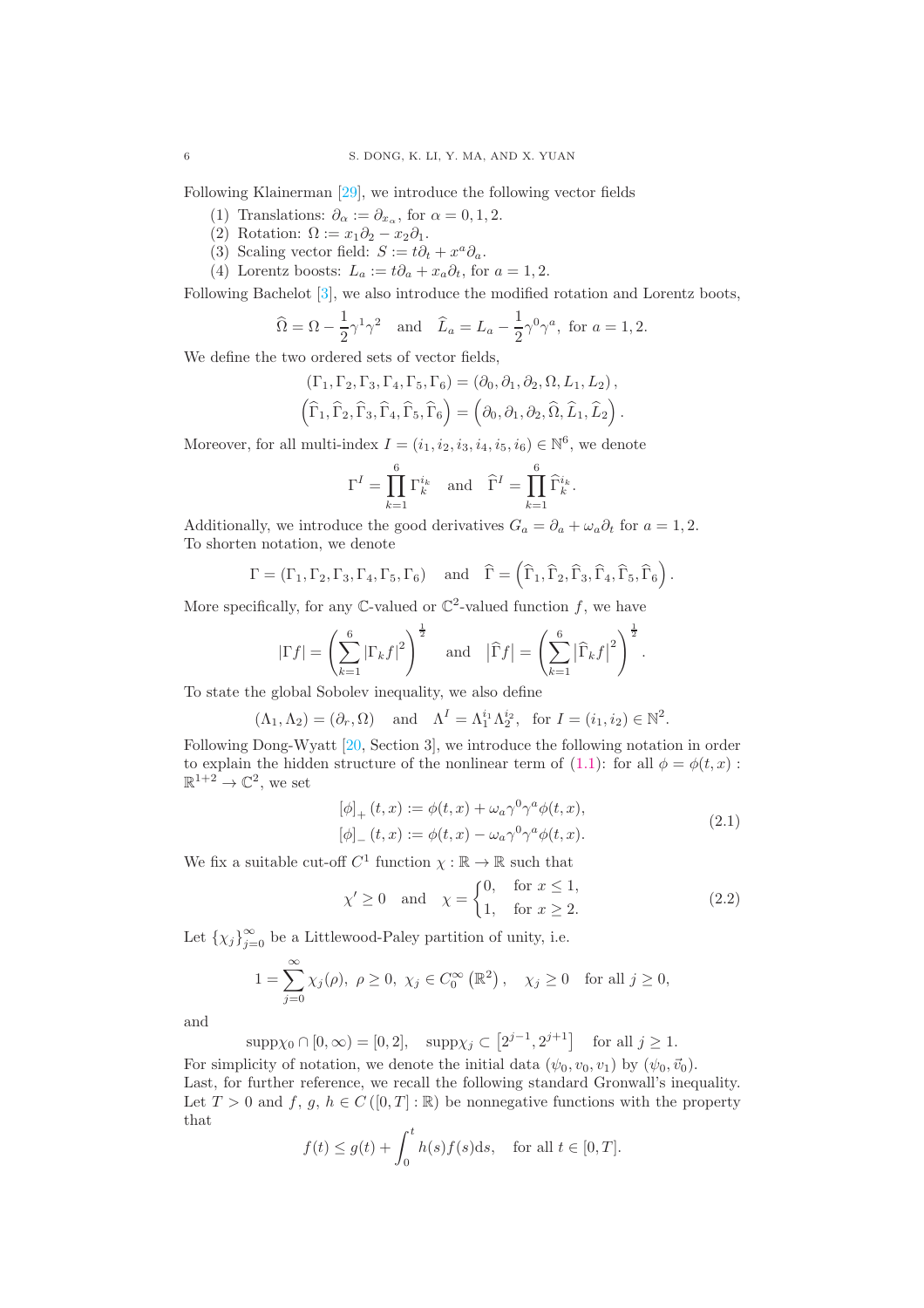Then, we have

<span id="page-6-7"></span>
$$
f(t) \le g(t) + \int_0^t g(s)h(s) \exp\left(\int_s^t h(\tau)d\tau\right) ds, \quad \text{for all } t \in [0, T].
$$
 (2.3)

2.2. Preliminary estimates. In this subsection, we recall several preliminary estimates that are related to the vector fields and the null form. First, from the fact that the differences between (unmodified) vector fields Γ and modified vector fields  $\widehat{\Gamma}$  are constant matrices, we have

<span id="page-6-3"></span>
$$
\sum_{|I| \le M} |\widehat{\Gamma}^I f| \lesssim \sum_{|I| \le M} |\Gamma^I f| \lesssim \sum_{|I| \le M} |\widehat{\Gamma}^I f|,\tag{2.4}
$$

<span id="page-6-4"></span>
$$
\sum_{|I| \le M} |\partial \widehat{\Gamma}^I f| \lesssim \sum_{|I| \le M} |\partial \Gamma^I f| \lesssim \sum_{|I| \le M} |\partial \widehat{\Gamma}^I f|,\tag{2.5}
$$

for any smooth  $\mathbb{R}$ -valued or  $\mathbb{C}^2$ -valued function f and  $M \in \mathbb{N}^+$ . Second, we recall the following estimates related to the vector fields Γ.

**Lemma 2.1** ([\[39\]](#page-41-7)). For any smooth function  $f = f(t, x)$ , we have

<span id="page-6-5"></span>
$$
\left| \left[ \partial, \Gamma^{I} \right] f \right| + \left| \left[ S, \Gamma^{I} \right] f \right| \lesssim \sum_{|J| < |I|} \left| \partial \Gamma^{J} f \right|, \tag{2.6}
$$

<span id="page-6-6"></span>
$$
\langle t+r \rangle \sum_{a=1,2} |G_a f| + \langle t-r \rangle |\partial f| \lesssim (|Sf| + |\Gamma f|).
$$
 (2.7)

Proof. The proof of these inequalities directly follows from some elementary com-putations (see for instance [\[39,](#page-41-7) Page 38 and Proposition 1.1]), and we omit it.  $\square$ 

Next, we recall the following estimates related to the null form  $Q_0$ .

**Lemma 2.2.** For any smooth  $\mathbb{C}$ -valued or  $\mathbb{C}^2$ -valued functions f and g, the following estimates hold.

(i) Estimate of  $Q_0(f, g)$ . We have

<span id="page-6-1"></span>
$$
|Q_0(f,g)| \lesssim \langle t+r \rangle^{-1} \left( |Sf| + |\Gamma f| \right) |\Gamma g|, \tag{2.8}
$$

(ii) Estimate of  $Q_0(f, g)$  in the interior region. We have

<span id="page-6-0"></span>
$$
|Q_0(f,g)| \lesssim \frac{\langle t-r \rangle}{\langle t+r \rangle} |\partial f||\partial g| + \langle t \rangle^{-1} |\Gamma f||\Gamma g|, \quad \text{for } r \le 3t+3. \tag{2.9}
$$

Proof. Proof of (i). See [\[39,](#page-41-7) Lemma 3.3] for the complete proof.

Proof of (ii). The proof is inspired by the previous works [\[23,](#page-40-23) Section 2] and [\[32,](#page-40-24) Section 4] on estimating the null form. Note that, the null form can be rewritten as

$$
Q_0(f,g) = \left(1 - \frac{r^2}{t^2}\right)(\partial_t f)(\partial_t g) - \frac{1}{t^2} \sum_{a=1,2} (L_a f)(L_a g)
$$

$$
+ \frac{x^a}{t^2} [(\partial_t f)(L_a g) + (L_a f)(\partial_t g)],
$$

which implies  $(2.9)$ .

Recall that, from [\[39,](#page-41-7) Page 58], for any multi-index  $I \in \mathbb{N}^+$ , we also have

<span id="page-6-2"></span>
$$
\Gamma^{I}Q_{0}(f,g) = \sum_{I_{1}+I_{2}=I} Q_{0} \left( \Gamma^{I_{1}}f, \Gamma^{I_{2}}g \right).
$$
 (2.10)

Combining [\(2.8\)](#page-6-1) and [\(2.10\)](#page-6-2), for any  $I \in \mathbb{N}^6$ , we have

<span id="page-6-8"></span>
$$
\left| \langle t+r \rangle \Gamma^I Q_0(f,g) \right| \lesssim \sum_{|I_1|+|I_2| \leq |I|} \left( \left| S \Gamma^{I_1} f \right| + \left| \Gamma \Gamma^{I_1} f \right| \right) \left| \Gamma \Gamma^{I_2} g \right|.
$$
 (2.11)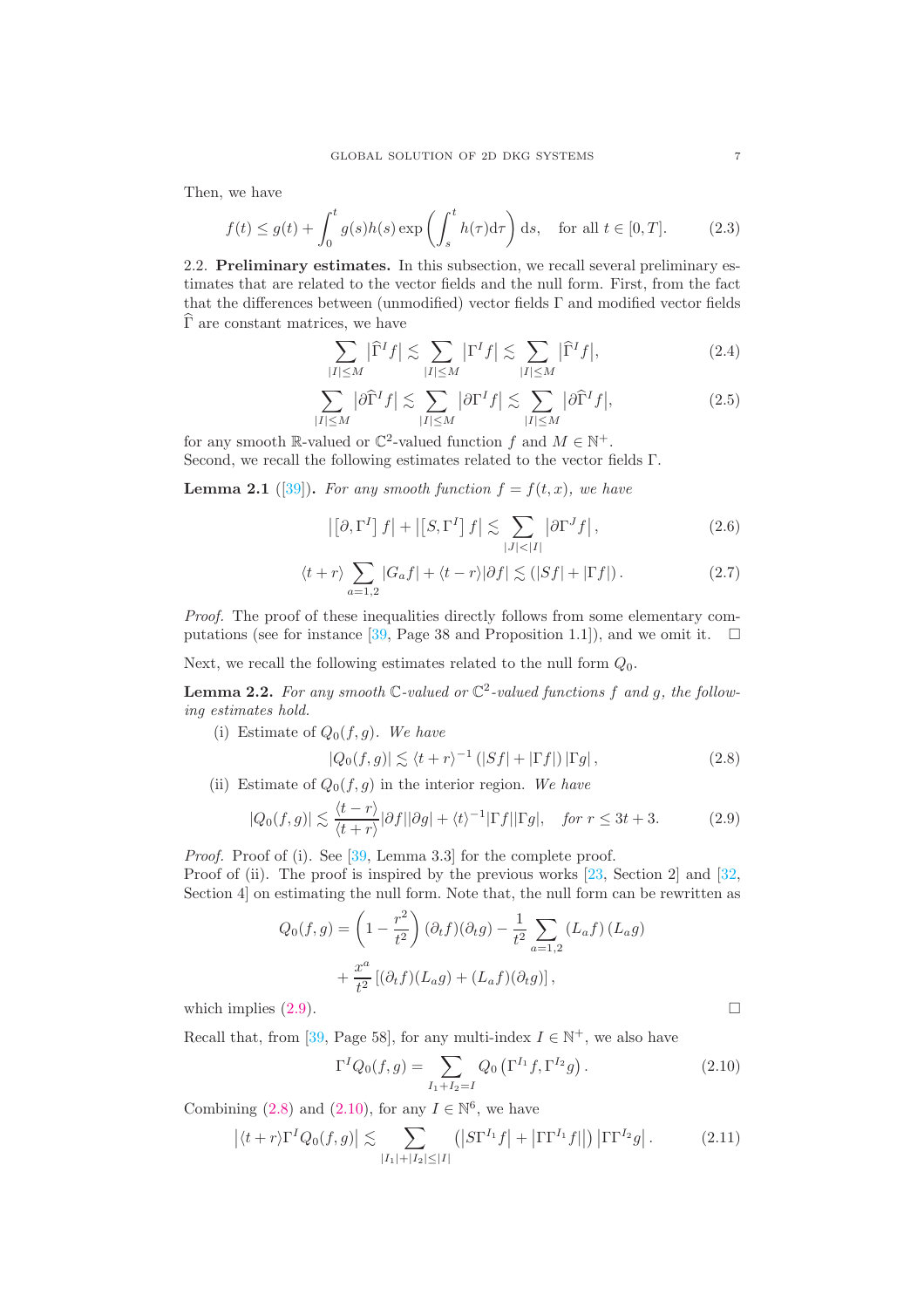In contrast to the case of the Klein-Gordon operator, the Dirac operator commutes with the modified vector field  $\widehat{\Gamma}$  instead of the unmodified one  $\Gamma$ . Hence, the following two Lemmas that are related to the unmodified and modified vector fields  $(\Gamma, \hat{\Gamma})$  are required, in order to estimate the Dirac-Dirac interaction term  $\psi^* \gamma^0 \psi$ appearing as sourcing for the Klein-Gordon equation.

**Lemma 2.3.** For any multi-index  $I \in \mathbb{N}^6$ , smooth R-valued function  $f_1$  and  $\mathbb{C}^2$ valued function  $f_2$ , we have

<span id="page-7-0"></span>
$$
\left| \left[ \widehat{\Gamma}^{I}(f_{1}f_{2}) \right]_{-} \right| \lesssim \sum_{|I_{1}| + |I_{2}| \leq |I|} \left| \Gamma^{I_{1}} f_{1} \right| \left| \left[ \widehat{\Gamma}^{I_{2}} f_{2} \right]_{-} \right|.
$$
 (2.12)

Proof. By an elementary computation, we have

$$
\[\widehat{\Omega}(f_1 f_2)\]_- = (\Omega f_1) [f_2]_- + f_1 [\widehat{\Omega} f_2]_- ,\n[\widehat{L}_1(f_1 f_2)]_- = (L_1 f_1) [f_2]_- + f_1 [\widehat{L}_1 f_2]_- ,\n[\widehat{L}_2(f_1 f_2)]_- = (L_2 f_1) [f_2]_- + f_1 [\widehat{L}_2 f_2]_-.
$$

Combining the above identities with the Leibniz rule of  $\partial$  and then using an induction argument, we obtain  $(2.12)$ .

**Lemma 2.4.** For any multi-index  $I \in \mathbb{N}^6$ , and any smooth  $\mathbb{C}^2$ -valued functions  $\Phi_1$ and  $\Phi_2$ , we have

<span id="page-7-1"></span>
$$
\left|\Gamma^{I}\left(\Phi_{1}^{*}\gamma^{0}\Phi_{2}\right)\right| \lesssim \sum_{|I_{1}|+|I_{2}| \leq |I|} \left|\left(\widehat{\Gamma}^{I_{1}}\Phi_{1}\right)^{*}\gamma^{0}\left(\widehat{\Gamma}^{I_{2}}\Phi_{2}\right)\right|.
$$
 (2.13)

Proof. By  $(1.3)$  and an elementary computation, we have

$$
\Omega\left(\Phi_1^*\right) = \left(\widehat{\Omega}\Phi_1\right)^* - \frac{1}{2}\Phi_1^*\gamma^1\gamma^2 \quad \text{and} \quad L_a\left(\Phi_1^*\right) = \left(\widehat{L}_a\Phi_1\right)^* + \frac{1}{2}\Phi_1^*\gamma^0\gamma^a,
$$

and so

$$
\Omega\left(\Phi_1^*\gamma^0\Phi_2\right) = \left(\widehat{\Omega}\Phi_1\right)^*\gamma^0\Phi_2 + \Phi_1^*\gamma^0\left(\widehat{\Omega}\Phi_2\right) - \frac{1}{2}\Phi_1^*\left(\gamma^1\gamma^2\gamma^0 - \gamma^0\gamma^1\gamma^2\right)\Phi_2
$$
  
\n
$$
= \left(\widehat{\Omega}\Phi_1\right)^*\gamma^0\Phi_2 + \Phi_1^*\gamma^0\left(\widehat{\Omega}\Phi_2\right),
$$
  
\n
$$
L_a\left(\Phi_1^*\gamma^0\Phi_2\right) = \left(\widehat{L}_a\Phi_1\right)^*\gamma^0\Phi_2 + \Phi_1^*\gamma^0\left(\widehat{L}_a\Phi_2\right) + \frac{1}{2}\Phi_1^*\left(\gamma^0\gamma^a\gamma^0 + \gamma^0\gamma^0\gamma^a\right)\Phi_2
$$
  
\n
$$
= \left(\widehat{L}_a\Phi_1\right)^*\gamma^0\Phi_2 + \Phi_1^*\gamma^0\left(\widehat{L}_a\Phi_2\right).
$$

Combining the above identities with the Leibniz rule of  $\partial$  and then using an induction argument, we obtain  $(2.13)$ .

Last, for future reference, we recall the following two global Sobolev inequalities.

<span id="page-7-4"></span>**Lemma 2.5.** For all sufficiently regular function  $f = f(t, x)$ , we have

<span id="page-7-2"></span>
$$
|f(t,x)| \lesssim \langle t+r \rangle^{-\frac{1}{2}} \sum_{|I| \le 3} \left\| \Gamma^I f(t,x) \right\|_{L^2_x}, \tag{2.14}
$$

<span id="page-7-3"></span>
$$
|f(t,x)| \lesssim \langle r \rangle^{-\frac{1}{2}} \sum_{\substack{|I| \le 2 \\ (i_1, i_2) \neq (2,0)}} \|\Lambda^I f(t,x)\|_{L_x^2}.
$$
 (2.15)

*Proof.* The inequality  $(2.14)$  is due to Georgiev  $[23]$ . We refer to  $[23]$ , Lemma 2.4] for a complete proof and also refer to [\[19,](#page-40-21) Lemma 2.5 and Remark 2.6] for an explanation. The inequality [\(2.15\)](#page-7-3) is a consequence of the standard Sobolev inequality on circle  $S^1$ . We refer to [\[29,](#page-40-22) Proposition 1] for a complete proof.  $\square$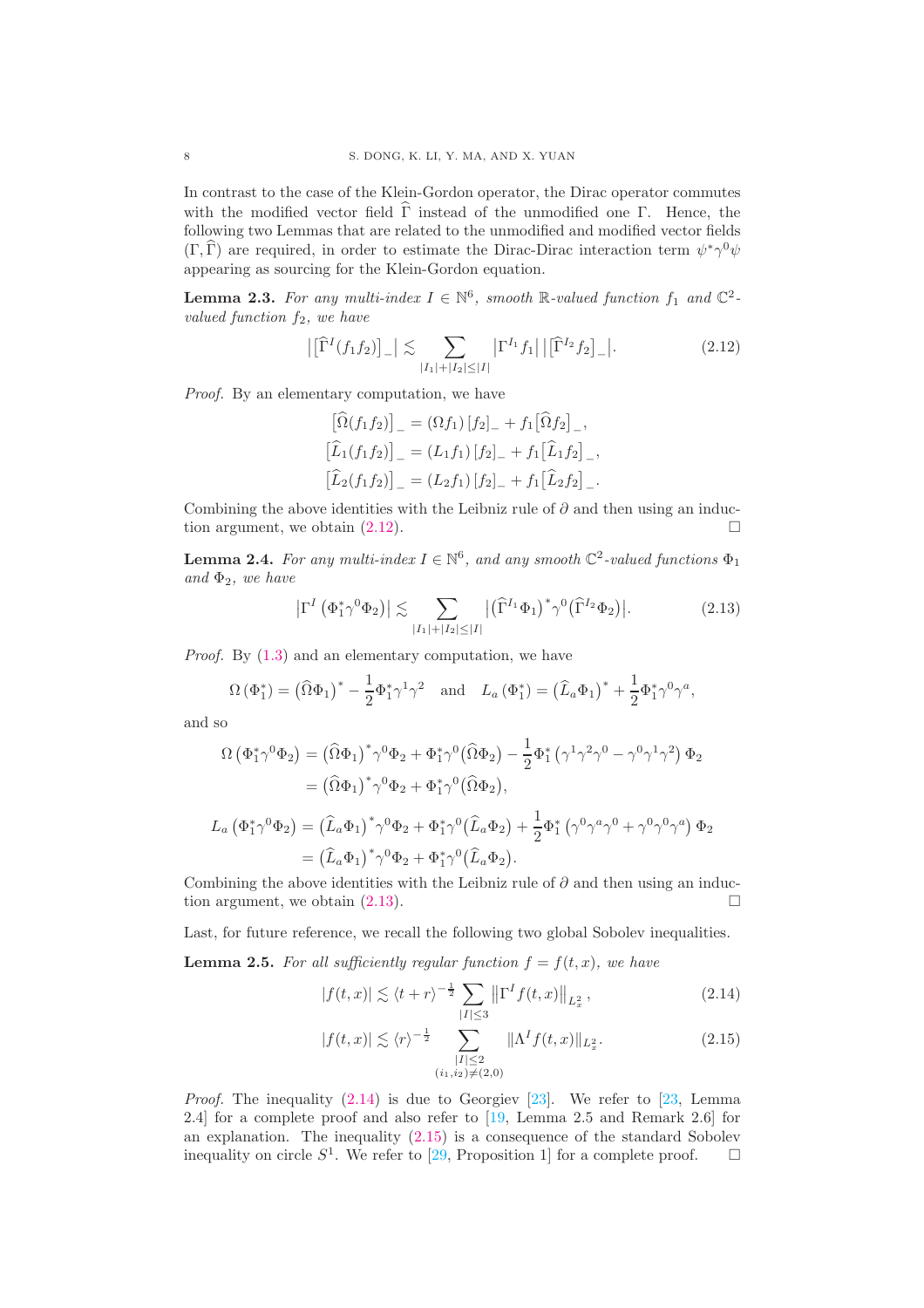<span id="page-8-9"></span>2.3. Estimates for the Dirac spinor. In this subsection, we present the energy estimate and extra pointwise decay of gradient for the Dirac spinor. We start with the ghost weight energy (introduced by Alinhac in [\[1\]](#page-39-6)) for all  $\phi = \phi(t, x) : \mathbb{R}^{1+2} \to$  $\mathbb{C}^2$ , denoting

<span id="page-8-1"></span>
$$
\mathcal{E}^{D}(t,\phi) = \int_{\mathbb{R}^{2}} |\phi(t,x)|^{2} dx + \int_{0}^{t} \int_{\mathbb{R}^{2}} \frac{|\phi|_{-}(s,x)|^{2}}{\langle r-s \rangle^{\frac{6}{5}}} dx ds.
$$
 (2.16)

<span id="page-8-0"></span>**Lemma 2.6.** Suppose  $\phi = \phi(t, x)$  is the solution to the Cauchy problem

<span id="page-8-5"></span>
$$
-i\gamma^{\mu}\partial_{\mu}\phi = G \quad with \quad \phi(0, x) = \phi_0(x), \tag{2.17}
$$

where  $G = G(t, x) : \mathbb{R}^{1+2} \to \mathbb{C}^2$  is a sufficiently nice function, then the following estimates are true.

(i) Ghost weight estimate. It holds

<span id="page-8-2"></span>
$$
\mathcal{E}^{D}(t,\phi)^{\frac{1}{2}} \lesssim \left(\int_{\mathbb{R}^{2}} |\phi_{0}(x)|^{2} dx\right)^{\frac{1}{2}} + \int_{0}^{t} \|G(s,x)\|_{L_{x}^{2}} ds, \tag{2.18}
$$

<span id="page-8-3"></span>
$$
\mathcal{E}^{D}(t,\phi) \lesssim \int_{\mathbb{R}^2} |\phi_0(x)|^2 dx + \int_0^t \int_{\mathbb{R}^2} |\phi^*(s,x)\gamma^0 G(s,x)| \, \mathrm{d}x \mathrm{d}s. \tag{2.19}
$$

(ii) Modified ghost weight estimate. For  $0 < \delta_1 \ll 1$ , we have

<span id="page-8-8"></span>
$$
\int_0^t \langle s \rangle^{-\delta_1} \int_{\mathbb{R}^2} \frac{\left| [\phi]_-(s,x) \right|^2}{\langle r-s \rangle^{\frac{6}{5}}} dx ds
$$
\n
$$
\lesssim \int_0^t |\phi_0(x)|^2 dx + \int_0^t \langle s \rangle^{-\delta_1} \int_{\mathbb{R}^2} |\phi^*(s,x)\gamma^0 G(s,x)| dx ds.
$$
\n(2.20)

(iii) Energy estimate on an exterior region. It holds

<span id="page-8-4"></span>
$$
\begin{aligned} \|\langle r-t\rangle \chi(r-2t)\phi(t,x)\|_{L_x^2} \\ \lesssim \|\langle r\rangle \phi_0(x)\|_{L_x^2} + \int_0^t \|\langle r-s\rangle \chi(r-2s)G(s,x)\|_{L_x^2} \,ds. \end{aligned} \tag{2.21}
$$

**Remark 2.7.** The advantage of  $(2.19)$  over  $(2.18)$  is that a structure can be discovered to benefit us with the aid of Lemma [2.18.](#page-16-0) This was explained with an example in Section [1.4.](#page-3-2) Roughly speaking, the estimate [\(2.21\)](#page-8-4) provides us with an extra  $\langle r - t \rangle$ <sup>-1</sup> decay, which automatically turns to the strong  $\langle r + t \rangle$ <sup>-1</sup> decay in the exterior region  $\{r \geq 2t + 3\}.$ 

*Proof of Lemma [2.6.](#page-8-0)* Proof of (i). For  $(t, x) \in [0, \infty) \times \mathbb{R}^2$ , we set

$$
p(t,x) = \int_{-\infty}^{r-t} \langle \tau \rangle^{-\frac{6}{5}} d\tau, \text{ where } r = |x|.
$$

Multiplying  $ie^p \phi^* \gamma^0$  to both sides of the equation [\(2.17\)](#page-8-5), we have

<span id="page-8-6"></span>
$$
e^p \phi^* \partial_t \phi + e^p \phi^* \gamma^0 \gamma^a \partial_a \phi = i e^p \phi^* \gamma^0 G. \tag{2.22}
$$

Taking the complex conjugate of [\(2.22\)](#page-8-6) and using [\(1.3\)](#page-0-2), one can obtain

<span id="page-8-7"></span>
$$
e^p(\partial_t \phi)^* \phi + e^p(\partial_a \phi)^* \gamma^0 \gamma^a \phi = -ie^p G^* \gamma^0 \phi.
$$
 (2.23)

Combining  $(2.22)$  and  $(2.23)$ , we see that

$$
\partial_t \left( e^p |\phi|^2 \right) + \partial_a (e^p \phi^* \gamma^0 \gamma^a \phi) + \frac{e^p}{\langle r - t \rangle^{\frac{6}{5}}} (|\phi|^2 - \omega_a \phi^* \gamma^0 \gamma^a \phi) = -2e^p \text{Im}(\phi^* \gamma^0 G).
$$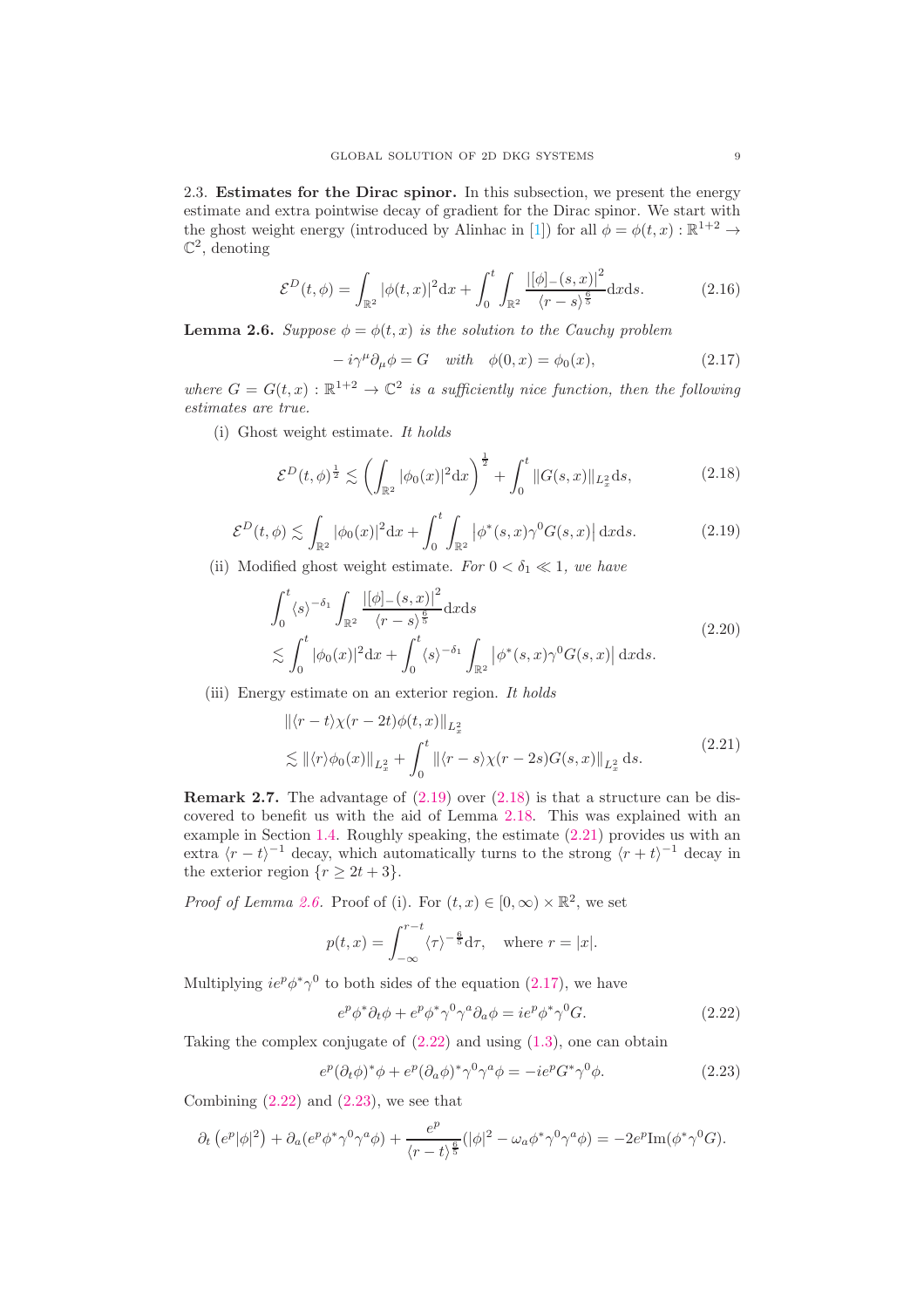On the other hand, by [\(1.3\)](#page-0-2) and the definition of  $[\phi]_$  in [\(2.1\)](#page-5-0), we find

$$
\begin{split} |[\phi]_{-}|^{2} &= (\phi - \omega_{a}\gamma^{0}\gamma^{a}\phi)^{*}(\phi - \omega_{b}\gamma^{0}\gamma^{b}\phi) \\ &= (\phi^{*} - \omega_{a}\phi^{*}\gamma^{0}\gamma^{a}) \left(\phi - \omega_{b}\gamma^{0}\gamma^{b}\phi\right) \\ &= 2|\phi|^{2} - 2\omega_{a}\phi^{*}\gamma^{0}\gamma^{a}\phi - \sum_{0 < a < b} \omega_{a}\omega_{b}\phi^{*}(\gamma^{a}\gamma^{b} + \gamma^{b}\gamma^{a})\phi. \end{split}
$$

Note that, the last term in the above identity vanishes, which implies that

<span id="page-9-2"></span>
$$
|[\phi]_-|^2 = 2(|\phi|^2 - \omega_a \phi^* \gamma^0 \gamma^a \phi).
$$
 (2.24)

Combining the above identities, we obtain

$$
\partial_t(e^p|\phi|^2) + \partial_a(e^p\phi^*\gamma^0\gamma^a\phi) + \frac{e^p}{2\langle r-t\rangle^{\frac{6}{5}}} |[\phi]_-|^2 = -2e^p {\rm Im}(\phi^*\gamma^0G).
$$

Integrating the above identity over the domain  $[0, t] \times \mathbb{R}^2$  and then using the fact that  $e^p \sim 1$ , we obtain  $(2.18)$ – $(2.19)$ .

Proof of (ii). Here, we apply the multiplier  $i\langle t \rangle^{-\delta_1} e^p \phi^* \gamma^0$  instead of  $i e^p \phi^* \gamma^0$ . Using a similar argument as in the proof of Lemma [2.6](#page-8-0) (i), we have

$$
\partial_t(\langle t \rangle^{-\delta_1} e^p |\phi|^2) + \partial_a(\langle t \rangle^{-\delta_1} e^p \phi^* \gamma^0 \gamma^a \phi) + \frac{\langle t \rangle^{-\delta_1} e^p}{2\langle r - t \rangle^{\frac{6}{5}}} |[\phi]_-|^2
$$
  
+ 
$$
\delta_1 t \langle t \rangle^{-(\delta_1 + 2)} e^p |\phi|^2 = -2\langle t \rangle^{-\delta_1} e^p \text{Im}(\phi^* \gamma^0 G).
$$

Integrating the above identity over the domain  $[0, t] \times \mathbb{R}^2$  and then using again the fact that  $e^p \sim 1$ , we obtain [\(2.20\)](#page-8-8).

<span id="page-9-0"></span>Proof of (iii). Multiplying  $i\langle r-t\rangle^2 \chi^2(r-2t)\phi^* \gamma^0$  to both sides of the equation [\(2.17\)](#page-8-5),  $\langle r-t\rangle^2 \chi^2(r-2t) \left(\phi^* \partial_t \phi + \phi^* \gamma^0 \gamma^a \partial_a \phi\right) = i \langle r-t\rangle^2 \chi^2(r-2t) \phi^* \gamma$  $(2.25)$ 

Taking the complex conjugate of  $(2.25)$  and then using  $(1.3)$ , we deduce that

<span id="page-9-1"></span>
$$
\langle r-t\rangle^2 \chi^2(r-2t) \left( (\partial_t \phi)^* \phi + (\partial_a \phi)^* \gamma^0 \gamma^a \phi \right) = -i \langle r-t\rangle^2 \chi^2(r-2t) G^* \gamma^0 \phi. \tag{2.26}
$$

Combining  $(2.25)$  and  $(2.26)$ , we get

$$
\langle r-t\rangle^2 \chi^2(r-2t) \left(\partial_t |\phi|^2 + \partial_a (\phi^* \gamma^0 \gamma^a \phi)\right) = -2\langle r-t\rangle^2 \chi^2(r-2t) \text{Im}(\phi^* \gamma^0 G).
$$

Then, by an elementary computation, we have

$$
\langle r-t\rangle^2 \chi^2(r-2t)\partial_t |\phi|^2
$$
  
=  $\partial_t (\langle r-t\rangle^2 \chi^2(r-2t)|\phi|^2)$   
+  $2\chi(r-2t) [(r-t)\chi(r-2t)+2\langle r-t\rangle^2 \chi'(r-2t)] |\phi|^2$ ,

and

$$
\langle r - t \rangle^2 \chi^2 (r - 2t) \partial_a \left( \phi^* \gamma^0 \gamma^a \phi \right)
$$
  
=  $\partial_a (\langle r - t \rangle^2 \chi^2 (r - 2t) \phi^* \gamma^0 \gamma^a \phi)$   
-  $2\chi (r - 2t) \left[ (r - t) \chi (r - 2t) + \langle r - t \rangle^2 \chi' (r - 2t) \right] \omega_a \phi^* \gamma^0 \gamma^a \phi.$ 

Combining the above identities with [\(2.24\)](#page-9-2), we find

$$
\partial_t \left( \langle r - t \rangle^2 \chi^2 (r - 2t) |\phi|^2 \right) + \partial_a (\langle r - t \rangle^2 \chi^2 (r - 2t) \phi^* \gamma^0 \gamma^a \phi) \n+ 2\chi(r - 2t) \left[ (r - t) \chi(r - 2t) + \langle r - t \rangle^2 \chi'(r - 2t) \right] |[\phi]_-|^2 \n+ 2\langle r - t \rangle^2 \chi(r - 2t) \chi'(r - 2t) |\phi|^2 = -2\langle r - t \rangle^2 \chi^2(r - 2t) \text{Im}(\phi^* \gamma^0 G).
$$

Hence, using the fact that  $\chi'$ ,  $\chi \geq 0$ , we have

$$
\partial_t \left( \langle r-t \rangle^2 \chi^2(r-2t) |\phi|^2 \right) + \partial_a (\langle r-t \rangle^2 \chi^2(r-2t) \phi^* \gamma^0 \gamma^a \phi)
$$
  
\$\leq 2\langle r-t \rangle^2 \chi^2(r-2t) \left| \text{Im}(\phi^\* \gamma^0 G) \right|.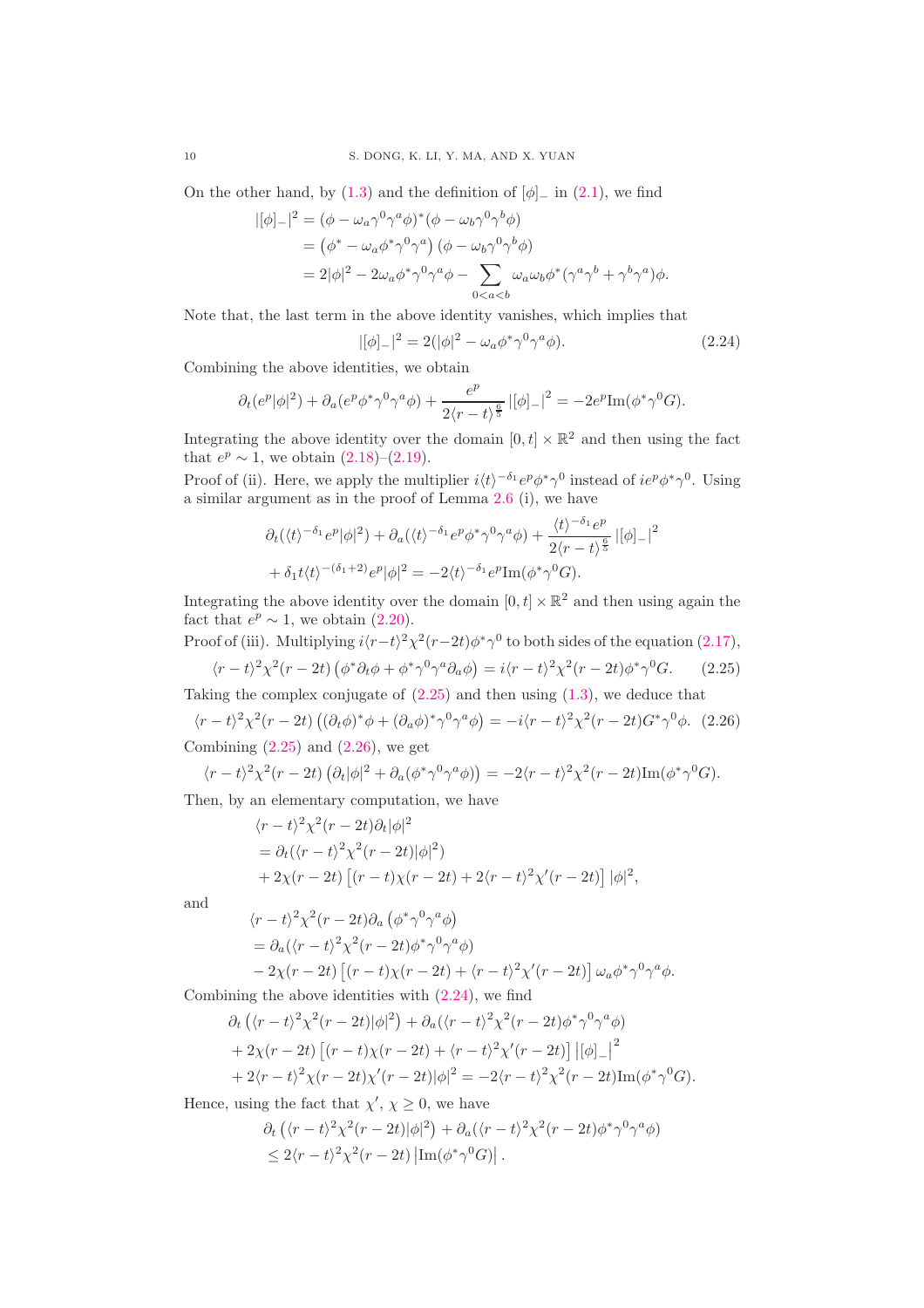Integrating the above inequality over the domain  $[0, t] \in \mathbb{R}^2$  and then using the Cauchy-Schwarz inequality, we obtain  $(2.21)$ .

Second, we explore the extra decay inside of a cone for the gradient of a Dirac spinor; see also [\[20,](#page-40-1) Lemma 4.3].

<span id="page-10-1"></span>**Lemma 2.8.** Suppose  $\phi = \phi(t, x)$  is the solution to the equation

<span id="page-10-2"></span>
$$
-i\gamma^{\mu}\partial_{\mu}\phi(t,x) = G(t,x),\tag{2.27}
$$

where  $G = G(t, x) : \mathbb{R}^{1+2} \to \mathbb{C}^2$  is a sufficiently nice function, then we have

<span id="page-10-3"></span>
$$
|\partial \phi| \lesssim \frac{1}{\langle t - r \rangle} \left( |\widehat{\Gamma} \phi| + |\phi| \right) + \frac{t}{\langle t - r \rangle} |G|, \qquad \text{for } r \leq 3t + 3. \tag{2.28}
$$

**Remark 2.9.** This result means that a partial derivative  $\partial$  on the Dirac field  $\phi$ gives an extra  $\langle t-r \rangle^{-1}$  decay, provided that the source term  $G(t, x)$  has sufficiently fast decay which is exactly satisfied in our case. Moreover, a null condition or a Klein-Gordon field will then turn this  $\langle t - r \rangle^{-1}$  decay into a favorable  $\langle t + r \rangle^{-1}$ decay.

*Proof of Lemma [2.8.](#page-10-1)* Case I. Let  $t \in [0,1]$ . It is easy to check that

<span id="page-10-4"></span>
$$
|\partial \phi| \lesssim |\widehat{\Gamma}\phi| \lesssim \frac{1}{\langle t - r \rangle} |\widehat{\Gamma}\phi| + \frac{t}{\langle t - r \rangle} |G|, \qquad \text{for } r \leq 3t + 3. \tag{2.29}
$$

Case II. Let  $t \in (1, \infty)$ . Using  $\partial_a = t^{-1}L_a - (x_a/t)\partial_t$ , we can rewrite  $(2.27)$  as

$$
i\left(\gamma^0 - \frac{x_a}{t}\gamma^a\right)\partial_t\phi = -i\gamma^a \frac{L_a}{t}\phi - G.
$$

Multiplying  $-i\left(\gamma^0 - \frac{x_a}{t}\gamma^a\right)$  to the above identity and then using [\(1.3\)](#page-0-2), we find

$$
\frac{(t-r)(t+r)}{t^2}\partial_t\phi = -\left(\gamma^0 - \frac{x_a}{t}\gamma^a\right)\gamma^b\frac{L_b}{t}\phi + i\left(\gamma^0 - \frac{x_a}{t}\gamma^a\right)G,
$$

which implies

<span id="page-10-5"></span>
$$
|\partial_t \phi| \lesssim \frac{1}{\langle t - r \rangle} |\Gamma \phi| + \frac{t}{\langle t - r \rangle} |G|, \qquad \text{for } r \le 3t + 3. \tag{2.30}
$$

Hence, using again  $\partial_a = t^{-1}L_a - (x_a/t)\partial_t$ , we have

<span id="page-10-6"></span>
$$
|\partial_a \phi| \lesssim \frac{1}{t} |L_a \phi| + |\partial_t \phi| \lesssim \frac{1}{\langle t - r \rangle} |\Gamma \phi| + \frac{t}{\langle t - r \rangle} |G|, \qquad \text{for } r \leq 3t + 3. \tag{2.31}
$$

We see that  $(2.28)$  follows from  $(2.4)$ ,  $(2.29)$ ,  $(2.30)$  and  $(2.31)$ .

<span id="page-10-7"></span>2.4. Estimates for the wave-type fields. In this subsection, we recall several different types of energy estimates, the  $L_x^2$  norm estimate and the pointwise decay for the 2D wave or Klein-Gordon equations, respectively. First, we introduce the following standard energy  $\mathcal{E}_1$  and Alinhac's ghost weight energy  $\mathcal{G}_1$ ,

<span id="page-10-0"></span>
$$
\mathcal{E}_1(t, u) = \int_{\mathbb{R}^2} \left( (\partial_t u)^2 + (\partial_1 u)^2 + (\partial_2 u)^2 + u^2 \right) (t, x) dx,
$$
  

$$
\mathcal{G}_1(t, u) = \mathcal{E}_1(t, u) + \sum_{a=1,2} \int_0^t \int_{\mathbb{R}^2} \frac{|G_a u|^2}{\langle r - s \rangle^{\frac{6}{5}}} dx ds + \int_0^t \int_{\mathbb{R}^2} \frac{u^2}{\langle r - s \rangle^{\frac{6}{5}}} dx ds.
$$
 (2.32)

We recall the following different types of energy estimates for the 2D Klein-Gordon equation. The proofs are similar to  $[2,$  Theorem 6.4] and  $[18,$  Proposition 3.5], but they are provided below for the sake of completeness and the better readability.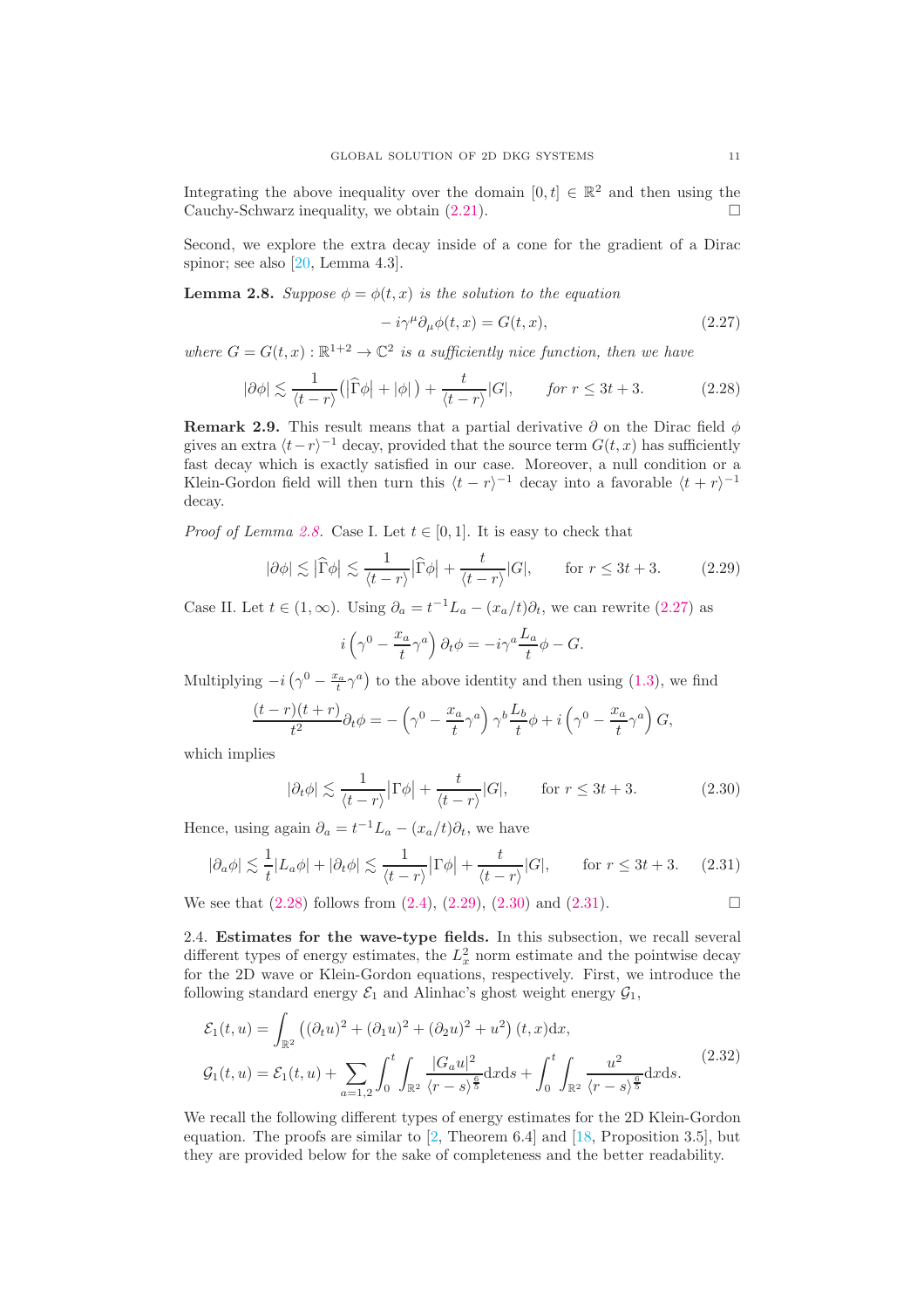**Lemma 2.10** ([\[1,](#page-39-6) [2,](#page-39-7) [18\]](#page-40-10)). Suppose  $u = u(t, x)$  is the solution to the Cauchy problem

<span id="page-11-0"></span>
$$
-\Box u + u = F \quad with \quad (u, \partial_t u)_{|t=0} = (u_0, u_1), \tag{2.33}
$$

where  $F = F(t, x) : \mathbb{R}^{1+2} \to \mathbb{R}$  is a sufficiently nice function, then the following estimates are true.

(i) Ghost weight energy estimate. It holds

<span id="page-11-1"></span>
$$
\mathcal{G}_1(t,u)^{\frac{1}{2}} \lesssim \mathcal{E}_1(0,u)^{\frac{1}{2}} + \int_0^t \|F(s,x)\|_{L_x^2} ds. \tag{2.34}
$$

(ii) Modified ghost weight estimate. For  $0 < \delta_1 \ll 1$ , we have

<span id="page-11-2"></span>
$$
\sum_{a=1,2} \int_0^t \langle s \rangle^{-\delta_1} \int_{\mathbb{R}^2} \left( \frac{u^2}{\langle r-s \rangle^{\frac{6}{5}}} + \frac{|G_a u|^2}{\langle r-s \rangle^{\frac{6}{5}}} \right) dx ds
$$
\n
$$
\lesssim \mathcal{E}_1(0, u) + \int_0^t \langle s \rangle^{-\delta_1} ||F(s, x)||_{L_x^2} ||\partial_t u(s, x)||_{L_x^2} ds.
$$
\n(2.35)

(iii) Energy estimate on an exterior region. It holds

<span id="page-11-3"></span>
$$
\|\langle r-t\rangle \chi(r-2t)u(t,x)\|_{L_x^2} + \|\langle r-t\rangle \chi(r-2t)\partial u(t,x)\|_{L_x^2}
$$
  

$$
\lesssim \|\langle r\rangle u_0(x)\|_{H_x^1} + \|\langle r\rangle u_1(x)\|_{L_x^2} + \int_0^t \|\langle r-s\rangle \chi(r-2s)F(s,x)\|_{L_x^2} ds.
$$
 (2.36)

*Proof.* Proof of (i). For  $(t, x) \in [0, \infty) \times \mathbb{R}^2$ , we set

$$
p(t,x) = \int_{-\infty}^{r-t} \langle \tau \rangle^{-\frac{6}{5}} d\tau, \quad \text{where } r = |x|.
$$

Multiplying  $e^p \partial_t u$  to both sides of the equation [\(2.33\)](#page-11-0), we have

$$
e^{p}(-\Box u+u)\partial_{t}u = \frac{1}{2}\partial_{t}\left(e^{p}\left(|\partial u|^{2}+u^{2}\right)\right) - \partial^{a}\left(e^{p}\partial_{t}u\partial_{a}u\right)
$$

$$
+\frac{1}{2}\frac{e^{p}}{\left\langle t-r\right\rangle^{\frac{e}{5}}}\left((G_{1}u)^{2}+(G_{2}u)^{2}+u^{2}\right) = e^{p}F\partial_{t}u.
$$

Integrating the above identity over the domain  $[0, t] \times \mathbb{R}^2$  and then using the fact that  $e^p \sim 1$ , we obtain [\(2.34\)](#page-11-1).

Proof of (ii). Here, we apply the multiplier  $\langle t \rangle^{-\delta_1} e^p \partial_t u$  instead of  $e^p \partial_t u$ . By an elementary computation, we have

$$
\langle t \rangle^{-\delta_1} e^p (-\Box u + u) \partial_t u
$$
  
=  $\frac{1}{2} \partial_t \left[ \langle t \rangle^{-\delta_1} e^p \left( |\partial u|^2 + u^2 \right) \right] + \frac{\delta_1}{2} t \langle t \rangle^{-(\delta_1 + 2)} e^p \left( |\partial u|^2 + u^2 \right)$   
+  $\frac{1}{2} \frac{\langle t \rangle^{-\delta_1} e^p}{\langle t - r \rangle^{\frac{6}{5}}} \left( (G_1 u)^2 + (G_2 u)^2 + u^2 \right) - \partial^a \left( \langle t \rangle^{-\delta_1} e^p \partial_t u \partial_a u \right) = \langle t \rangle^{-\delta_1} e^p F \partial_t u.$ 

Integrating the above identity over the domain  $[0, t] \times \mathbb{R}^2$  and then using again the fact that  $e^p \sim 1$ , we obtain [\(2.35\)](#page-11-2).

Proof of (iii). Multiplying  $\langle r-t \rangle^2 \chi^2(r-2t) \partial_t u$  to both sides of the equation [\(2.33\)](#page-11-0),

$$
\langle r-t\rangle^2 \chi^2(r-2t)(-\Box u+u)\partial_t u
$$
  
=  $\frac{1}{2}\partial_t \left[ \langle r-t\rangle^2 \chi^2(r-2t)(|\partial u|^2+u^2) \right] - \partial^a \left[ \langle r-t\rangle^2 \chi^2(r-2t)(\partial_a u)(\partial_t u) \right]$   
+  $\left[ (r-t)\chi^2(r-2t) + \langle r-t\rangle^2 \chi'(r-2t)\chi(r-2t) \right] \left( (G_1 u)^2 + (G_2 u)^2 + u^2 \right)$   
+  $\langle r-t\rangle^2 \chi'(r-2t)\chi(r-2t) \left( |\partial u|^2 + u^2 \right) = \langle r-t\rangle^2 \chi^2(r-2t)F\partial_t u.$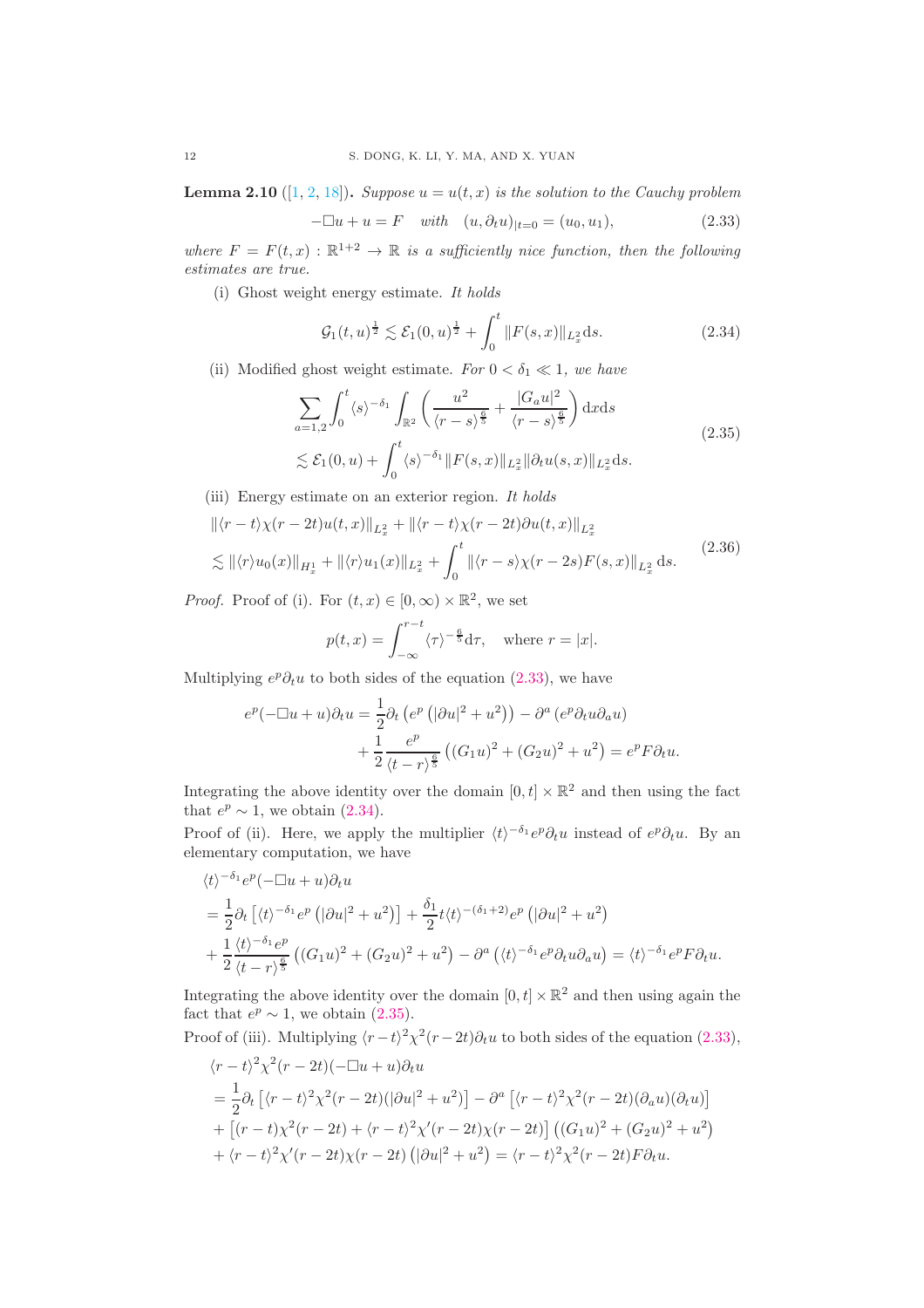Hence, using the fact that  $\chi'$ ,  $\chi \geq 0$ , we have

$$
\partial_t \left[ \langle r - t \rangle^2 \chi^2 (r - 2t) (|\partial u|^2 + u^2) \right]
$$
  
\n
$$
\leq 2 \langle r - t \rangle^2 \chi^2 (r - 2t) |F \partial_t u| + 2 \partial^a \left[ \langle r - t \rangle^2 \chi^2 (r - 2t) (\partial_a u) (\partial_t u) \right].
$$

Integrating the above inequality over the domain  $[0, t] \times \mathbb{R}^2$  and then using the Cauchy-Schwarz inequality, we obtain  $(2.36)$ .

Then, we recall the pointwise decay for the Klein-Gordon component from [\[23\]](#page-40-23).

<span id="page-12-0"></span>**Theorem 2.11** ([\[23\]](#page-40-23)). Suppose  $u = u(t, x)$  is the solution to the Cauchy problem  $-\Box u + u = F$  with  $(u, \partial_t u)_{|t=0} = (u_0, u_1),$ 

where  $F = F(t, x) : \mathbb{R}^{1+2} \to \mathbb{R}$  is a sufficiently nice function, then we have

$$
\langle t+r \rangle |u(t,x)| \lesssim \sum_{j=0}^{\infty} \sum_{|I| \le 5} ||\langle |x| \rangle \chi_j(|x|) \Gamma^I u(0,x) ||_{L_x^2} + \sum_{j=0}^{\infty} \sum_{|I| \le 4} \max_{0 \le s \le t} \chi_j(s) ||\langle s+|x| \rangle \Gamma^I F(s,x) ||_{L_x^2}.
$$
\n(2.37)

As a consequence, we have the following simplified version of Theorem [2.11.](#page-12-0)

Corollary 2.12. With the same settings as Theorem [2.11,](#page-12-0) let  $0 < \delta_1 \ll 1$  and assume

<span id="page-12-1"></span>
$$
\sum_{|I| \le 4} \max_{0 \le s \le t} \langle s \rangle^{\delta_1} \| \langle s + |x| \rangle \Gamma^I F(s, x) \|_{L^2_x} \le C_F,
$$
\n(2.38)

then we have

<span id="page-12-2"></span>
$$
\langle t+r \rangle |u(t,x)| \lesssim C_F + \sum_{|I| \le 5} \left\| \log(2+|x|) \langle |x| \rangle \Gamma^I u(0,x) \right\|_{L_x^2}.
$$
 (2.39)

*Proof.* First, from [\(2.38\)](#page-12-1) and the definition of  $\{\chi_j\}_{j=0}^{\infty}$ , we have

$$
\sum_{|I| \le 4} \max_{0 \le s \le t} \chi_j(s) \left\| \langle s + |x| \rangle \Gamma^I F(s, x) \right\|_{L_x^2}
$$
\n
$$
\lesssim \sum_{|I| \le 4} \left( \max_{0 \le s \le t} \chi_j(s) \langle s \rangle^{-\delta_1} \right) \left( \max_{0 \le s \le t} \langle s \rangle^{\delta_1} \|\langle s + |x| \rangle \Gamma^I F(s, x) \|_{L_x^2} \right) \le C_F 2^{-j\delta_1},
$$

which implies

$$
\sum_{j=0}^{\infty} \sum_{|I| \le 4} \max_{0 \le s \le t} \chi_j(s) \left\| \langle s + |x| \rangle \Gamma^I F(s, x) \right\|_{L_x^2} \lesssim C_F \sum_{j=0}^{\infty} 2^{-j\delta_1} \lesssim \frac{C_F}{1 - 2^{-\delta_1}}.
$$

Second, using again the definition of  $\chi_i$ , we have

$$
\sum_{|I| \leq 5} ||\langle x \rangle \chi_j(|x|) \Gamma^I u(0, x)||_{L_x^2}
$$
\n
$$
\lesssim \sum_{|I| \leq 5} ||\chi_j(|x|) \log(2 + |x|) \langle x \rangle \Gamma^I u(0, x)||_{L_x^2} ||\log(2 + |x|) \mathbf{1}_{\text{supp}\chi_j}(x)||_{L_x^{\infty}}
$$
\n
$$
\lesssim \frac{1}{j+1} \sum_{|I| \leq 5} ||\chi_j(|x|) \log(2 + |x|) \langle x \rangle \Gamma^I u(0, x)||_{L_x^2}.
$$

Based on the above inequality and the Cauchy-Schwarz inequality, we have

$$
\sum_{j=0}^{\infty} \sum_{|I| \leq 5} ||\langle x \rangle \chi_j(|x|) \Gamma^I u(0,x)||_{L_x^2} \lesssim \sum_{|I| \leq 5} ||\log(2+|x|) \langle x \rangle \Gamma^I u(0,x)||_{L_x^2}.
$$

Combining the above estimates with Theorem [2.11,](#page-12-0) we obtain  $(2.39)$ .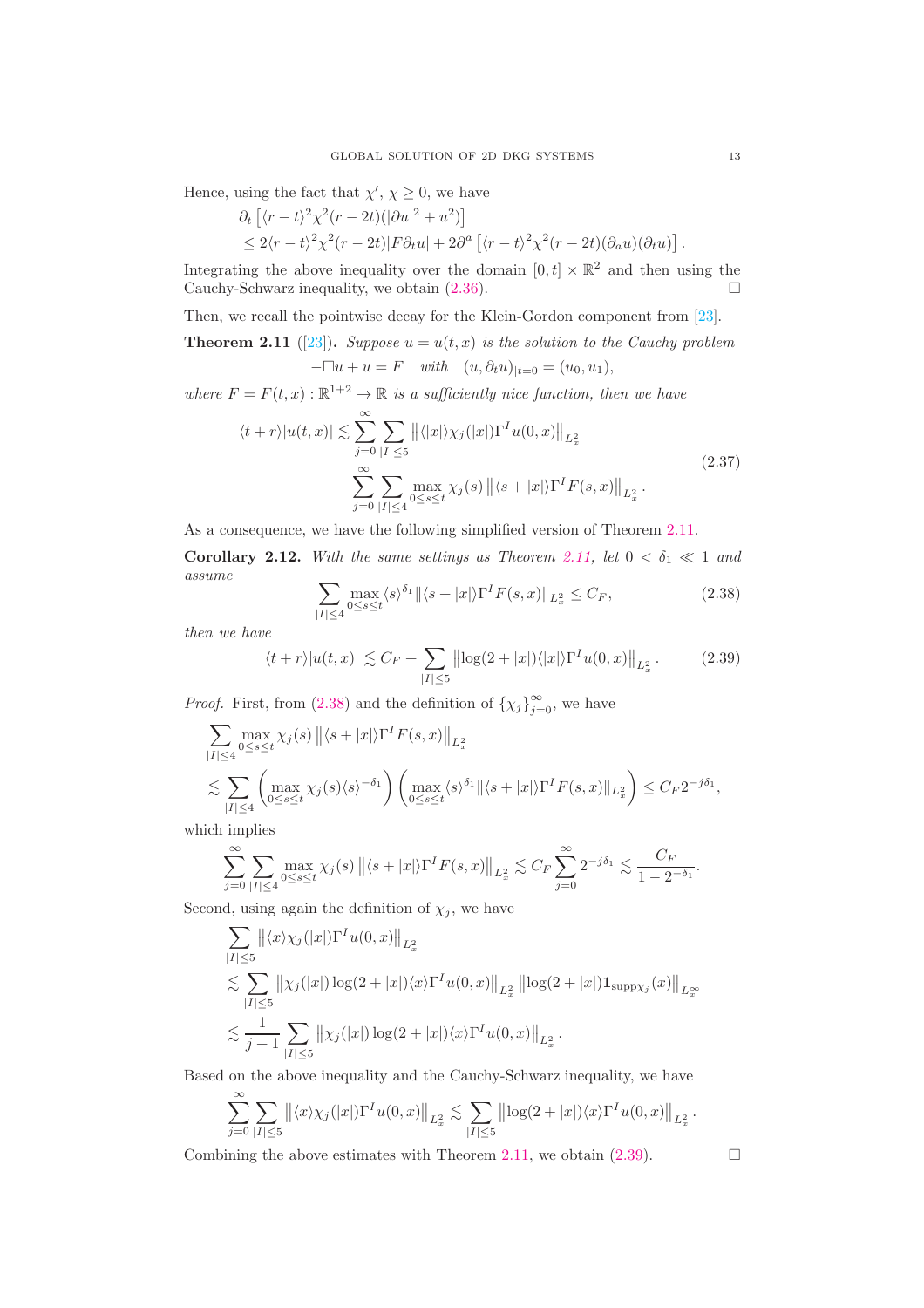Next, we recall the extra decay inside of a cone of a Klein-Gordon component from [\[18\]](#page-40-10). For the sake of completeness and the reader's convenience, we repeat the proof of the following Lemma which is inspired by the previous works [\[26,](#page-40-25) [30\]](#page-40-26).

**Lemma 2.13** ([\[18,](#page-40-10) [26,](#page-40-25) [30\]](#page-40-26)). Suppose  $u = u(t, x)$  is the solution to the Klein-Gordon equation

<span id="page-13-0"></span>
$$
-\Box u(t,x) + u(t,x) = F(t,x),
$$
\n(2.40)

where  $F = F(t, x) : \mathbb{R}^{1+2} \to \mathbb{R}$  is a sufficiently nice function, then we have

<span id="page-13-1"></span>
$$
|u| \lesssim \frac{\langle t - r \rangle}{\langle t + r \rangle} \left( |\partial \Gamma u| + |\partial u| \right) + |F|, \quad \text{for } r \le 3t + 3. \tag{2.41}
$$

*Proof.* Case I. Let  $t \in [0, 1]$ . From  $(2.40)$ , we obtain

<span id="page-13-2"></span>
$$
|u| \le |\Box u| + |F| \lesssim \frac{\langle t - r \rangle}{\langle t + r \rangle} |\partial \Gamma u| + |F|, \quad \text{for } r \le 3t + 3. \tag{2.42}
$$

Case II. Let  $t \in (1,\infty)$ . Recall that, we can rewrite the d'Alembert operator  $-\Box$  as

$$
-\Box = \frac{(t-r)(t+r)}{t^2}\partial_t\partial_t + \frac{x^a}{t^2}\partial_tL_a + \frac{2}{t}\partial_t - \frac{1}{t}\partial^aL_a - \frac{x^a}{t^2}\partial_a.
$$

Hence, from the triangle inequality, we obtain

<span id="page-13-3"></span>
$$
|u| \lesssim |\Box u| + |F| \lesssim \frac{\langle t - r \rangle}{t} \left( |\partial \Gamma u| + |\partial u| \right) + |F|, \quad \text{for } r \leq 3t + 3. \tag{2.43}
$$

We see that  $(2.41)$  follows from  $(2.42)$  and  $(2.43)$ .

 $\Box$ 

Then, we introduce the standard energy and the conformal energy for the 2D wave equation,

$$
\mathcal{E}_0(t, u) = \int_{\mathbb{R}^2} \left( (\partial_t u)^2 + (\partial_1 u)^2 + (\partial_2 u)^2 \right) (t, x) dx,
$$
  

$$
\mathcal{F}(t, u) = \int_{\mathbb{R}^2} \left( (Su + u)^2 + \sum_{a=1,2} (L_a u)^2 + (\Omega u)^2 \right) dx.
$$

Now, we recall the following energy estimates for the 2D wave equation from [\[2\]](#page-39-7).

<span id="page-13-6"></span>**Lemma 2.14** ([\[2\]](#page-39-7)). Suppose  $u = u(t, x)$  is the solution to the Cauchy problem

$$
-\Box u = F \quad with \quad (u, \partial_t u)_{|t=0} = (u_0, u_1), \tag{2.44}
$$

where  $F = F(t, x) : \mathbb{R}^{1+2} \to \mathbb{R}$  is a sufficiently nice function, then the following estimates are true.

(i) Standard energy estimate. It holds

<span id="page-13-5"></span>
$$
\mathcal{E}_0(t, u)^{\frac{1}{2}} \lesssim \mathcal{E}_0(0, u)^{\frac{1}{2}} + \int_0^t \|F(s, x)\|_{L_x^2} ds.
$$
 (2.45)

(ii) Conformal energy estimate. It holds

<span id="page-13-4"></span>
$$
\mathcal{F}(t,u)^{\frac{1}{2}} \lesssim \mathcal{F}(0,u)^{\frac{1}{2}} + \int_0^t \|\langle r+s \rangle F(s,x) \|_{L_x^2} ds. \tag{2.46}
$$

Proof. Proof of (i). The proof is similar to  $(2.34)$  and it is omitted. Proof of (ii). The proof relies on the use of nonspacelike multiplier  $K_0 = (r^2 +$  $\partial_t^2\partial_t + 2rt\partial_r$ . In what follows, we provide a sketch of the proof and refer to [\[2,](#page-39-7) Theorem 6.11] for more details.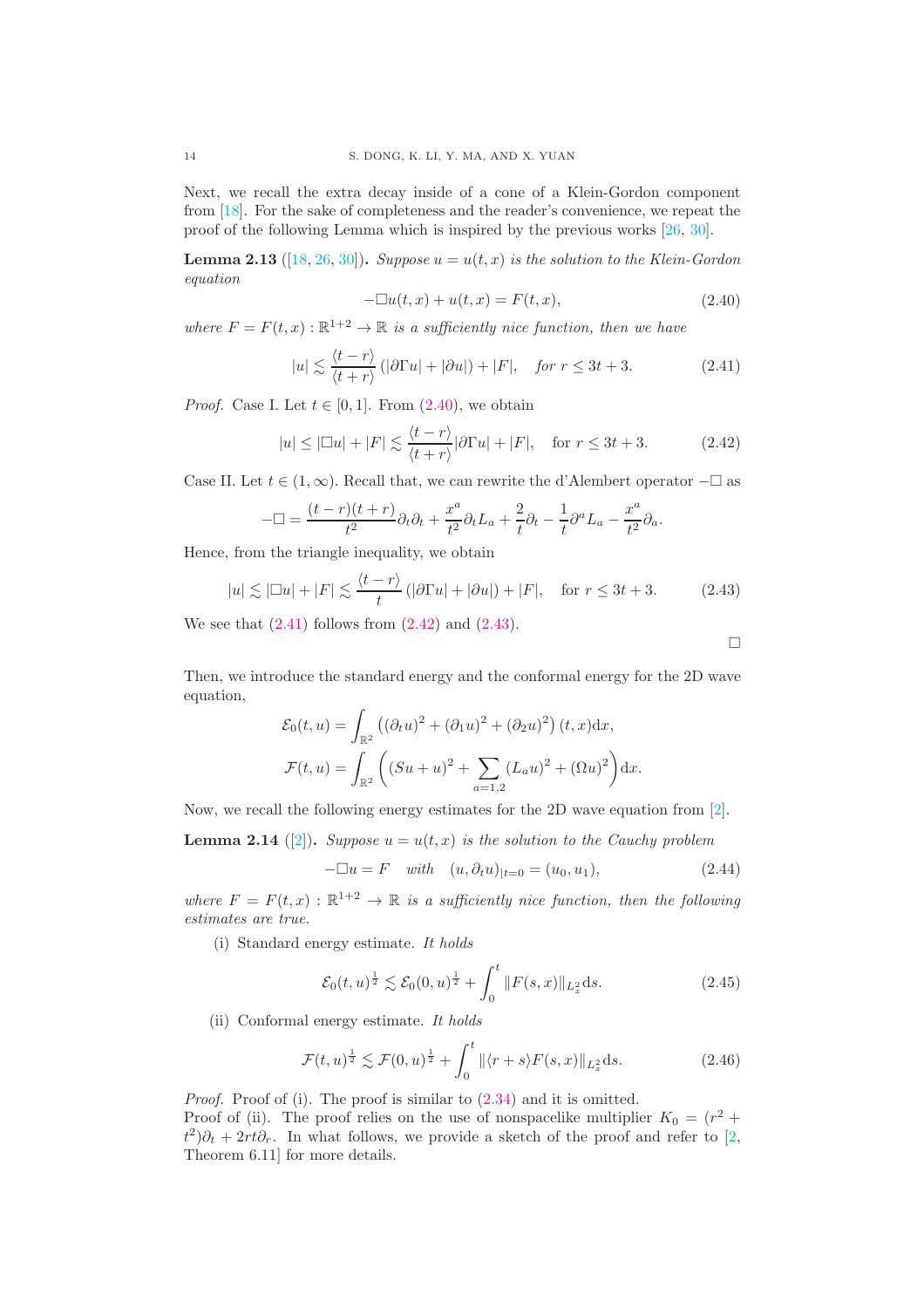Note that, a direct computation yields,

$$
-\Box u(tu + K_0 u) = \frac{1}{2}\partial_t \left( (Su + u)^2 + \sum_{a=1,2} (L_a u)^2 + (\Omega u)^2 \right)
$$

$$
- \partial^a \left( 2rt(\partial_a u)(\partial_r u) + (r^2 + t^2)(\partial_a u)(\partial_t u) + \frac{1}{2}\partial_t (x_a u^2) \right)
$$

$$
- \partial^a \left( tu\partial_a u - tx_a \left( |\partial u|^2 - 2(\partial_t u)^2 \right) \right) = F(tu + K_0 u).
$$

Integrating the above identity over the domain  $[0, t] \times \mathbb{R}^2$  and then using the Cauchy-Schwarz inequality, we find

$$
\mathcal{F}(t,u)-\mathcal{F}(0,u)\lesssim \int_0^t \left\|\langle s+r\rangle F(s,x)\right\|_{L^2_x}\left\|\langle s+r\rangle^{-1}(su+K_0u)\right\|_{L^2_x}\mathrm{d}s.
$$

Note also that, from the definition of  $K_0$ , we have

$$
|tu + K_0u| = |t(Su + u) + r(t\partial_r u + r\partial_t u)| \lesssim \langle t + r \rangle (|Su + u| + |L_1u| + |L_2u|).
$$

Gathering these estimates, we obtain  $(2.46)$ .

Last, we introduce the following  $L_x^2$  estimate for the 2D wave equation.

**Lemma 2.15.** Suppose  $u = u(t, x)$  is the solution to the Cauchy problem

$$
-\Box u = F \quad with \quad (u, \partial_t u)_{|t=0} = (u_0, u_1),
$$

where  $F = F(t, x) : \mathbb{R}^{1+2} \to \mathbb{R}$  is a sufficiently nice function, then we have

<span id="page-14-2"></span>
$$
||u(t,x)||_{L_x^2} \lesssim ||u_0||_{L_x^2} + \log^{\frac{1}{2}}(2+t) (||u_1||_{L_x^1} + ||u_1||_{L_x^2})
$$
  
+ 
$$
\log^{\frac{1}{2}}(2+t) \int_0^t (||F(s,x)||_{L_x^1} + ||F(s,x)||_{L_x^2}) ds.
$$
 (2.47)

Proof. Recall that, from the Duhamel's principle, we have the following expression of the solution  $u$ ,

<span id="page-14-1"></span>
$$
u(t) = \cos(t\sqrt{-\Delta})u_0 + \frac{\sin(t\sqrt{-\Delta})}{\sqrt{-\Delta}}u_1 + \int_0^t \frac{\sin((t-s)\sqrt{-\Delta})}{\sqrt{-\Delta}}F(s)ds.
$$
 (2.48)

We claim that

<span id="page-14-0"></span>
$$
\left\| \cos(t\sqrt{-\Delta}) \right\|_{L_x^2 \to L_x^2} + \log^{-\frac{1}{2}}(2+t) \left\| \frac{\sin(t\sqrt{-\Delta})}{\sqrt{-\Delta}} \right\|_{L_x^1 \cap L_x^2 \to L_x^2} \lesssim 1. \tag{2.49}
$$

Indeed, for any Schwartz function  $f \in \mathcal{S}(\mathbb{R}^2)$ , from the polar coordinate transformation and the Plancherel theorem, we have

$$
\begin{split} \left\| \cos(t\sqrt{-\Delta})f \right\|_{L_{x}^{2}} & = \left\| \cos(t|\xi|)\hat{f}(\xi) \right\|_{L_{\xi}^{2}} \lesssim \left\| \hat{f}(\xi) \right\|_{L_{\xi}^{2}} \lesssim \|f\|_{L_{x}^{2}}, \\ \left\| \frac{\sin(t\sqrt{-\Delta})}{\sqrt{-\Delta}}f \right\|_{L_{x}^{2}} & \lesssim \left\| \frac{\sin(t|\xi|)}{|\xi|}\hat{f}(\xi)\mathbf{1}_{\{|\xi|\leq 1\}} \right\|_{L_{\xi}^{2}} + \left\| \frac{\sin(t|\xi|)}{|\xi|}\hat{f}(\xi)\mathbf{1}_{\{|\xi|\geq 1\}} \right\|_{L_{\xi}^{2}} \\ & \lesssim \|\hat{f}(\xi)\|_{L_{\xi}^{\infty}} \left( \int_{0}^{t} \frac{\sin^{2} r}{r} dr \right)^{\frac{1}{2}} + \|\hat{f}(\xi)\|_{L_{\xi}^{2}} \left\| \frac{\sin(t|\xi|)}{|\xi|}\mathbf{1}_{\{|\xi|\geq 1\}} \right\|_{L_{\xi}^{\infty}} \\ & \lesssim \|f\|_{L_{x}^{2}} + \log^{\frac{1}{2}}(2+t) \|f\|_{L_{x}^{1}} \lesssim \log^{\frac{1}{2}}(2+t) \left( \|f\|_{L_{x}^{1}} + \|f\|_{L_{x}^{2}} \right). \end{split}
$$

which means [\(2.49\)](#page-14-0). Last, combining [\(2.48\)](#page-14-1) and (2.49), we obtain [\(2.47\)](#page-14-2).  $\Box$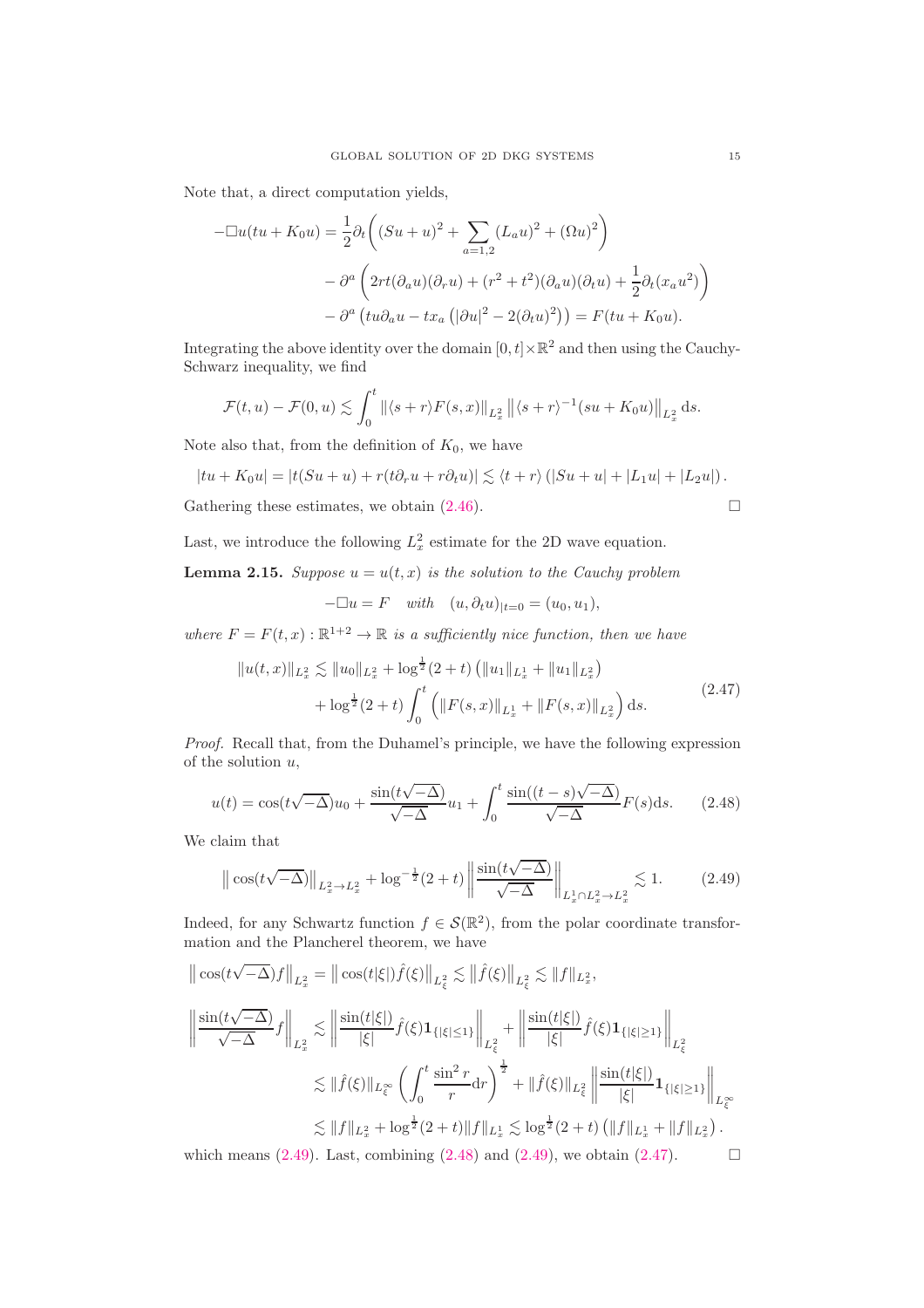<span id="page-15-7"></span>2.5. Hidden structures within the Dirac–Klein-Gordon system. In this subsection, we introduce several hidden structures related to the massless spinor  $\psi$ , the scalar field v and the nonlinear term  $\psi^* \gamma^0 \psi$ . These hidden structures can be used to obtain several refined energy estimates from a bootstrap assumption.

Following [\[7,](#page-39-3) Lemma 3] or [\[6,](#page-39-0) Section 5], for any solution  $(\psi, v)$  to the 2D Dirac– Klein-Gordon system [\(1.1\)](#page-0-0), we denote  $\Psi = \Psi(t, x)$  by the solution to the following equation,

<span id="page-15-2"></span>
$$
\begin{cases}\n-\Box \Psi(t,x) = i\gamma^{\mu} \partial_{\mu} \psi(t,x), & \text{for } (t,x) \in [0,\infty) \times \mathbb{R}^2, \\
(\Psi, \partial_t \Psi)_{|t=0} = (0, i\gamma^0 \psi), & \text{for } x \in \mathbb{R}^2.\n\end{cases}
$$
\n(2.50)

Then  $-i\gamma^{\mu}\partial_{\mu}\Psi = \psi$ , since  $-i\gamma^{\nu}\partial_{\nu} (i\gamma^{\mu}\partial_{\mu}\Psi + \psi) = 0$  and  $(i\gamma^{\mu}\partial_{\mu}\Psi + \psi)_{|t=0} = 0$ . We introduce the following cubic terms that will be present in the hidden structures of the 2D Dirac–Klein-Gordon system,

<span id="page-15-6"></span>
$$
\mathcal{N}_1(\psi, v) = i (v\gamma^\mu \partial_\mu(v\psi)), \quad \mathcal{N}_2(\psi, \psi^*) = ((\psi^* \gamma^0 \psi) \psi), \n\mathcal{N}_3(\psi, v) = i (\partial_\mu(v\psi^*) \gamma^0 \gamma^\mu \psi) - i (\psi^* \gamma^0 \gamma^\mu \partial_\mu(v\psi)).
$$
\n(2.51)

We also introduce the following quadratic term which enjoys a null structure,

<span id="page-15-8"></span>
$$
\mathcal{N}_4(\psi, \psi^*) = 2\eta^{\alpha\beta}\partial_\alpha\psi^*\gamma^0\partial_\beta\psi = 2\partial_\alpha\psi^*\gamma^0\partial^\alpha\psi.
$$
 (2.52)

First, we discuss the hidden structures within the 2D Dirac–Klein-Gordon system.

<span id="page-15-0"></span>**Lemma 2.16.** Suppose  $(\psi, v) = (\psi, v)(t, x)$  is the solution to the Cauchy prob-lem [\(1.1\)](#page-0-0) with the initial data [\(1.2\)](#page-0-1) at  $t = 0$ , then the following identities hold.

(i) Nonlinear transformation of  $\psi$ . Let  $\widetilde{\psi} = \psi + i\gamma^{\mu}\partial_{\mu}(v\psi)$ , then we have

<span id="page-15-1"></span>
$$
-i\gamma^{\mu}\partial_{\mu}\tilde{\psi} = \mathcal{N}_1(\psi, v) + \mathcal{N}_2(\psi, \psi^*) + 2Q_0(\psi, v). \tag{2.53}
$$

(ii) Nonlinear transformation of  $\Psi$ . Let  $\widetilde{\Psi} = \Psi - v\psi$ , then we have

$$
-\Box \widetilde{\Psi} = -\mathcal{N}_1(\psi, v) - \mathcal{N}_2(\psi, \psi^*) - 2Q_0(\psi, v). \tag{2.54}
$$

(iii) Nonlinear transformation of v. Let  $\tilde{v} = v - \psi^* \gamma^0 \psi$ , then we have

<span id="page-15-4"></span><span id="page-15-3"></span>
$$
-\Box \tilde{v} + \tilde{v} = \mathcal{N}_3(\psi, v) + \mathcal{N}_4(\psi, \psi^*).
$$
 (2.55)

(iv) Hidden structure of  $\left[\widehat{\Gamma}^I \psi\right]_+$ . We have

<span id="page-15-5"></span>
$$
\left[\widehat{\Gamma}^{I}\psi\right]_{-} = -i\left(I_{2} - \omega_{a}\gamma^{0}\gamma^{a}\right)\gamma^{b}G_{b}\widehat{\Gamma}^{I}\Psi, \quad \text{for } I \in \mathbb{N}^{6}.
$$
 (2.56)

Remark 2.17. The nonlinear transformations in Lemma [2.16](#page-15-0) are in the spirit of normal forms of Shatah [\[37\]](#page-41-5); see also [\[41,](#page-41-6) [20\]](#page-40-1). These transformations are favorable as they reveal a hidden null structure enjoyed by the nonlinearities, i.e., they transform the original nonlinearities (slowly decaying terms) to the sum of quadratic null terms and cubic terms (fast decaying terms).

*Proof of Lemma [2.16.](#page-15-0)* Proof of (i). From [\(1.1\)](#page-0-0) and  $(i\gamma^{\mu}\partial_{\mu})^2 = \Box$ , we find

$$
-i\gamma^{\mu}\partial_{\mu}\widetilde{\psi} = -i\gamma^{\mu}\partial_{\mu}\psi - \Box(v\psi)
$$
  
=  $(-\Box v + v)\psi - v((i\gamma^{\mu}\partial_{\mu})^{2}\psi) + 2Q_{0}(\psi, v)$   
=  $(\psi^{*}\gamma^{0}\psi)\psi + i(v\gamma^{\mu}\partial_{\mu}(v\psi)) + 2Q_{0}(\psi, v),$ 

which means  $(2.53)$ .

Proof of (ii). Combining  $(2.53)$  and the definition of  $\Psi$  in  $(2.50)$ , we obtain  $(2.54)$ . Proof of (iii). Using again [\(1.1\)](#page-0-0), [\(1.3\)](#page-0-2) and  $(i\gamma^{\mu}\partial_{\mu})^2 = \Box$ , we have

$$
-\Box \tilde{v} + \tilde{v} = (-\Box v + v) - \psi^* \gamma^0 \psi + \Box(\psi^* \gamma^0 \psi)
$$
  
=  $i \left( \partial_\mu (v \psi^*) \gamma^0 \gamma^\mu \psi \right) - i \left( \psi^* \gamma^0 \gamma^\mu \partial_\mu (v \psi) \right) + 2 \partial_\alpha \psi^* \gamma^0 \partial^\alpha \psi,$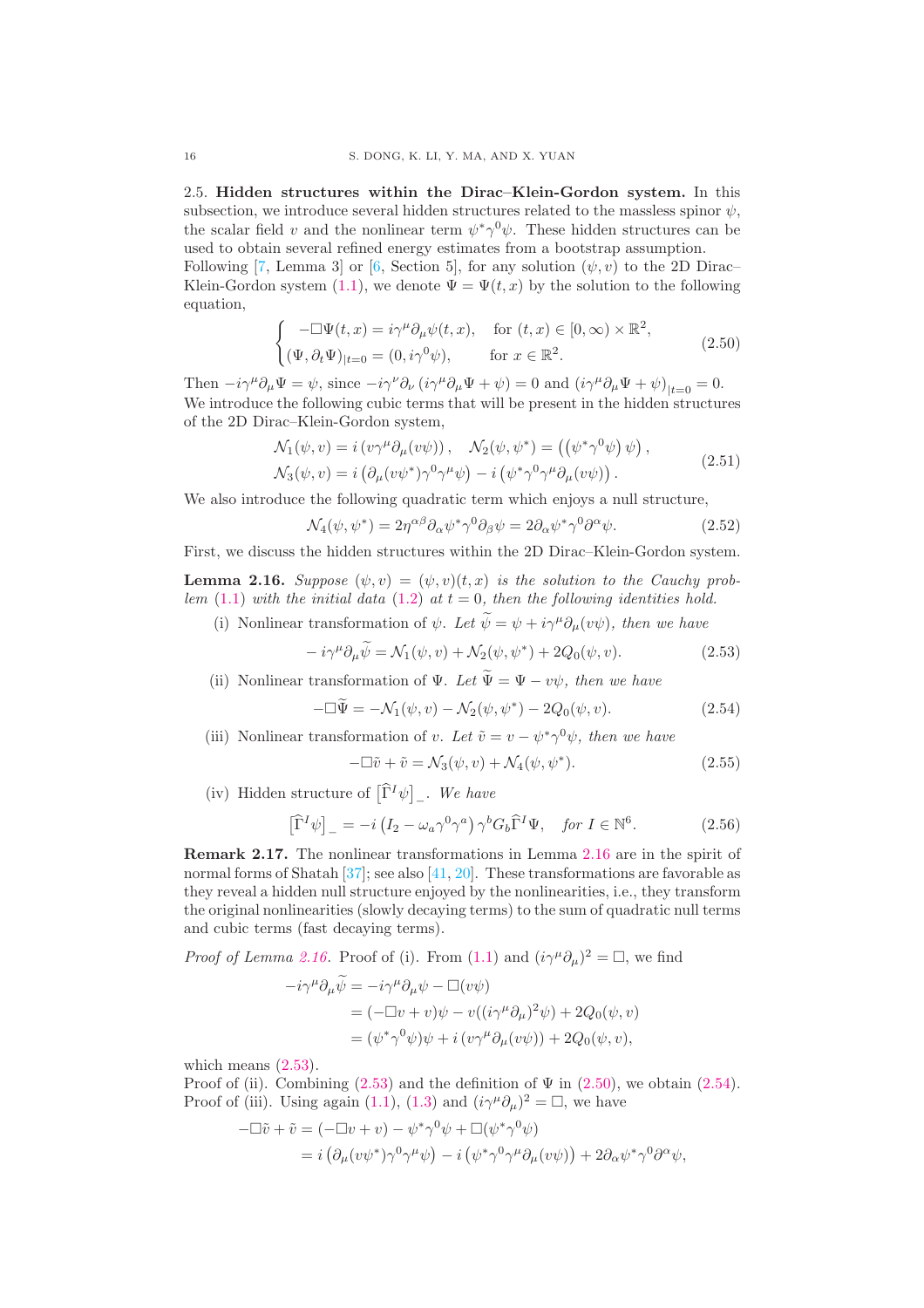which means  $(2.55)$ .

Proof of (iv). From [\(1.3\)](#page-0-2) [\(2.1\)](#page-5-0),  $-i\gamma^{\mu}\partial_{\mu}\hat{\Gamma}^{I}\Psi = \hat{\Gamma}^{I}\psi$  and  $G_{a} = \partial_{a} + \omega_{a}\partial_{t}$ , we have  $\sim$   $\sim$ 

$$
\begin{split} \left[\widehat{\Gamma}^I \psi\right]_- &= -i(\gamma^0 + \omega_a \gamma^a) \partial_t \widehat{\Gamma}^I \Psi - i \left(I_2 - \omega_a \gamma^0 \gamma^a\right) \gamma^b \partial_b \widehat{\Gamma}^I \Psi \\ &= -i \left(\gamma^0 + \omega_a \omega_b \gamma^0 \gamma^a \gamma^b\right) \partial_t \widehat{\Gamma}^I \Psi - i \left(I_2 - \omega_a \gamma^0 \gamma^a\right) \gamma^b G_b \widehat{\Gamma}^I \Psi. \end{split}
$$

Using again  $(1.3)$ , we have

$$
\gamma^0 + \omega_a \omega_b \gamma^0 \gamma^a \gamma^b = (1 - \omega_1^2 - \omega_2^2) \gamma^0 + \sum_{0 < a < b} \omega^a \omega^b \gamma^0 (\gamma^a \gamma^b + \gamma^b \gamma^a) = 0.
$$

Combining the above identities, we obtain  $(2.56)$ .  $\Box$ 

Second, we deduce a hidden structure for the nonlinear term  $\psi^* \gamma^0 \psi$ ; see for instance [\[6\]](#page-39-0) or the re-interpretation in [\[20\]](#page-40-1) in the hyperboloidal foliation of the spacetime.

<span id="page-16-0"></span>**Lemma 2.18.** Let  $\Phi_1$  and  $\Phi_2$  be two  $\mathbb{C}^2$ -valued functions on  $\mathbb{R}^{1+2}$ , then we have

<span id="page-16-2"></span>
$$
\Phi_1^* \gamma^0 \Phi_2 = \frac{1}{4} \left( [\Phi_1]_-^* \gamma^0 [\Phi_2]_- + [\Phi_1]_-^* \gamma^0 [\Phi_2]_+ + [\Phi_1]_+^* \gamma^0 [\Phi_2]_- \right). \tag{2.57}
$$

*Proof.* From the definition of  $[\cdot]_+$  and  $[\cdot]_-\$  in [\(2.1\)](#page-5-0), we see that

 $2\Phi_1 = [\Phi_1]_+ + [\Phi_1]_-\quad \text{and}\quad 2\Phi_2 = [\Phi_2]_+ + [\Phi_2]_-\,.$ 

Hence, by an elementary computation, we find

$$
\Phi_1^* \gamma^0 \Phi_2 = \frac{1}{4} \left( [\Phi_1]_{-}^* \gamma^0 [\Phi_2]_{-} + [\Phi_1]_{-}^* \gamma^0 [\Phi_2]_{+} + [\Phi_1]_{+}^* \gamma^0 [\Phi_2]_{-} + [\Phi_1]_{+}^* \gamma^0 [\Phi_2]_{+} \right).
$$

Note that, for the last term in the above identity, from [\(1.3\)](#page-0-2), we have

$$
\begin{split} [\Phi_1]_+^* \gamma^0 [\Phi_2]_+ &= \left(\Phi_1^* + \omega_a \Phi_1^* \gamma^0 \gamma^a\right) \gamma^0 \left(\Phi_2 + \omega_b \gamma^0 \gamma^b \Phi_2\right) \\ &= \left(1 - \omega_1^2 - \omega_2^2\right) \Phi_1^* \gamma^0 \Phi_2 + \omega_a \Phi_1^* \gamma^0 \left(\gamma^0 \gamma^a + \gamma^a \gamma^0\right) \Phi_2 \\ &+ \omega_1 \omega_2 \Phi_1^* \gamma^0 \left(\gamma^1 \gamma^2 + \gamma^2 \gamma^1\right) \Phi_2 = 0. \end{split}
$$

Gathering the above identities, we have proved [\(2.57\)](#page-16-2).

$$
\Box
$$

## 3. Proof of Theorem [1.1](#page-1-2)

In this section, we prove the existence of a solution  $(\psi, v)$  of  $(1.1)$  satisfying  $(1.5)$ and [\(1.6\)](#page-1-1) in Theorem [1.1.](#page-1-2) The proof is based on a bootstrap argument of the high-order energy and pointwise decay for solution  $(\psi, v)$ .

<span id="page-16-1"></span>3.1. **Bootstrap Setting.** Fix  $0 < \delta \ll 1$ . To prove Theorem [1.1,](#page-1-2) we introduce the following bootstrap assumption of  $(\psi, v)$ : for  $C > 1$  and  $0 < \varepsilon \ll C^{-1}$  to be chosen later,

<span id="page-16-3"></span>
$$
\left\{\sum_{|I|\leq N} \int_0^t \langle s \rangle^{-3\delta} \int_{\mathbb{R}^2} \frac{\left[\widehat{\Gamma}^I \psi\right]_ -^2}{\langle r - s \rangle^{\frac{6}{5}}} dx ds \leq C\varepsilon, \sum_{|I|\leq N} \langle t \rangle^{-\delta} \|\langle r - t \rangle \chi(r - 2t)\widehat{\Gamma}^I \psi\|\|_{L_x^2} \leq C\varepsilon, \sum_{|I|\leq N-1} \mathcal{E}^D(t, \widehat{\Gamma}^I \psi)^{\frac{1}{2}} + \sum_{|I|\leq N} \langle t \rangle^{-\delta} \mathcal{E}^D(t, \widehat{\Gamma}^I \psi)^{\frac{1}{2}} \leq C\varepsilon, \sum_{|I|\leq N-7} \langle t + r \rangle^{\frac{3}{2}-\delta} \|\widehat{\Gamma}^I \psi\|_{-} + \sum_{|I|\leq N-7} \langle t + r \rangle^{\frac{1}{2}-\delta} \langle t - r \rangle \|\widehat{\Gamma}^I \psi\| \leq C\varepsilon,
$$
\n(3.1)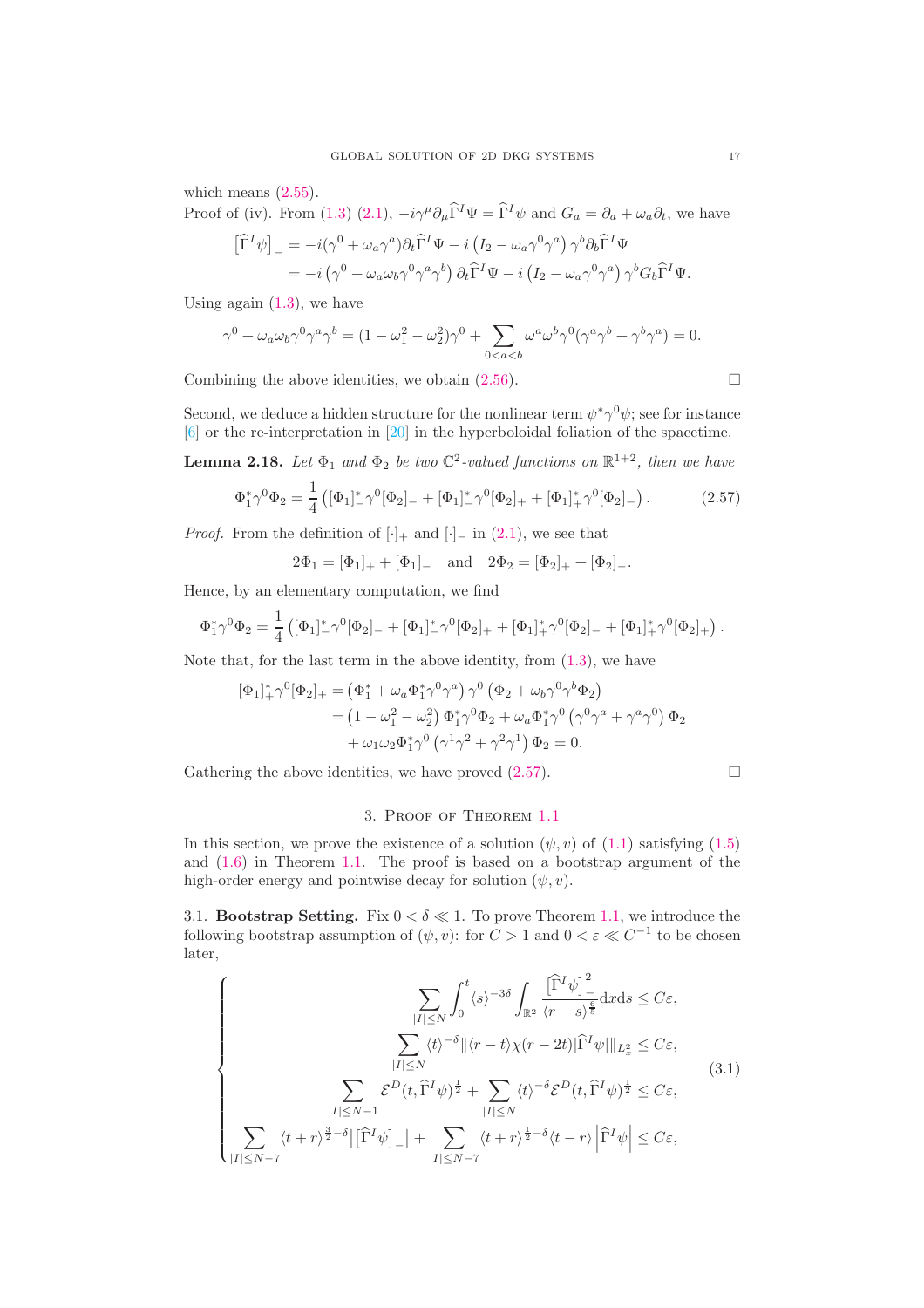<span id="page-17-1"></span>
$$
\left\{\sum_{|I|\leq N}\int_{0}^{t}\langle s\rangle^{-5\delta}\int_{\mathbb{R}^{2}}\frac{\left(\Gamma^{I}v\right)^{2}}{\langle r-s\rangle^{\frac{6}{5}}}\mathrm{d}x\mathrm{d}s\leq C\varepsilon,\right\}
$$
\n
$$
\sum_{|I|\leq N-1}\mathcal{G}_{1}(t,\Gamma^{I}v)^{\frac{1}{2}}+\sum_{|I|\leq N}\langle t\rangle^{-2\delta}\mathcal{G}_{1}(t,\Gamma^{I}v)^{\frac{1}{2}}\leq C\varepsilon,\quad(3.2)
$$
\n
$$
\sum_{|I|\leq N-6}\sup_{x\in\mathbb{R}^{2}}\langle r+t\rangle\left|\Gamma^{I}v(t,x)\right|+\sum_{|I|\leq N}\|\langle r-t\rangle\chi(r-2t)\Gamma^{I}v\|_{L_{x}^{2}}\leq C\varepsilon.
$$

For all initial data  $(\psi_0, \vec{v}_0)$  satisfying  $(3.1)$  and  $(3.2)$ , we set

$$
T^*(\psi_0, \vec{v}_0) = \sup \{ t \in [0, \infty) : (\psi, v) \text{ satisfy (3.1) and (3.2) on } [0, t] \}. \tag{3.3}
$$

The heart of the proof of Theorem [1.1](#page-1-2) is the following proposition.

<span id="page-17-2"></span>**Proposition 3.1.** For all initial data  $(\psi_0, \vec{v}_0)$  satisfying the smallness condition [\(1.4\)](#page-1-3) in Theorem [1.1,](#page-1-2) we have  $T^*(\psi_0, \vec{v}_0) = +\infty$ .

The rest of this section is organized as follows. First, in §[3.2-](#page-17-0)§[3.3,](#page-19-0) we establish pointwise estimates and spacetime norm estimates for  $(\psi, v)$  and nonlinear terms, respectively. Second, in §[3.4,](#page-34-0) we devote to the proof of Proposition [3.1](#page-17-2) based on the vector field and energy methods. Last, in §[3.5,](#page-38-0) we prove Theorem [1.1](#page-1-2) from Proposition [3.1.](#page-17-2) In the sequel, the implied constants in  $\leq$  do not depend on the constant C and  $\varepsilon$  appearing in the bootstrap assumption [\(3.1\)](#page-16-3)-[\(3.2\)](#page-17-1).

<span id="page-17-0"></span>3.2. Pointwise estimates under the bootstrap assumption. Note that from  $(2.4), (2.14),$  $(2.4), (2.14),$  $(2.4), (2.14),$  $(2.4), (2.14),$  and the bootstrap assumption  $(3.1)-(3.2)$  $(3.1)-(3.2)$ , the following global estimate for  $(\psi, v)$  is true:

<span id="page-17-6"></span>
$$
\sum_{|I| \le N-4} \left( |\widehat{\Gamma}^I \psi(t, x)| + |\Gamma^I v(t, x)| \right) \lesssim C \varepsilon \langle t + r \rangle^{-\frac{1}{2}}.
$$
 (3.4)

Consider the following interior and exterior regions:

$$
\mathcal{C}_{\text{int}} = \left\{ (t, x) \in [0, T^+(\psi_0, \vec{v}_0)) \times \mathbb{R}^2 : r \le 3t + 3 \right\}, \n\mathcal{C}_{\text{ext}} = \left\{ (t, x) \in [0, T^+(\psi_0, \vec{v}_0)) \times \mathbb{R}^2 : r \ge 2t + 3 \right\}.
$$
\n(3.5)

For future reference, we state the following extra pointwise decay for  $(\psi, v)$ .

**Lemma 3.2.** For all  $t \in [0, T^*(\psi_0, \vec{v}_0))$ , the following estimates hold.

(i) Extra decay of  $\psi$  in the interior region  $C_{int}$ . We have

<span id="page-17-7"></span><span id="page-17-5"></span><span id="page-17-4"></span><span id="page-17-3"></span>
$$
\sum_{|I| \le N-8} \left| \partial \widehat{\Gamma}^I \psi \right| \mathbf{1}_{\mathcal{C}_{\text{int}}} \lesssim C \varepsilon \langle t-r \rangle^{-2} \langle t+r \rangle^{-\frac{1}{2}+\delta},\tag{3.6}
$$

$$
\sum_{|I| \le N-2} |\partial \widehat{\Gamma}^I \psi| \mathbf{1}_{\mathcal{C}_{\rm int}} \lesssim \frac{1}{\langle t - r \rangle} \sum_{|I| \le N-1} |\widehat{\Gamma}^I \psi| + \frac{\langle t \rangle^{\frac{1}{2}+\delta}}{\langle t - r \rangle^2} \sum_{|I| \le N-2} |\Gamma^I v|, \qquad (3.7)
$$

$$
\sum_{|I| \le N-1} |\partial \widehat{\Gamma}^I \psi| \mathbf{1}_{\mathcal{C}_{\text{int}}} \lesssim \frac{1}{\langle t - r \rangle} \sum_{|I| \le N} |\widehat{\Gamma}^I \psi| + \frac{\langle t \rangle^{\frac{1}{2}+\delta}}{\langle t - r \rangle^2} \sum_{|I| \le N-1} |\Gamma^I v|.
$$
 (3.8)

(ii) Extra decay of v in the interior region  $C_{\text{int}}$ . We have

$$
\sum_{|I| \le N-8} |\Gamma^I v| \mathbf{1}_{\mathcal{C}_{\text{int}}} \lesssim C \varepsilon \frac{\langle t - r \rangle}{\langle t + r \rangle^2} + C \varepsilon \langle t + r \rangle^{-2+\delta},\tag{3.9}
$$

<span id="page-17-8"></span>
$$
\sum_{|I| \le N-1} |\Gamma^I v| \mathbf{1}_{\mathcal{C}_{int}} \lesssim \sum_{|I| \le N} \frac{\langle t - r \rangle}{\langle t + r \rangle} |\partial \Gamma^I v| + \sum_{|I| \le N-1} \left( \langle t \rangle^{-\frac{3}{2} + \delta} |\widehat{\Gamma}^I \psi| + \langle t \rangle^{-\frac{1}{2}} |[\widehat{\Gamma}^I \psi]_{-}|\right).
$$
 (3.10)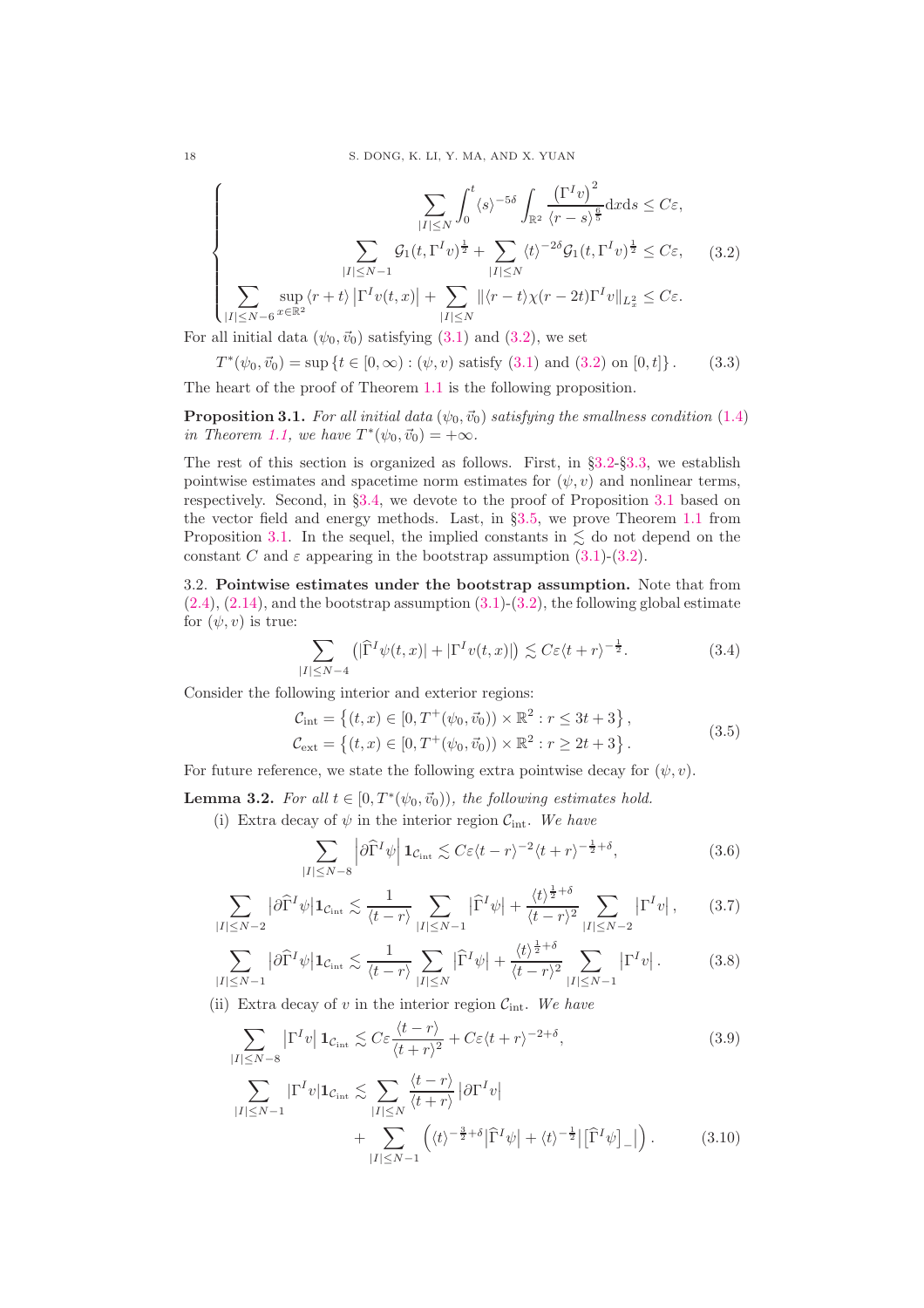(iii) Extra decay of  $(\psi, v)$  in the exterior region  $\mathcal{C}_{ext}$ . We have

<span id="page-18-0"></span>
$$
\sum_{|I| \le N-2} \left( \left| \Gamma^I \psi \right| + \left| \Gamma^I v \right| \right) \mathbf{1}_{\mathcal{C}_{\text{ext}}} \lesssim C \varepsilon \langle t + r \rangle^{-\frac{3}{2} + \delta}.
$$
 (3.11)

*Proof.* Proof of (i). First, from  $(1.1)$ ,  $(2.4)$ ,  $(2.28)$ ,  $(3.1)$  and  $(3.2)$ , we have

$$
\begin{split} \sum_{|I|\leq N-8}\big|\partial \widehat\Gamma^I\psi\big|{\bf 1}_{\mathcal{C}_{\rm int}}&\lesssim \frac{1}{\langle t-r\rangle}\sum_{|I|\leq N-8}\big(\big|\widehat\Gamma\widehat\Gamma^I\psi\big|+\big|\widehat\Gamma^I\psi\big|\big){\bf 1}_{\mathcal{C}_{\rm int}}\\ &+\sum_{\substack{|I_1|\leq N-8\\|I_2|\leq N-8}}\frac{t}{\langle t-r\rangle}\,\big|\Gamma^{I_1}v\big|\,\big|\widehat\Gamma^{I_2}\psi\big|{\bf 1}_{\mathcal{C}_{\rm int}}&\lesssim C\varepsilon\langle t+r\rangle^{-\frac{1}{2}+\delta}\langle t-r\rangle^{-2}, \end{split}
$$

which implies  $(3.6)$ .

Second, using again [\(1.1\)](#page-0-0), [\(2.4\)](#page-6-3), [\(2.28\)](#page-10-3), [\(3.1\)](#page-16-3), [\(3.2\)](#page-17-1) and  $N \ge 14$ , we have

$$
\sum_{|I| \leq N-2} |\partial \widehat{\Gamma}^I \psi| \mathbf{1}_{\mathcal{C}_{\rm int}} \lesssim \frac{1}{\langle t - r \rangle} \sum_{|I| \leq N-2} (|\widehat{\Gamma}\widehat{\Gamma}^I \psi| + |\widehat{\Gamma}^I \psi|)
$$
  
+ 
$$
\sum_{\substack{|I_1| \leq N-2 \\ |I_2| \leq N-5}} \frac{t}{\langle t - r \rangle} |\Gamma^{I_1} v| |\widehat{\Gamma}^{I_2} \psi| + \sum_{\substack{|I_1| \leq N-6 \\ |I_2| \leq N-2}} \frac{t}{\langle t - r \rangle} |\Gamma^{I_1} v| |\widehat{\Gamma}^{I_2} \psi|
$$
  

$$
\lesssim \frac{1}{\langle t - r \rangle} \sum_{|I| \leq N-1} |\widehat{\Gamma}^I \psi| + \frac{\langle t \rangle^{\frac{1}{2}+\delta}}{\langle t - r \rangle^2} \sum_{|I| \leq N-2} |\Gamma^I v|,
$$

which means  $(3.7)$ . The proof of  $(3.8)$  is similar to  $(3.7)$ , and we omit it. Proof of (ii). First, from [\(1.1\)](#page-0-0), [\(2.13\)](#page-7-1), [\(2.41\)](#page-13-1), [\(3.1\)](#page-16-3), [\(3.2\)](#page-17-1) and [\(3.4\)](#page-17-6), we have

$$
\sum_{|I| \leq N-8} |\Gamma^I v| \mathbf{1}_{\mathcal{C}_{int}} \lesssim \frac{\langle t - r \rangle}{\langle t + r \rangle} \sum_{|I| \leq N-8} (|\partial \Gamma \Gamma^I v| + |\partial \Gamma^I v|)
$$
  
+ 
$$
\sum_{\substack{|I_1| \leq N-8 \\ |I_2| \leq N-8}} |[\widehat{\Gamma}^{I_1} \psi]_-||\widehat{\Gamma}^{I_2} \psi| \lesssim C \varepsilon \frac{\langle t - r \rangle}{\langle t + r \rangle^2} + C \varepsilon \langle t + r \rangle^{-2+\delta},
$$

which means  $(3.9)$ . Second, using again [\(1.1\)](#page-0-0), [\(2.13\)](#page-7-1), [\(2.41\)](#page-13-1), [\(3.1\)](#page-16-3), [\(3.2\)](#page-17-1), [\(3.4\)](#page-17-6) and  $N \ge 14$ , we have

$$
\sum_{|I| \leq N-1} |\Gamma^I v| \mathbf{1}_{\mathcal{C}_{\text{int}}} \lesssim \frac{\langle t - r \rangle}{\langle t + r \rangle} \sum_{|I| \leq N-1} (|\partial \Gamma^I \Gamma v| + |\partial \Gamma^I v|)
$$
\n
$$
+ \sum_{\substack{|I_1| \leq N-7 \\ |I_2| \leq N-1}} |[\widehat{\Gamma}^{I_1} \psi]_{-}||\widehat{\Gamma}^{I_2} \psi| + \sum_{\substack{|I_1| \leq N-1 \\ |I_2| \leq N-5}} |[\widehat{\Gamma}^{I_1} \psi]_{-}||\widehat{\Gamma}^{I_2} \psi|
$$
\n
$$
\lesssim \frac{\langle t - r \rangle}{\langle t + r \rangle} \sum_{|I| \leq N} |\partial \Gamma^I v| + \sum_{|I| \leq N-1} (\langle t \rangle^{-\frac{3}{2} + \delta} |\widehat{\Gamma}^I \psi| + \langle t \rangle^{-\frac{1}{2}} |[\widehat{\Gamma}^I \psi]_{-}|),
$$

which means  $(3.10)$ .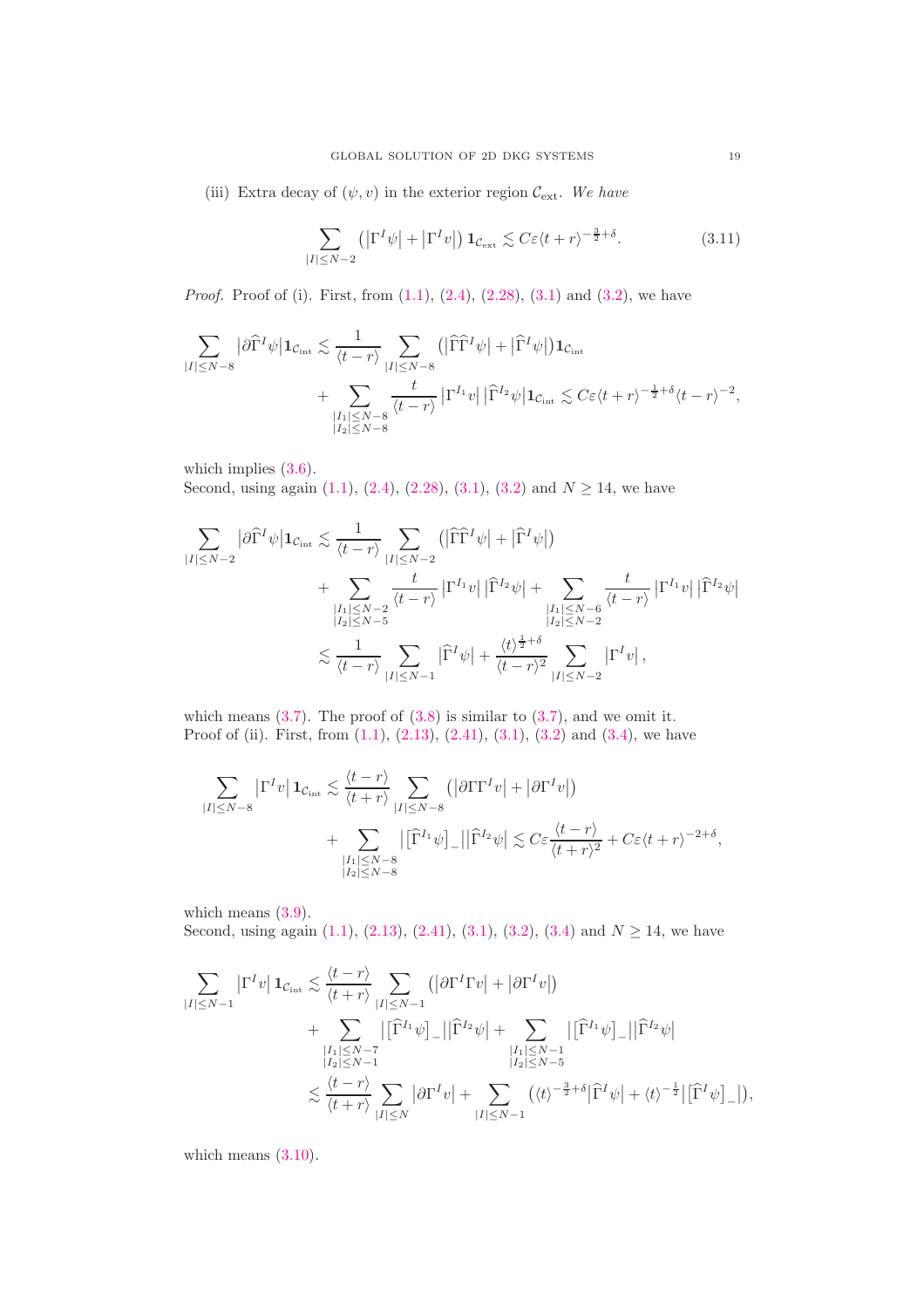Proof of (iii). Note that, from the definition of  $\chi$  in [\(2.2\)](#page-5-1), we have

$$
\sum_{|I| \leq N-2} |\langle r-t \rangle \chi(r-2t-1) \widehat{\Gamma}^I \psi| \lesssim \sum_{|I| \leq N-2} |\langle r-t \rangle \chi(r-2t) \widehat{\Gamma}^I \psi|,
$$
\n
$$
\sum_{|I| \leq N-2} |\Omega((r-t)\chi(r-2t-1) \widehat{\Gamma}^I \psi)| \lesssim \sum_{|I| \leq N-1} |\langle r-t \rangle \chi(r-2t) \widehat{\Gamma}^I \psi|,
$$
\n
$$
\sum_{|I| \leq N-2} |\partial_r (\langle r-t \rangle \chi(r-2t-1) \widehat{\Gamma}^I \psi)| \lesssim \sum_{|I| \leq N-1} |\langle r-t \rangle \chi(r-2t) \widehat{\Gamma}^I \psi|,
$$
\n
$$
\sum_{|I| \leq N-2} |\partial_r (\Omega(\langle r-t \rangle \chi(r-2t-1) \widehat{\Gamma}^I \psi))| \lesssim \sum_{|I| \leq N} |\langle r-t \rangle \chi(r-2t) \widehat{\Gamma}^I \psi|.
$$

Combining the above estimates with  $(3.1)$ , we have

$$
\sum_{\substack{|I| \leq 2 \\ (i_1, i_2) \neq (2, 0)}} \sum_{\substack{|I_1| \leq N-2 \\ |I| \leq N}} \left\| \Lambda^I \left( \langle r-t \rangle \chi (r - 2t - 1) \widehat{\Gamma}^{I_1} \psi \right) \right\|_{L_x^2} \n\lesssim \sum_{|I| \leq N} \left\| \langle r-t \rangle \chi (r - 2t) \widehat{\Gamma}^I \psi \right\|_{L_x^2} \lesssim C \varepsilon \langle t \rangle^{\delta}.
$$

Based on  $(2.15)$  and the above estimate, we obtain  $(3.11)$  for  $\psi$ . The proof of  $(3.11)$ for v follows from a similar argument, and it is omitted.  $\square$ 

<span id="page-19-0"></span>3.3. Nonlinear estimates under the bootstrap assumption. In this subsection, we present several refined estimates of nonlinear terms under the bootstrap assumption  $(3.1)-(3.2)$  $(3.1)-(3.2)$ . Note that, these estimates combined with the energy and conformal energy estimates that have been established in §[2.3-](#page-8-9)[2.4](#page-10-7) will be used to close the bootstrap for  $(\psi, v)$  (see more details in §[3.4\)](#page-34-0).

Note that, from the bootstrap assumption  $(3.1)-(3.2)$  $(3.1)-(3.2)$ , we have

<span id="page-19-2"></span>
$$
\sum_{|I| \le N-1} \int_0^t \langle s \rangle^{-\frac{1}{2} - \frac{1}{2}\delta} \left( \left\| \frac{\Gamma^I v}{\langle s - r \rangle^{\frac{3}{5}}} \right\|_{L_x^2} + \left\| \frac{[\widehat{\Gamma}^I \psi]_{-}}{\langle s - r \rangle^{\frac{3}{5}}} \right\|_{L_x^2} \right) ds
$$
  

$$
\lesssim \sum_{|I| \le N-1} \left( \int_0^t \langle s \rangle^{-1-\delta} ds \right)^{\frac{1}{2}} \left( \int_0^t \left\| \frac{\Gamma^I v}{\langle s - r \rangle^{\frac{3}{5}}} \right\|_{L_x^2}^2 + \left\| \frac{[\widehat{\Gamma}^I \psi]_{-}}{\langle s - r \rangle^{\frac{3}{5}}} \right\|_{L_x^2}^2 ds \right)^{\frac{1}{2}} \lesssim C\varepsilon.
$$
(3.12)

We start with the  $L_t^1 L_x^2$  and weighted  $L_t^1 L_x^2$  estimates for  $\Gamma^I Q_0(\psi, v)$ .

<span id="page-19-4"></span>**Lemma 3.3.** For all  $t \in [0, T^*(\psi_0, \vec{v}_0))$ , the following estimates hold.

(i)  $L_t^1 L_x^2$  estimate on  $\Gamma^I Q_0$ . It holds

<span id="page-19-1"></span>
$$
\sum_{|I| \le N-1} \int_0^t \|\Gamma^I Q_0(\psi, v)\|_{L_x^2} ds \lesssim C^2 \varepsilon^2. \tag{3.13}
$$

(ii) Weighted  $L_t^1 L_x^2$  estimate on  $\Gamma^I Q_0$ . It holds

<span id="page-19-3"></span>
$$
\sum_{|I| \le N-4} \int_0^t \left\| \langle s+r \rangle \Gamma^I Q_0(\psi, v) \right\|_{L^2_x} ds \lesssim C^2 \varepsilon^2 \log(2+t). \tag{3.14}
$$

*Proof.* Proof of (i). From [\(2.10\)](#page-6-2) and  $1 \leq \mathbf{1}_{\mathcal{C}_{int}} + \mathbf{1}_{\mathcal{C}_{ext}}$ , we infer that

$$
\sum_{|I| \le N-1} \int_0^t \|\Gamma^I Q_0(\psi, v)\|_{L_x^2} ds \lesssim \mathcal{I}_{11} + \mathcal{I}_{12},
$$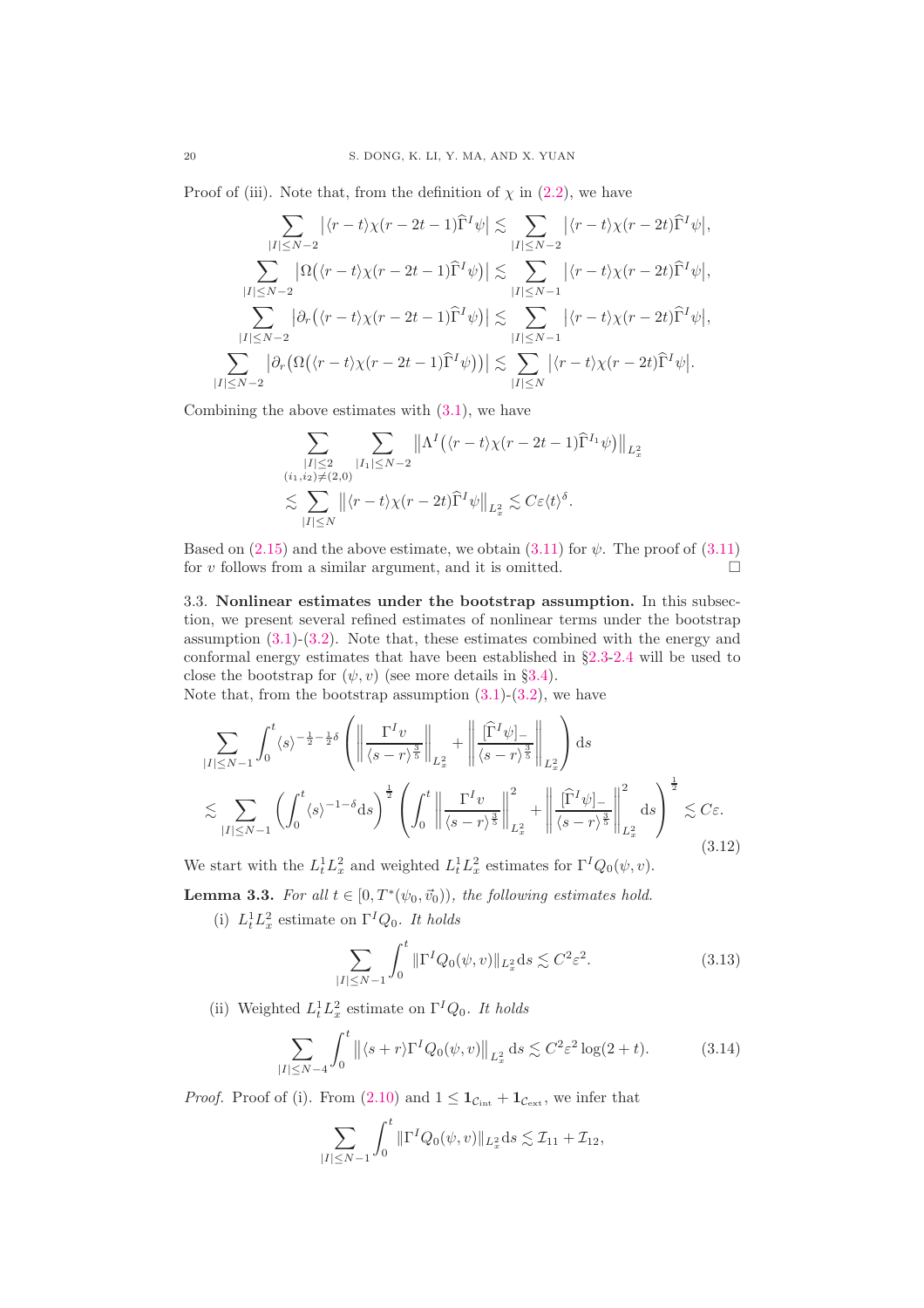where

$$
\mathcal{I}_{11} = \sum_{|I_{1}|+|I_{2}| \leq N-1} \int_{0}^{t} ||Q_{0} ( \Gamma^{I_{1}} \psi, \Gamma^{I_{2}} v) \mathbf{1}_{\mathcal{C}_{int}} ||_{L_{x}^{2}} ds,
$$
  

$$
\mathcal{I}_{12} = \sum_{|I_{1}|+|I_{2}| \leq N-1} \int_{0}^{t} ||Q_{0} ( \Gamma^{I_{1}} \psi, \Gamma^{I_{2}} v) \mathbf{1}_{\mathcal{C}_{ext}} ||_{L_{x}^{2}} ds.
$$

Moreover, according to  $(2.4)$ ,  $(2.5)$ ,  $(2.9)$  and  $N \ge 14$ , we have

$$
\mathcal{I}_{11} \lesssim \mathcal{I}_{11}^1 + \mathcal{I}_{11}^2 + \mathcal{I}_{11}^3 + \mathcal{I}_{11}^4,
$$

where

$$
\mathcal{I}_{11}^{1} = \sum_{|I_{1}| \leq N} \sum_{|I_{2}| \leq N-4} \int_{0}^{t} \langle s \rangle^{-1} |||\hat{\Gamma}^{I_{1}} \psi|| \Gamma^{I_{2}} v| \mathbf{1}_{\mathcal{C}_{int}} ||_{L_{x}^{2}} ds,
$$
\n
$$
\mathcal{I}_{11}^{2} = \sum_{|I_{1}| \leq N-4} \sum_{|I_{2}| \leq N} \int_{0}^{t} \langle s \rangle^{-1} |||\hat{\Gamma}^{I_{1}} \psi|| \Gamma^{I_{2}} v| \mathbf{1}_{\mathcal{C}_{int}} ||_{L_{x}^{2}} ds,
$$
\n
$$
\mathcal{I}_{11}^{3} = \sum_{|I_{1}| \leq N-8} \sum_{|I_{2}| \leq N-1} \int_{0}^{t} \langle s \rangle^{-1} ||\langle s-r \rangle | \partial \hat{\Gamma}^{I_{1}} \psi| |\partial \Gamma^{I_{2}} v| \mathbf{1}_{\mathcal{C}_{int}} ||_{L_{x}^{2}} ds,
$$
\n
$$
\mathcal{I}_{11}^{4} = \sum_{|I_{1}| \leq N-1} \sum_{|I_{2}| \leq N-7} \int_{0}^{t} \langle s \rangle^{-1} ||\langle s-r \rangle | \partial \hat{\Gamma}^{I_{1}} \psi| |\partial \Gamma^{I_{2}} v| \mathbf{1}_{\mathcal{C}_{int}} ||_{L_{x}^{2}} ds.
$$
\n
$$
(8.1)_{1} (8.2)_{1} (9.1)_{2} (9.1)_{3} (9.1)_{4} (10.1)_{5} (11.1)_{5} (11.1)_{6} (11.1)_{7} (11.1)_{7} (11.1)_{8} (11.1)_{9} (11.1)_{10} (11.1)_{11} (11.1)_{12} (11.1)_{13} (11.1)_{14} (11.1)_{15} (11.1)_{16} (11.1)_{17} (11.1)_{18} (11.1)_{19} (11.1)_{19} (11.1)_{10} (11.1)_{10} (11.1)_{11} (11.1)_{12} (11.1)_{13} (11.1)_{14} (11.1)_{15
$$

Using [\(3.1\)](#page-16-3), [\(3.2\)](#page-17-1), [\(3.4\)](#page-17-6) and  $0 < \delta \ll 1$ , we have

$$
\mathcal{I}_{11}^1 \lesssim \sum_{\substack{|I_1| \leq N \\ |I_2| \leq N-4}} \int_0^t \langle s \rangle^{-1} \|\widehat{\Gamma}^{I_1} \psi\|_{L_x^2} \left\| \Gamma^{I_2} v \right\|_{L_x^\infty} ds \lesssim C^2 \varepsilon^2 \int_0^t \langle s \rangle^{-\frac{3}{2}+\delta} ds \lesssim C^2 \varepsilon^2,
$$
  

$$
\mathcal{I}_{11}^2 \lesssim \sum_{\substack{|I_1| \leq N-4 \\ |I_2| \leq N}} \int_0^t \langle s \rangle^{-1} \|\widehat{\Gamma}^{I_1} \psi\|_{L_x^\infty} \left\| \Gamma^{I_2} v \right\|_{L_x^2} ds \lesssim C^2 \varepsilon^2 \int_0^t \langle s \rangle^{-\frac{3}{2}+\delta} ds \lesssim C^2 \varepsilon^2.
$$

Then, from  $(3.1)$ ,  $(3.2)$ ,  $(3.8)$  and  $0 < \delta \ll 1$ , we see that

$$
\mathcal{I}_{11}^{3} \lesssim \sum_{\substack{|I_{1}| \leq N-8 \\ |I_{2}| \leq N-1}} \int_{0}^{t} \langle s \rangle^{-1} \|\langle s-r \rangle \|\partial \widehat{\Gamma}^{I_{1}} \psi\|_{L_{x}^{\infty}} \|\partial \Gamma^{I_{2}} v\|_{L_{x}^{2}} ds
$$
\n
$$
\lesssim C^{2} \varepsilon^{2} \int_{0}^{t} \langle s \rangle^{-1} \langle s \rangle^{-\frac{1}{2}+\delta} ds \lesssim C^{2} \varepsilon^{2} \int_{0}^{t} \langle s \rangle^{-\frac{3}{2}+\delta} \lesssim C^{2} \varepsilon^{2},
$$
\n
$$
\mathcal{I}_{11}^{4} \lesssim \sum_{\substack{|I_{1}| \leq N \\ |I_{2}| \leq N-7}} \int_{0}^{t} \langle s \rangle^{-1} \left( \|\widehat{\Gamma}^{I_{1}} \psi\|_{L_{x}^{2}} + \langle s \rangle^{\frac{1}{2}+\delta} \|\Gamma^{I_{1}} v\|_{L_{x}^{2}} \right) \|\partial \Gamma^{I_{2}} v\|_{L_{x}^{\infty}} ds
$$
\n
$$
\lesssim C^{2} \varepsilon^{2} \int_{0}^{t} \langle s \rangle^{-2} \langle s \rangle^{\frac{1}{2}+2\delta} ds \lesssim C^{2} \varepsilon^{2} \int_{0}^{t} \langle s \rangle^{-\frac{3}{2}+2\delta} \lesssim C^{2} \varepsilon^{2}.
$$
\nusing (2.4), (2.5), (3.1), (3.2), (3.11), and  $N > 14$ 

Next, using  $(2.4)$ ,  $(2.5)$ ,  $(3.1)$ ,  $(3.2)$ ,  $(3.11)$  and  $N \ge 14$ ,

$$
\mathcal{I}_{12} \lesssim \sum_{\substack{|I_1| \leq N-1 \\ |I_2| \leq N-3}} \int_0^t \left\| \partial \widehat{\Gamma}^{I_1} \psi \right\|_{L_x^2} \left\| \left( \partial \Gamma^{I_2} v \right) \mathbf{1}_{\mathcal{C}_{\text{ext}}} \right\|_{L_x^{\infty}} ds \n+ \sum_{\substack{|I_1| \leq N-3 \\ |I_2| \leq N-1}} \int_0^t \left\| \left( \partial \widehat{\Gamma}^{I_1} \psi \right) \mathbf{1}_{\mathcal{C}_{\text{ext}}} \right\|_{L_x^{\infty}} \left\| \partial \Gamma^{I_2} v \right\|_{L_x^2} ds \lesssim C^2 \varepsilon^2 \int_0^t \langle s \rangle^{-\frac{3}{2} + 2\delta} ds \lesssim C^2 \varepsilon^2.
$$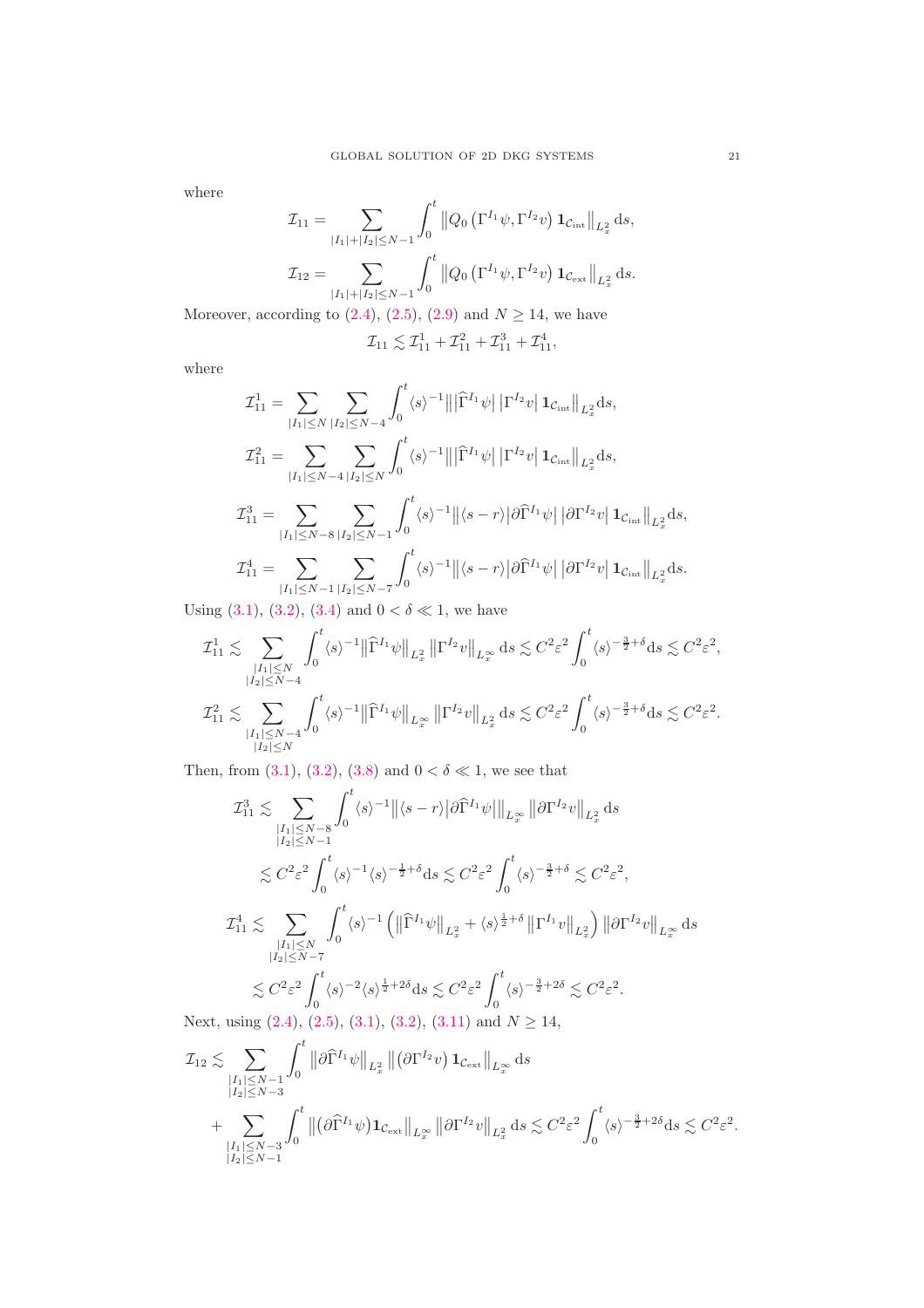Gathering these estimates, we have proved [\(3.13\)](#page-19-1). Proof of (ii). Using again [\(2.10\)](#page-6-2) and  $1 \leq \mathbf{1}_{\mathcal{C}_{int}} + \mathbf{1}_{\mathcal{C}_{ext}}$ , we have

$$
\sum_{|I| \le N-4} \int_0^t \|\langle s+r \rangle \Gamma^I Q_0(\psi, v) \|_{L_x^2} ds \lesssim \mathcal{I}_{21} + \mathcal{I}_{22},
$$

where

$$
\mathcal{I}_{21} = \sum_{|I_{1}|+|I_{2}| \leq N-4} \int_{0}^{t} \left\| \langle s+r \rangle Q_{0} \left( \Gamma^{I_{1}} \psi, \Gamma^{I_{2}} v \right) \mathbf{1}_{\mathcal{C}_{int}} \right\|_{L_{x}^{2}} ds,
$$
  

$$
\mathcal{I}_{22} = \sum_{|I_{1}|+|I_{2}| \leq N-4} \int_{0}^{t} \left\| \langle s+r \rangle Q_{0} \left( \Gamma^{I_{1}} \psi, \Gamma^{I_{2}} v \right) \mathbf{1}_{\mathcal{C}_{ext}} \right\|_{L_{x}^{2}} ds.
$$

Moreover, according to  $(2.4)$ ,  $(2.5)$ ,  $(2.9)$  and  $N \ge 14$ , we have

$$
\mathcal{I}_{21} \lesssim \mathcal{I}_{21}^1 + \mathcal{I}_{21}^2 + \mathcal{I}_{21}^3 + \mathcal{I}_{21}^4,
$$

where

$$
\begin{aligned} \mathcal{I}^{1}_{21} &= \sum_{|I_{1}| \leq N-3}\sum_{|I_{2}| \leq N-6}\int_{0}^{t}\left\|\left|\widehat{\Gamma}^{I_{1}} \psi\right|\left|\Gamma^{I_{2}} v\right|{\bf 1}_{\mathcal{C}_{\rm int}}\right\|_{L_{x}^{2}}{\rm d} s, \\ \mathcal{I}^{2}_{21} &= \sum_{|I_{1}| \leq N-8}\sum_{|I_{2}| \leq N-3}\int_{0}^{t}\left\|\left|\widehat{\Gamma}^{I_{1}} \psi\right|\left|\Gamma^{I_{2}} v\right|{\bf 1}_{\mathcal{C}_{\rm int}}\right\|_{L_{x}^{2}}{\rm d} s, \\ \mathcal{I}^{3}_{21} &= \sum_{|I_{1}| \leq N-8}\sum_{|I_{2}| \leq N-4}\int_{0}^{t}\left\|\left\langle s-r\right\rangle\left|\partial\widehat{\Gamma}^{I_{1}} \psi\right|\left|\partial\Gamma^{I_{2}} v\right|{\bf 1}_{\mathcal{C}_{\rm int}}\right\|_{L_{x}^{2}}{\rm d} s, \\ \mathcal{I}^{4}_{21} &= \sum_{|I_{1}| \leq N-4}\sum_{|I_{2}| \leq N-9}\int_{0}^{t}\left\|\left\langle s-r\right\rangle\left|\partial\widehat{\Gamma}^{I_{1}} \psi\right|\left|\partial\Gamma^{I_{2}} v\right|{\bf 1}_{\mathcal{C}_{\rm int}}\right\|_{L_{x}^{2}}{\rm d} s. \end{aligned}
$$

First, from  $(3.1)$  and  $(3.2)$ , we check

$$
\mathcal{I}^1_{21} \lesssim \sum_{\substack{|I_1| \leq N-3 \\ |I_2| \leq N-6}} \int_0^t \left\|\widehat \Gamma^{I_1}\psi \right\|_{L_x^2} \left\|\Gamma^{I_2}v\right\|_{L_x^\infty} \mathrm{d} s \lesssim C^2 \varepsilon^2 \int_0^t \langle s \rangle^{-1} \mathrm{d} s \lesssim C^2 \varepsilon^2 \log(2+t).
$$

Then, applying [\(3.1\)](#page-16-3), [\(3.2\)](#page-17-1), [\(3.12\)](#page-19-2), [\(3.6\)](#page-17-3) and [\(3.10\)](#page-17-8), we can assert that

$$
\mathcal{I}_{21}^2 \lesssim \sum_{\substack{|I_1| \leq N-8 \\ |I_2| \leq N-2}} \int_0^t \langle s \rangle^{-1} \|\langle s-r \rangle \widehat{\Gamma}^{I_1} \psi \|_{L_x^{\infty}} \|\partial \Gamma^{I_2} v \|_{L_x^2} ds \n+ \sum_{\substack{|I_1| \leq N-8 \\ |I_2| \leq N-3}} \int_0^t \langle s \rangle^{-\frac{1}{2}} \|\widehat{\Gamma}^{I_1} \psi \|_{L_x^{\infty}} \|\widehat{\Gamma}^{I_2} \psi \|_{L_x^2} ds \n\lesssim C^2 \varepsilon^2 \int_0^t \langle s \rangle^{-\frac{3}{2}+2\delta} ds + C^2 \varepsilon^2 \int_0^t \langle s \rangle^{-1} ds \lesssim C^2 \varepsilon^2 \log(2+t),
$$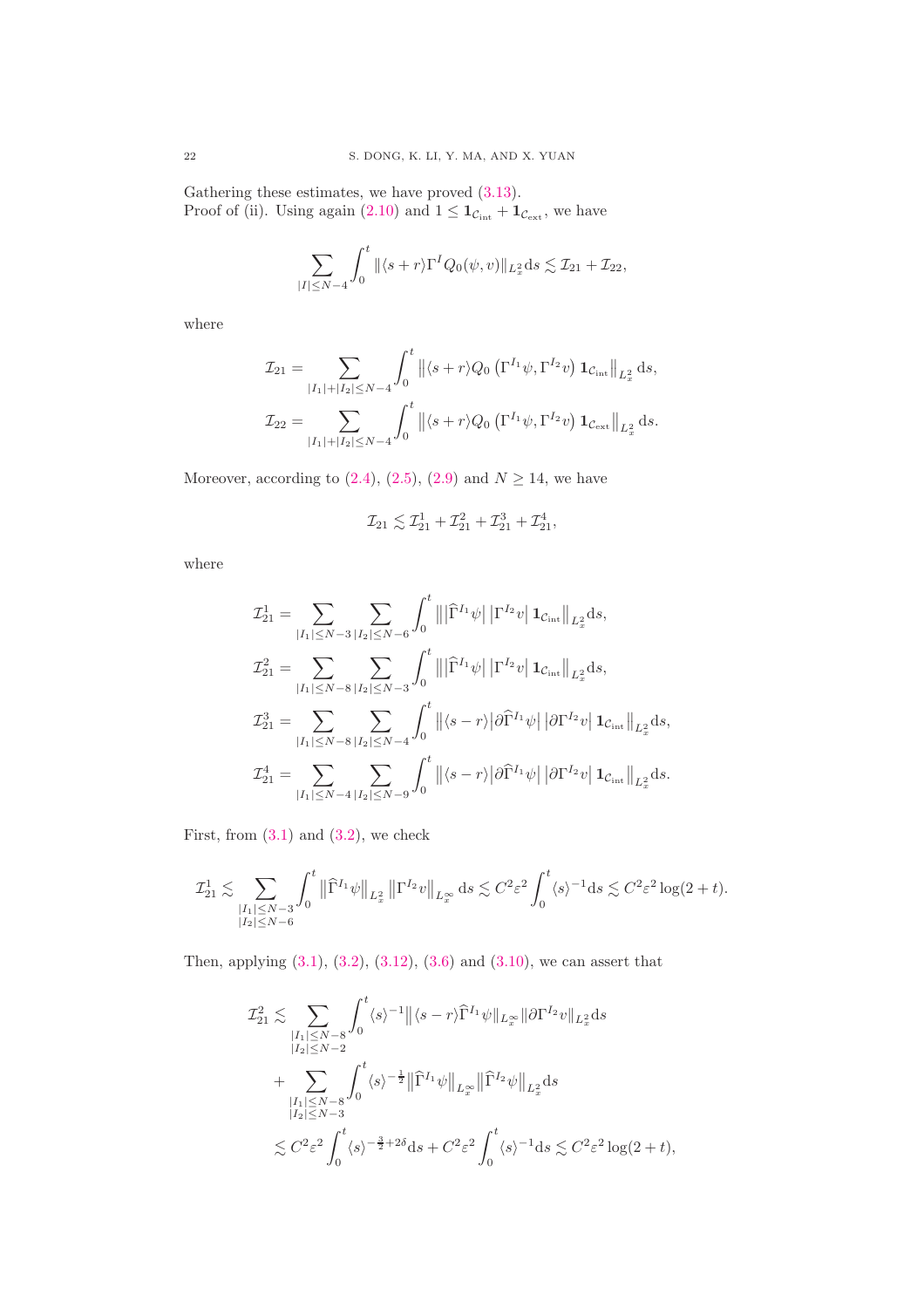$$
\mathcal{I}_{21}^{3} \lesssim \sum_{\substack{|I_{1}| \leq N-8 \\ |I_{2}| \leq N-2}} \int_{0}^{t} \langle s \rangle^{-1} \|\langle s-r \rangle^{2} \partial \widehat{\Gamma}^{I_{1}} \psi \|_{L_{x}^{\infty}} \|\partial \Gamma^{I_{2}} v\|_{L_{x}^{2}} ds \n+ \sum_{\substack{|I_{1}| \leq N-8 \\ |I_{2}| \leq N-3}} \int_{0}^{t} \langle s \rangle^{-\frac{3}{2}+\delta} \|\langle s-r \rangle \partial \widehat{\Gamma}^{I_{1}} \psi \|_{L_{x}^{\infty}} \|\widehat{\Gamma}^{I_{2}} \psi \|_{L_{x}^{2}} ds \n+ \sum_{\substack{|I_{1}| \leq N-8 \\ |I_{2}| \leq N-3}} \int_{0}^{t} \langle s \rangle^{-\frac{1}{2}} \|\langle s-r \rangle^{2} \partial \widehat{\Gamma}^{I_{1}} \psi \|_{L_{x}^{\infty}} \left\|\frac{\widehat{\Gamma}^{I_{2}} \psi|_{-}}{\langle s-r \rangle} \right\|_{L_{x}^{2}} ds \lesssim C^{2} \varepsilon^{2}.
$$

Next, combining [\(3.1\)](#page-16-3), [\(3.2\)](#page-17-1), [\(3.7\)](#page-17-4) and [\(3.9\)](#page-17-7), we get

$$
\mathcal{I}_{21}^{4} \lesssim \sum_{\substack{|I_{1}| \leq N-1 \\ |I_{2}| \leq N-9}} \int_{0}^{t} \left( \|\widehat{\Gamma}^{I_{1}} \psi\|_{L_{x}^{2}} \|\partial \Gamma^{I_{2}} v\|_{L_{x}^{\infty}} + \langle s \rangle^{\frac{1}{2}+\delta} \|\Gamma^{I_{1}} v\|_{L_{x}^{2}} \left\| \frac{\partial \Gamma^{I_{2}} v}{\langle s-r \rangle} \right\|_{L_{x}^{\infty}} \right) ds
$$
  

$$
\lesssim C^{2} \varepsilon^{2} \int_{0}^{t} \left( \langle s \rangle^{-1} + \langle s \rangle^{-\frac{3}{2}+2\delta} \right) ds \lesssim C^{2} \varepsilon^{2} \log(2+t).
$$

Last, using again  $(2.4)$ ,  $(3.1)$ ,  $(3.2)$ ,  $(3.11)$  and  $N > 14$ ,

$$
\mathcal{I}_{22} \lesssim \sum_{\substack{|I_1| \le N-4 \\ |I_2| \le N-4}} \int_0^t \left\| \langle r-s \rangle \chi(r-2s) \right| \partial \widehat{\Gamma}^{I_1} \psi \left| \left\|_{L_x^2} \right. \left\| \left( \partial \Gamma^{I_2} v \right) \mathbf{1}_{\mathcal{C}_{\text{ext}}} \right\|_{L_x^{\infty}} ds
$$
  

$$
\lesssim C^2 \varepsilon^2 \int_0^t \langle s \rangle^{-\frac{3}{2} + 2\delta} ds \lesssim C^2 \varepsilon^2.
$$

Gathering these estimates, we have proved [\(3.14\)](#page-19-3).

$$
\Box
$$

Second, we present the  $L_t^1 L_x^2$  and weighted  $L_t^1 L_x^2$  estimates for  $\Gamma^I \mathcal{N}_1$  and  $\Gamma^I \mathcal{N}_2$  (see  $(2.51)$  for the expressions of  $\mathcal{N}_1$  and  $\mathcal{N}_2$ ).

# <span id="page-22-3"></span>**Lemma 3.4.** For all  $t \in [0, T^*(\psi_0, \vec{v}_0))$ , the following estimates hold.

(i)  $L_t^1 L_x^2$  estimates on  $\Gamma^I \mathcal{N}_1$  and  $\Gamma^I \mathcal{N}_2$ . It holds

<span id="page-22-0"></span>
$$
\sum_{|I| \le N-1} \int_0^t \left( \|\Gamma^I \mathcal{N}_1(\psi, v)\|_{L_x^2} + \|\Gamma^I \mathcal{N}_2(\psi, \psi^*)\|_{L_x^2} \right) ds \lesssim C^3 \varepsilon^3. \tag{3.15}
$$

(ii) Weight  $L_t^1 L_x^2$  estimate on  $\Gamma^I \mathcal{N}_1$ . It holds

<span id="page-22-1"></span>
$$
\sum_{|I| \le N-4} \int_0^t \left\| \langle s+r \rangle \Gamma^I \mathcal{N}_1(\psi, v) \right\|_{L_x^2} ds \lesssim C^3 \varepsilon^3 \log(2+t). \tag{3.16}
$$

(iii) Weight  $L_t^1 L_x^2$  estimate on  $\Gamma^I \mathcal{N}_2$ . It holds

<span id="page-22-2"></span>
$$
\sum_{|I| \le N-4} \int_0^t \left\| \langle s+r \rangle \Gamma^I \mathcal{N}_2(\psi, \psi^*) \right\|_{L^2_x} ds \lesssim C^2 \varepsilon^2 \langle t \rangle^\delta. \tag{3.17}
$$

*Proof.* Proof of (i). From [\(2.4\)](#page-6-3), [\(2.13\)](#page-7-1), [\(2.57\)](#page-16-2) and  $N \ge 14$ , we infer that

$$
\sum_{|I| \le N-1} \int_0^t \|\Gamma^I \mathcal{N}_1(\psi, v)\|_{L_x^2} ds \lesssim \mathcal{I}_{31} + \mathcal{I}_{32},
$$
  

$$
\sum_{|I| \le N-1} \int_0^t \|\Gamma^I \mathcal{N}_2(\psi, \psi^*)\|_{L_x^2} ds \lesssim \mathcal{I}_{33} + \mathcal{I}_{34},
$$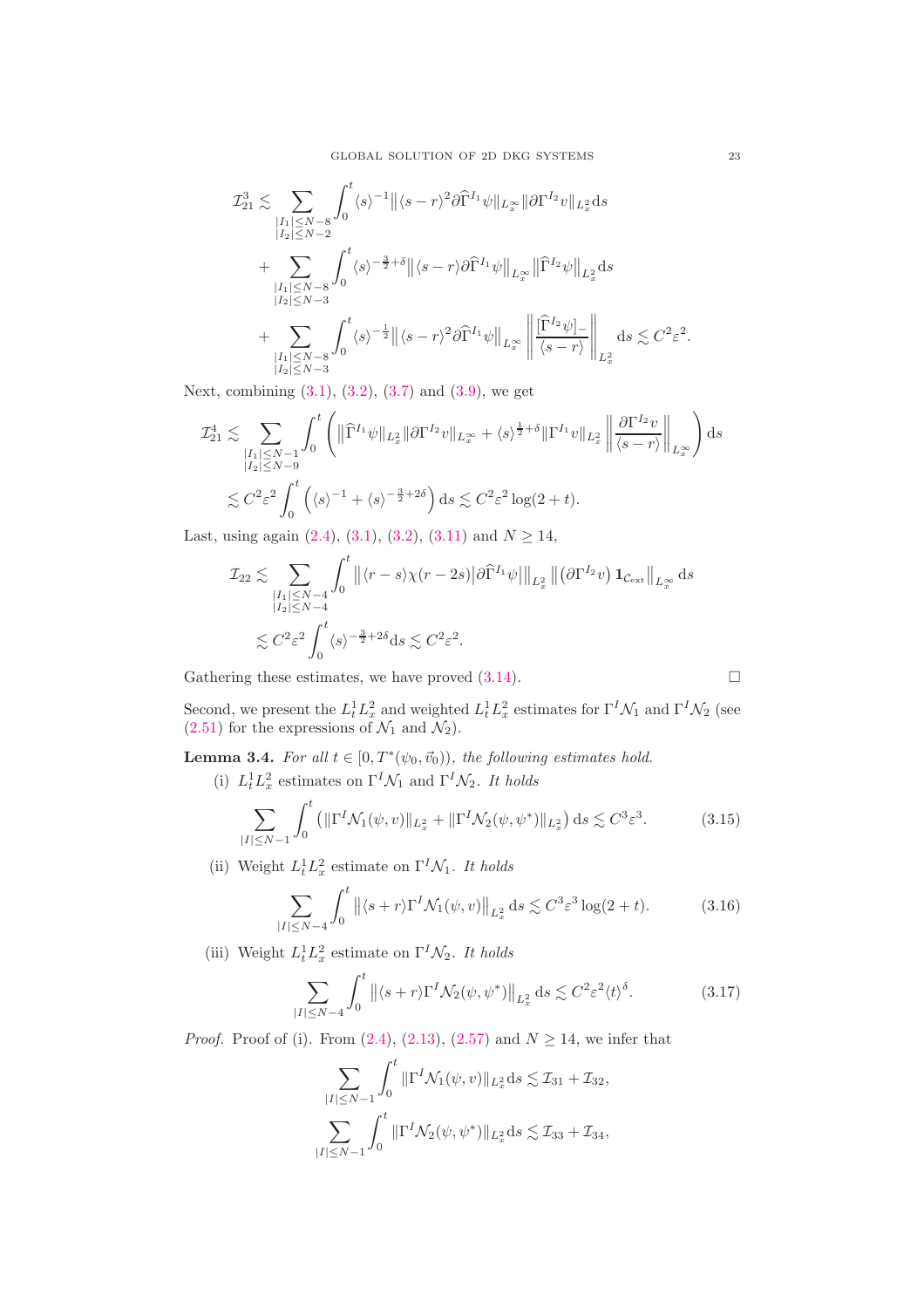where

$$
\mathcal{I}_{31} = \sum_{|I_{1}| \leq N-6} \sum_{|I_{2}| \leq N-6} \sum_{|I_{3}| \leq N} \int_{0}^{t} \left\| (\Gamma^{I_{1}} v)(\Gamma^{I_{2}} v)(\widehat{\Gamma}^{I_{3}} \psi) \right\|_{L_{x}^{2}} ds,
$$
\n
$$
\mathcal{I}_{32} = \sum_{|I_{1}| \leq N-6} \sum_{|I_{2}| \leq N} \sum_{|I_{3}| \leq N-6} \int_{0}^{t} \left\| (\Gamma^{I_{1}} v)(\Gamma^{I_{2}} v)(\widehat{\Gamma}^{I_{3}} \psi) \right\|_{L_{x}^{2}} ds,
$$
\n
$$
\mathcal{I}_{33} = \sum_{|I_{1}| \leq N-4} \sum_{|I_{2}| \leq N-1} \sum_{|I_{3}| \leq N-7} \int_{0}^{t} \left\| (\widehat{\Gamma}^{I_{1}} \psi)(\widehat{\Gamma}^{I_{2}} \psi)(\widehat{\Gamma}^{I_{3}} \psi) \right\|_{L_{x}^{2}} ds,
$$
\n
$$
\mathcal{I}_{34} = \sum_{|I_{1}| \leq N-4} \sum_{|I_{2}| \leq N-7} \sum_{|I_{3}| \leq N-1} \int_{0}^{t} \left\| (\widehat{\Gamma}^{I_{1}} \psi)(\widehat{\Gamma}^{I_{2}} \psi)(\widehat{\Gamma}^{I_{3}} \psi) \right\|_{L_{x}^{2}} ds.
$$

First, from  $(3.1)$ ,  $(3.2)$  and  $(3.4)$ , we see that

$$
\mathcal{I}_{31} \lesssim \sum_{\substack{|I_1| \le N-6 \\ |I_2| \le N-6}} \sum_{|I_3| \le N} \int_0^t \left\| \Gamma^{I_1} v \right\|_{L_x^{\infty}} \left\| \Gamma^{I_2} v \right\|_{L_x^{\infty}} \left\| \widehat{\Gamma}^{I_3} \psi \right\|_{L_x^2} ds
$$
  

$$
\lesssim C^3 \varepsilon^3 \int_0^t \langle s \rangle^{-1} \langle s \rangle^4 ds \lesssim C^3 \varepsilon^3 \int_0^t \langle s \rangle^{-2+\delta} ds \lesssim C^3 \varepsilon^3,
$$

$$
\mathcal{I}_{32} \lesssim \sum_{\substack{|I_1| \le N - 6 \\ |I_3| \le N - 6}} \sum_{|I_2| \le N} \int_0^t \left\| \Gamma^{I_1} v \right\|_{L_x^{\infty}} \left\| \Gamma^{I_2} v \right\|_{L_x^2} \left\| \widehat{\Gamma}^{I_3} \psi \right\|_{L_x^{\infty}} ds
$$
  

$$
\lesssim C^3 \varepsilon^3 \int_0^t \langle s \rangle^{-1} \langle s \rangle^{2\delta} \langle s \rangle^{-\frac{1}{2}} ds \lesssim C^3 \varepsilon^3 \int_0^t \langle s \rangle^{-\frac{3}{2} + 2\delta} ds \lesssim C^3 \varepsilon^3,
$$

$$
\mathcal{I}_{33} \lesssim \sum_{\substack{|I_1| \leq N-4 \\ |I_3| \leq N-7}} \sum_{|I_2| \leq N-1} \int_0^t \|\widehat{\Gamma}^{I_1}\psi\|_{L_x^\infty} \|\widehat{\Gamma}^{I_2}\psi\|_{L_x^2} \|\widehat{\Gamma}^{I_3}\psi\|_{L_x^\infty} \mathrm{d} s
$$
  

$$
\lesssim C^3 \varepsilon^3 \int_0^t \langle s \rangle^{-\frac{1}{2}} \langle s \rangle^{-\frac{3}{2}+\delta} \mathrm{d} s \lesssim C^3 \varepsilon^3 \int_0^t \langle s \rangle^{-2+\delta} \mathrm{d} s \lesssim C^3 \varepsilon^3.
$$

Then, from  $(3.1)$  and  $(3.12)$ , we get

$$
\mathcal{I}_{34} \lesssim \sum_{\substack{|I_1| \leq N-4 \\ |I_2| \leq N-7}} \sum_{|I_3| \leq N-1} \int_0^t \left\| \widehat{\Gamma}^{I_1} \psi \right\|_{L^\infty_x} \left\| \langle s-r \rangle \widehat{\Gamma}^{I_2} \psi \right\|_{L^\infty_x} \left\| \frac{\left[ \widehat{\Gamma}^{I_3} \psi \right]_-}{\langle s-r \rangle} \right\|_{L^2_x} ds
$$
  

$$
\lesssim C^2 \varepsilon^2 \sum_{|I_3| \leq N-1} \int_0^t \langle s \rangle^{-1+\delta} \left\| \frac{\left[ \widehat{\Gamma}^{I_3} \psi \right]_-}{\langle s-r \rangle} \right\|_{L^2_x} ds \lesssim C^3 \varepsilon^3.
$$

Gathering these estimates, we have proved  $(3.15)$ . Proof of (ii). Using again  $N \ge 14$  and  $1 \le \mathbf{1}_{\mathcal{C}_{int}} + \mathbf{1}_{\mathcal{C}_{ext}}$ , we have

$$
\sum_{|I| \le N-4} \int_0^t \|\langle s+r \rangle \Gamma^I \mathcal{N}_1(\psi, v) \|_{L_x^2} ds \lesssim \mathcal{I}_{41} + \mathcal{I}_{42} + \mathcal{I}_{43},
$$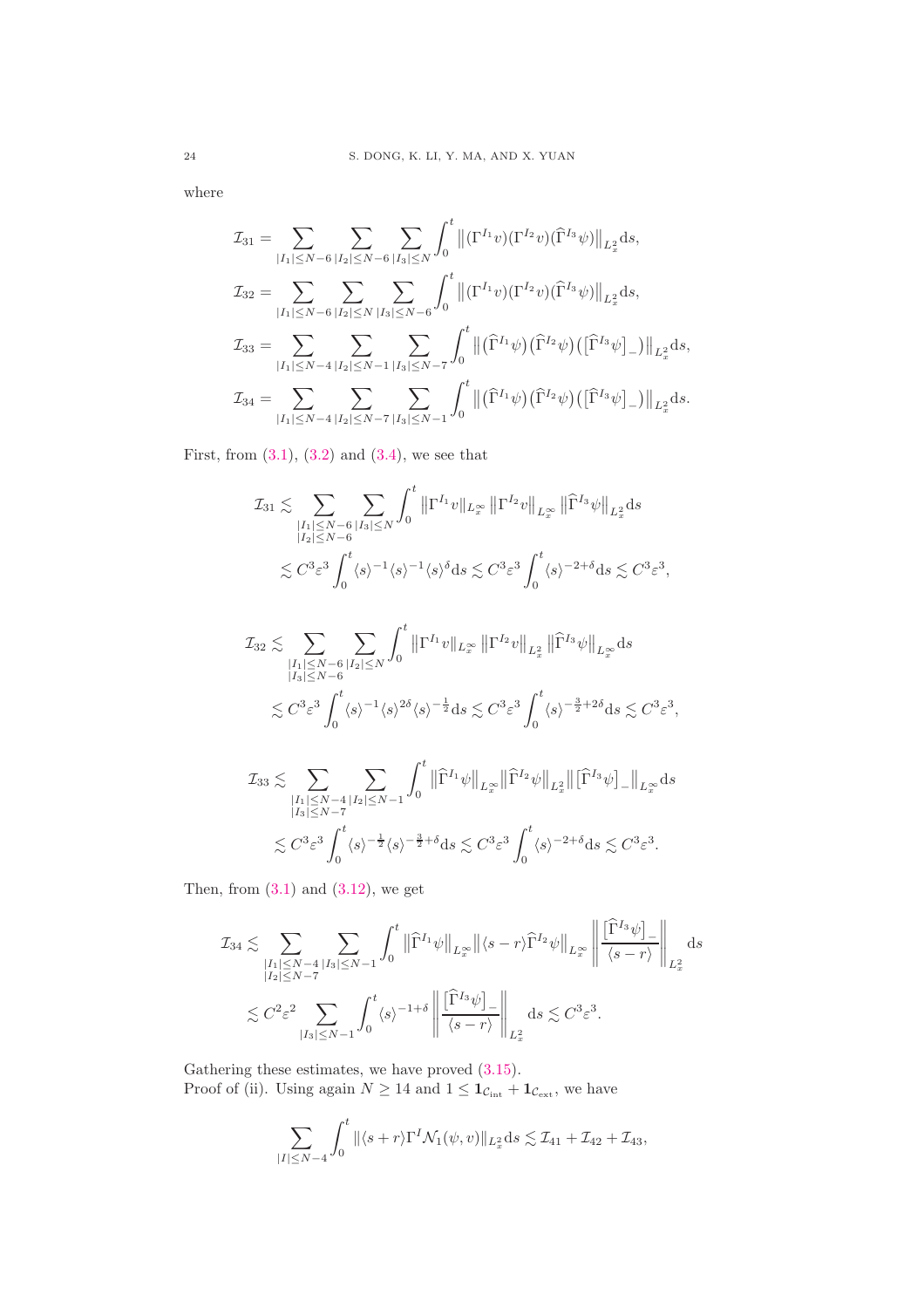where

$$
\mathcal{I}_{41} = \sum_{|I_{1}| \leq N-6} \sum_{|I_{2}| \leq N-6} \sum_{|I_{3}| \leq N-3} \int_{0}^{t} \left\| \langle s+r \rangle (\Gamma^{I_{1}} v)(\Gamma^{I_{2}} v)(\widehat{\Gamma}^{I_{3}} \psi) \right\|_{L_{x}^{2}} ds,
$$
  

$$
\mathcal{I}_{42} = \sum_{|I_{1}| \leq N-8} \sum_{|I_{2}| \leq N-3} \sum_{|I_{3}| \leq N-7} \int_{0}^{t} \left\| \langle s+r \rangle (\Gamma^{I_{1}} v)(\Gamma^{I_{2}} v)(\widehat{\Gamma}^{I_{3}} \psi) \mathbf{1}_{\mathcal{C}_{int}} \right\|_{L_{x}^{2}} ds,
$$
  

$$
\mathcal{I}_{43} = \sum_{|I_{1}| \leq N-8} \sum_{|I_{2}| \leq N-3} \sum_{|I_{3}| \leq N-7} \int_{0}^{t} \left\| \langle s+r \rangle (\Gamma^{I_{1}} v)(\Gamma^{I_{2}} v)(\widehat{\Gamma}^{I_{3}} \psi) \mathbf{1}_{\mathcal{C}_{ext}} \right\|_{L_{x}^{2}} ds.
$$

First, from  $(3.1)$  and  $(3.2)$ , we get

$$
\mathcal{I}_{41} \lesssim \sum_{\substack{|I_1| \leq N-6 \\ |I_2| \leq N-6}} \sum_{|I_3| \leq N-3} \int_0^t \left\| \langle s+r \rangle \Gamma^{I_1} v \right\|_{L^\infty_x} \left\| \Gamma^{I_2} v \right\|_{L^\infty_x} \left\| \widehat{\Gamma}^{I_3} \psi \right\|_{L^2_x} ds
$$
  

$$
\lesssim C^3 \varepsilon^3 \int_0^t \langle s \rangle^{-1} ds \lesssim C^3 \varepsilon^3 \log(2+t).
$$

Then, from [\(3.1\)](#page-16-3), [\(3.2\)](#page-17-1) and [\(3.9\)](#page-17-7),

$$
\mathcal{I}_{42} \lesssim \sum_{\substack{|I_{1}| \leq N-8 \\ |I_{3}| \leq N-7}} \sum_{|I_{2}| \leq N-3} \int_{0}^{t} \left\| \frac{\langle s+r \rangle}{\langle s-r \rangle} (\Gamma^{I_{1}} v) \mathbf{1}_{\mathcal{C}_{int}} \right\|_{L^{\infty}_{x}} \left\| \Gamma^{I_{2}} v \right\|_{L^{2}_{x}} \left\| \langle s-r \rangle \widehat{\Gamma}^{I_{3}} \psi \right\|_{L^{\infty}_{x}} ds
$$
  

$$
\lesssim C^{3} \varepsilon^{3} \int_{0}^{t} \left( \langle s \rangle^{-1} + \langle s \rangle^{-1+\delta} \right) \langle s \rangle^{-\frac{1}{2}+\delta} ds \lesssim C^{3} \varepsilon^{3} \int_{0}^{t} \langle s \rangle^{-\frac{3}{2}+2\delta} ds \lesssim C^{3} \varepsilon^{3}.
$$

Last, using again  $(3.1)$ ,  $(3.2)$  and  $(3.11)$ ,

$$
\mathcal{I}_{43} \lesssim \sum_{\substack{|I_1| \leq N-8 \\ |I_3| \leq N-7}} \sum_{|I_2| \leq N-3} \int_0^t \left\| \langle s+r \rangle \Gamma^{I_1} v \right\|_{L^\infty_x} \left\| \Gamma^{I_2} v \right\|_{L^2_x} \left\| (\widehat{\Gamma}^{I_3} \psi) \mathbf{1}_{\mathcal{C}_{\text{ext}}} \right\|_{L^\infty_x} ds
$$
  

$$
\lesssim C^3 \varepsilon^3 \int_0^t \langle s \rangle^{-\frac{3}{2}} ds \lesssim C^3 \varepsilon^3.
$$

Gathering these estimates, we have proved [\(3.16\)](#page-22-1).

Proof of (iii). Step 1. Preliminary estimate for  $\Gamma^I \mathcal{N}_2$ . We claim that

<span id="page-24-0"></span>
$$
\sum_{|I| \le N-4} \int_0^t \left\| \langle s+r \rangle \Gamma^I \mathcal{N}_2(\psi, \psi^*) \right\|_{L_x^2} ds
$$
\n
$$
\lesssim C^2 \varepsilon^2 \sum_{|I| \le N-4} \int_0^t \langle s \rangle^{-1} \left( \left\| S \Gamma^I \Psi \right\|_{L_x^2} + \left\| \Gamma \Gamma^I \Psi \right\|_{L_x^2} \right) ds.
$$
\n(3.18)

Indeed, from [\(2.57\)](#page-16-2), we see that

$$
\sum_{|I|\leq N-4}\int_0^t \left\|\langle s+r\rangle \Gamma^I \mathcal{N}_2(\psi,\psi^*)\right\|_{L^2_x} ds \lesssim \mathcal{I}_5,
$$

where

$$
\mathcal{I}_5 = \sum_{|I_1| \leq N-4} \sum_{|I_2| \leq N-4} \sum_{|I_3| \leq N-4} \int_0^t \left\| \langle s+r \rangle (\widehat{\Gamma}^{I_1} \psi) (\widehat{\Gamma}^{I_2} \psi) (\left[ \widehat{\Gamma}^{I_3} \psi \right]_-) \right\|_{L_x^2} dx.
$$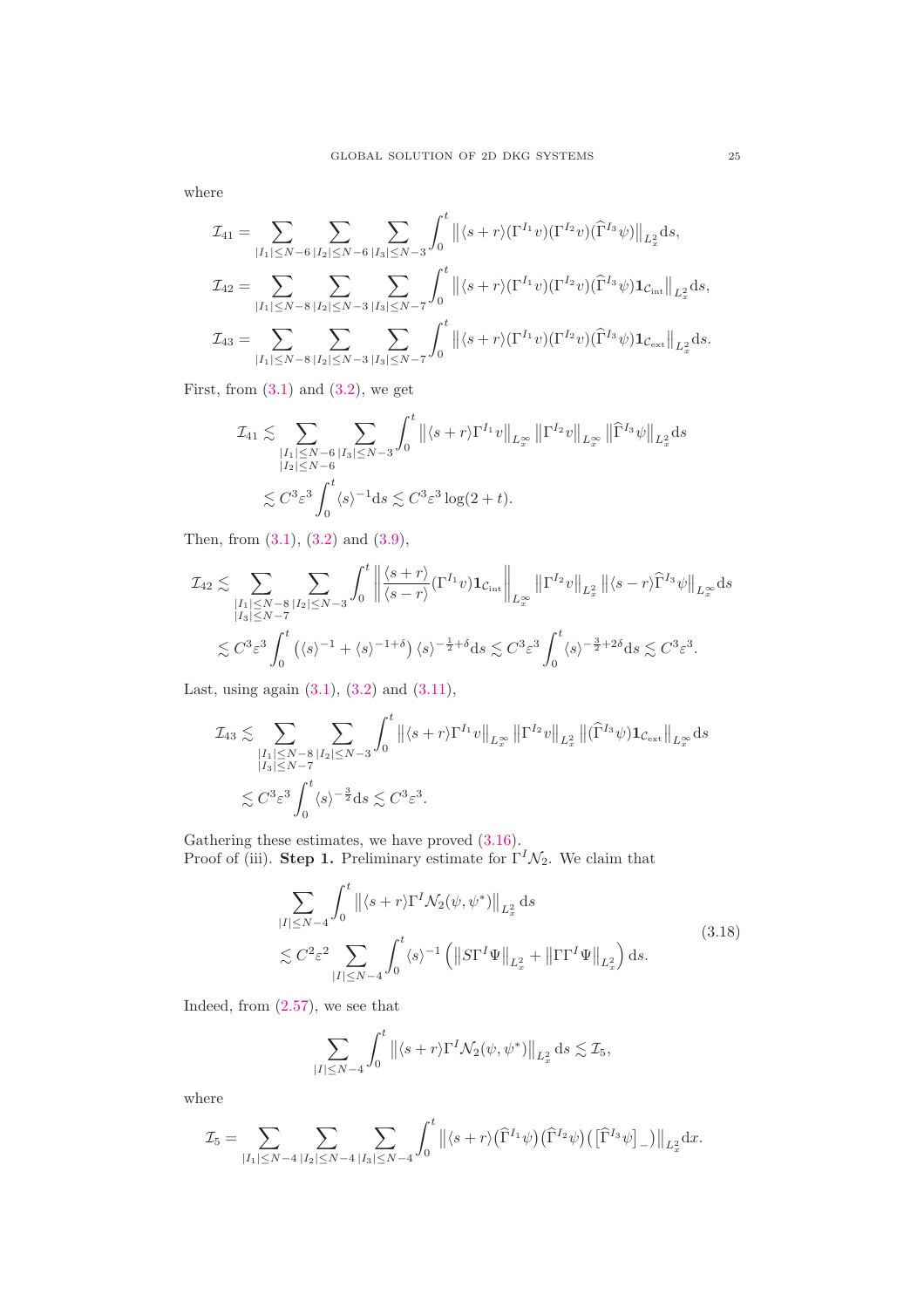Note that, from [\(2.4\)](#page-6-3), [\(2.6\)](#page-6-5), [\(2.7\)](#page-6-6), [\(2.56\)](#page-15-5) and [\(3.4\)](#page-17-6), we have

$$
\mathcal{I}_{5} \lesssim \sum_{\substack{|I_{1}| \leq N-4 \\ |I_{2}| \leq N-4}} \sum_{|I_{3}| \leq N-4} \int_{0}^{t} \left\| \widehat{\Gamma}^{I_{1}} \psi \right\|_{L_{x}^{\infty}} \left\| \widehat{\Gamma}^{I_{2}} \psi \right\|_{L_{x}^{\infty}} \left\| \langle s+r \rangle \left( [\widehat{\Gamma}^{I_{3}} \psi]_{-} \right) \right\|_{L_{x}^{2}} \mathrm{d}x
$$
  

$$
\lesssim C^{2} \varepsilon^{2} \sum_{|I| \leq N-4} \int_{0}^{t} \langle s \rangle^{-1} \left( \left\| S\Gamma^{I} \Psi \right\|_{L_{x}^{2}} + \left\| \Gamma \Gamma^{I} \Psi \right\|_{L_{x}^{2}} \right) \mathrm{d}s,
$$

which implies  $(3.18)$ .

**Step 2.** Preliminary estimate for  $||S\Gamma^I\Psi||_{L_x^2}$  and  $||\Gamma\Gamma^I\Psi||_{L_x^2}$ . We claim that

<span id="page-25-0"></span>
$$
\sum_{|I| \le N-4} \left( \left\| S\Gamma^I \Psi \right\|_{L_x^2} + \left\| \Gamma \Gamma^I \Psi \right\|_{L_x^2} \right)
$$
\n
$$
\lesssim C^2 \varepsilon^2 + \sum_{|I| \le N-4} \left( \left\| S\Gamma^I \widetilde{\Psi} \right\|_{L_x^2} + \left\| \Gamma \Gamma^I \widetilde{\Psi} \right\|_{L_x^2} \right). \tag{3.19}
$$

Indeed, from  $||S|| \le ||\langle t + r \rangle \partial||$  and the definition of  $\Psi$  and  $\tilde{\Psi}$  in §[2.5,](#page-15-7) we see that

$$
\sum_{|I| \le N-4} (||S\Gamma^I \Psi||_{L_x^2} + ||\Gamma \Gamma^I \Psi||_{L_x^2})
$$
\n
$$
\lesssim \sum_{|I| \le N-4} (||\langle t+r \rangle \partial \Gamma^I (v\psi)||_{L_x^2} + ||\Gamma \Gamma^I (v\psi)||_{L_x^2} + ||S\Gamma^I \widetilde{\Psi}||_{L_x^2} + ||\Gamma \Gamma^I \widetilde{\Psi}||_{L_x^2}).
$$

Moreover, using [\(2.4\)](#page-6-3),  $1 \leq \mathbf{1}_{\mathcal{C}_{int}} + \mathbf{1}_{\mathcal{C}_{ext}}$  and  $N \geq 14$ , we have

$$
\sum_{|I| \le N-4} \left( \left\| \langle t+r \rangle \partial \Gamma^I (v\psi) \right\|_{L_x^2} + \left\| \Gamma \Gamma^I (v\psi) \right\|_{L_x^2} \right) \lesssim I_{61} + \mathcal{I}_{62} + \mathcal{I}_{63} + \mathcal{I}_{64},
$$

where

$$
\mathcal{I}_{61} = \sum_{|I_{1}| \leq N-3} \sum_{|I_{2}| \leq N-4} \| (\Gamma^{I_{1}} v) (\widehat{\Gamma}^{I_{2}} \psi) \|_{L_{x}^{2}},
$$
\n
$$
\mathcal{I}_{62} = \sum_{|I_{1}| \leq N-6} \sum_{|I_{2}| \leq N-3} \| \langle t + r \rangle (\Gamma^{I_{1}} v) (\widehat{\Gamma}^{I_{2}} \psi) \|_{L_{x}^{2}},
$$
\n
$$
\mathcal{I}_{63} = \sum_{|I_{1}| \leq N-3} \sum_{|I_{2}| \leq N-7} \| \langle t + r \rangle (\Gamma^{I_{1}} v) (\widehat{\Gamma}^{I_{2}} \psi) \mathbf{1}_{\mathcal{C}_{int}} \|_{L_{x}^{2}},
$$
\n
$$
\mathcal{I}_{64} = \sum_{|I_{1}| \leq N-3} \sum_{|I_{2}| \leq N-7} \| \langle t + r \rangle (\Gamma^{I_{1}} v) (\widehat{\Gamma}^{I_{2}} \psi) \mathbf{1}_{\mathcal{C}_{ext}} \|_{L_{x}^{2}}.
$$

Note that, from  $(3.1)$ ,  $(3.2)$  and  $(3.4)$ , we have

$$
\mathcal{I}_{61} \lesssim \sum_{|I_{1}| \leq N-3} \sum_{|I_{2}| \leq N-4} \|\Gamma^{I_{1}}v\|_{L_{x}^{2}} \|\widehat{\Gamma}^{I_{2}}\psi\|_{L_{x}^{\infty}} \lesssim C^{2}\varepsilon^{2},
$$
  

$$
\mathcal{I}_{62} \lesssim \sum_{|I_{1}| \leq N-6} \sum_{|I_{2}| \leq N-3} \left\| \langle t+r \rangle (\Gamma^{I_{1}}v) \right\|_{L_{x}^{\infty}} \left\| \left(\widehat{\Gamma}^{I_{2}}\psi\right) \right\|_{L_{x}^{2}} \lesssim C^{2}\varepsilon^{2}.
$$

Then, using [\(3.1\)](#page-16-3), [\(3.2\)](#page-17-1), [\(3.10\)](#page-17-8) and [\(3.11\)](#page-18-0),

$$
\mathcal{I}_{63} \lesssim \sum_{\substack{|I_1| \leq N \\ |I_2| \leq N-7 \\ |\overline{I}_1| \leq N-1}} \|\partial \Gamma^{I_1} v\|_{L_x^2} \left\| \langle t-r \rangle (\widehat{\Gamma}^{I_2} \psi) \right\|_{L_x^{\infty}} \n+ \sum_{\substack{|I_1| \leq N-1 \\ |I_2| \leq N-7}} \langle t \rangle^{\frac{1}{2}} \left\| \Gamma^{I_1} \psi \right\|_{L_x^2} \left\| \widehat{\Gamma}^{I_2} \psi \right\|_{L_x^{\infty}} \lesssim C^2 \varepsilon^2,
$$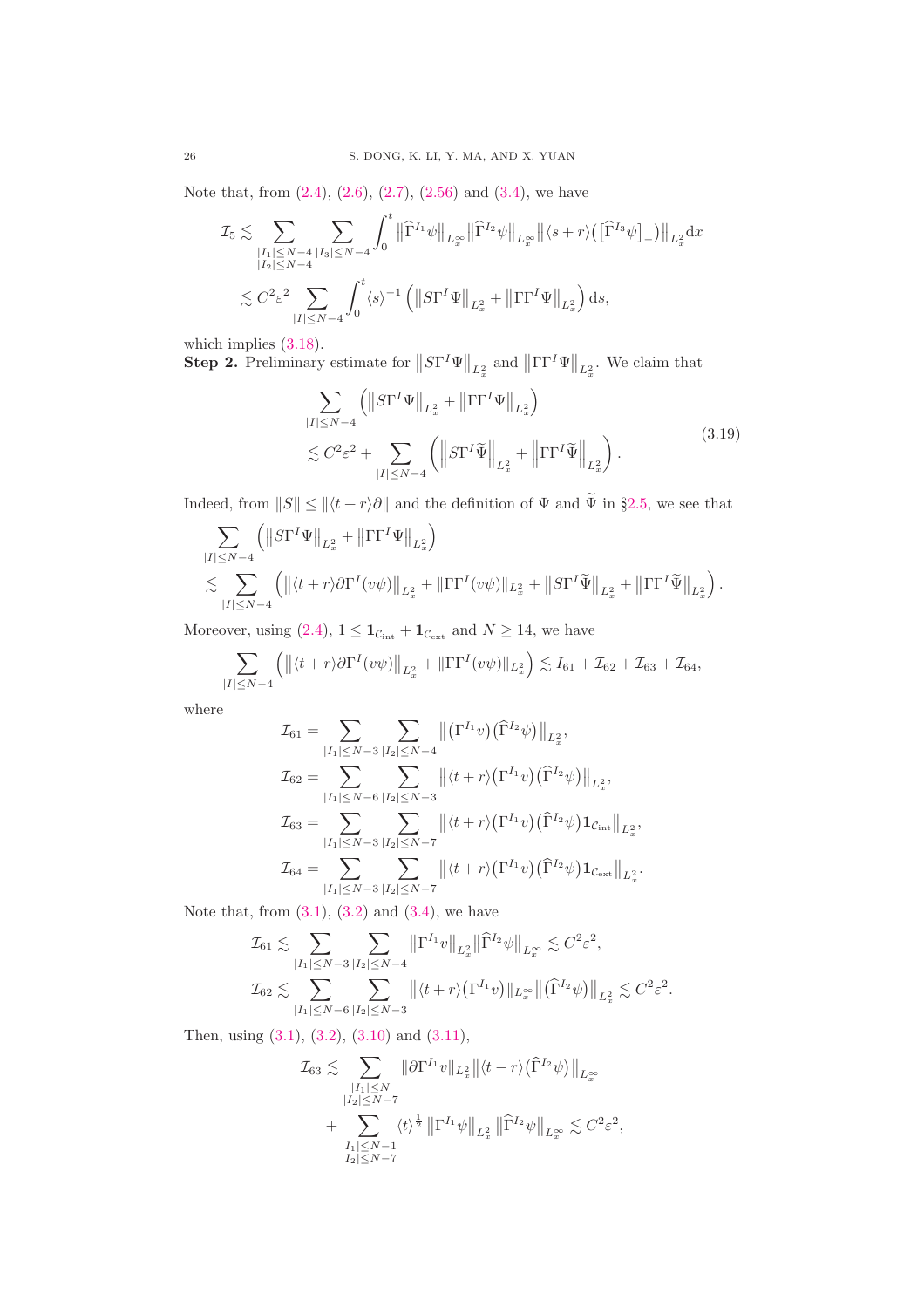$$
\mathcal{I}_{64} \lesssim \sum_{\substack{|I_1| \leq N-3 \\ |I_2| \leq N-7}} \big\| \langle r-t \rangle \chi(r-2t) \Gamma^{I_1} v \big\|_{L^2_x} \, \big\| \widehat \Gamma^{I_2} \psi \big\|_{L^\infty_x} \lesssim C^2 \varepsilon^2.
$$

We see that  $(3.19)$  follows from above estimates. Note that, combining  $(3.18)$  and  $(3.19)$ , we have

<span id="page-26-0"></span>
$$
\sum_{|I| \le N-4} \int_0^t \left\| \langle s+r \rangle \Gamma^I \mathcal{N}_2(\psi, \psi^*) \right\|_{L_x^2} ds
$$
\n
$$
\lesssim C^2 \varepsilon^2 \left( \log(2+t) + \sum_{|I| \le N-4} \int_0^t \langle s \rangle^{-1} \left( \left\| S \Gamma^I \widetilde{\Psi} \right\|_{L_x^2} + \left\| \Gamma \Gamma^I \widetilde{\Psi} \right\|_{L_x^2} \right) ds \right).
$$
\n(3.20)

To control  $||ST^I \tilde{\Psi}||_{L_x^2}$  and  $||\Gamma \Gamma^I \tilde{\Psi}||_{L_x^2}$  that appear in [\(3.20\)](#page-26-0), we introduce the following two quantities: for  $n = 1, 2, \dots, N - 3$ , we set

$$
\mathcal{H}_n(t, \widetilde{\Psi}) = \sum_{|I|=n-1} \left( \mathcal{F}(t, \Gamma^I \widetilde{\Psi}) + \mathcal{E}_0(t, \Gamma^I \widetilde{\Psi}) \right),
$$
\n
$$
\mathcal{W}(t, \widetilde{\Psi}) = \sum_{n=0}^{N-3} 2^{-n} \mathcal{H}_n(t, \widetilde{\Psi}), \quad \text{where } \mathcal{H}_0(t, \widetilde{\Psi}) = ||\widetilde{\Psi}(t, x)||_{L_x^2}^2.
$$
\n(3.21)

We start with the estimate of  $\mathcal{H}_0(t, \widetilde{\Psi})^{\frac{1}{2}}$  (i.e.  $\|\widetilde{\Psi}\|_{L_x^2}$ ), and then use Gronwall's inequality [\(2.3\)](#page-6-7) to obtain the estimates for  $W(t, \tilde{\Psi})^{\frac{1}{2}}$ . **Step 3.** Control of  $\|\Psi\|_{L_x^2}$ . We claim that

<span id="page-26-1"></span>
$$
\|\widetilde{\Psi}\|_{L_x^2} \lesssim \varepsilon \log^{\frac{3}{2}}(2+t), \quad \text{for all } t \in [0, T^*(\psi_0, \vec{v}_0)).\tag{3.22}
$$

Indeed, from  $(2.50)$  and the smallness condition  $(1.4)$ , we see that

$$
\left\|\widetilde{\Psi}(0,x)\right\|_{L_x^2} + \left\|\partial_t \widetilde{\Psi}(0,x)\right\|_{L_x^1} + \left\|\partial_t \widetilde{\Psi}(0,x)\right\|_{L_x^2} \lesssim \varepsilon.
$$

Then, from  $(3.1)$  and  $(3.2)$ , we get

$$
\int_0^t \left( \|\mathcal{N}_1\|_{L_x^1} + \|\mathcal{N}_1\|_{L_x^2} + \|\mathcal{N}_2\|_{L_x^1} + \|\mathcal{N}_2\|_{L_x^2} + \|Q_0(\psi, v)\|_{L_x^2} \right) ds
$$
\n
$$
\lesssim \int_0^t \left( \|v\|_{L_x^\infty} + \|\partial v\|_{L_x^\infty} \right) \left( \|v\|_{L_x^2} + \|v\|_{L_x^\infty} + 1 \right) \left( \|\psi\|_{L_x^2} + \|\partial \psi\|_{L_x^2} \right) ds
$$
\n
$$
+ \int_0^t \|\psi\|_{L_x^1} \|\psi\|_{L_x^1} + \|\psi\|_{L_x^\infty} \right) \|\psi\|_{L_x^2} ds \lesssim C^2 \varepsilon^2 \int_0^t \langle s \rangle^{-1} ds \lesssim C^2 \varepsilon^2 \log(2 + t).
$$

Then, from  $(2.4)$ ,  $(2.9)$ ,  $(3.1)$ ,  $(3.2)$ ,  $(3.6)$ ,  $(3.9)$ ,  $(3.11)$  and  $dx = rdr$ , we have

$$
\int_0^t ||Q_0(\psi, v) \mathbf{1}_{\mathcal{C}_{int}} ||_{L_x^1} ds
$$
\n
$$
\lesssim C^2 \varepsilon^2 \int_0^t \langle s \rangle^{-1} \left\| \frac{\langle s - r \rangle^{-1}}{\langle s + r \rangle^{\frac{1}{2} - \delta}} \left( \frac{\langle s - r \rangle}{\langle s + r \rangle^2} + \langle s + r \rangle^{-2 + \delta} \right) \right\|_{L_x^1} ds
$$
\n
$$
+ \int_0^t \langle s \rangle^{-1} (||\widehat{\Gamma}\psi||_{L_x^2} + ||\psi||_{L_x^2}) ||\Gamma v||_{L_x^2} ds \lesssim C^2 \varepsilon^2 \log(2 + t),
$$
\n
$$
\int_0^t ||Q_0(\psi, v) \mathbf{1}_{\mathcal{C}_{ext}} ||_{L_x^1} ds \lesssim \int_0^t \langle s \rangle^{-1} ||\langle r - s \rangle \chi(r - 2s)(\partial v) ||_{L_x^2} ||\partial \psi||_{L_x^2} ds
$$
\n
$$
\lesssim C^2 \varepsilon^2 \int_0^t \langle s \rangle^{-1} ds \lesssim C^2 \varepsilon^2 \log(2 + t).
$$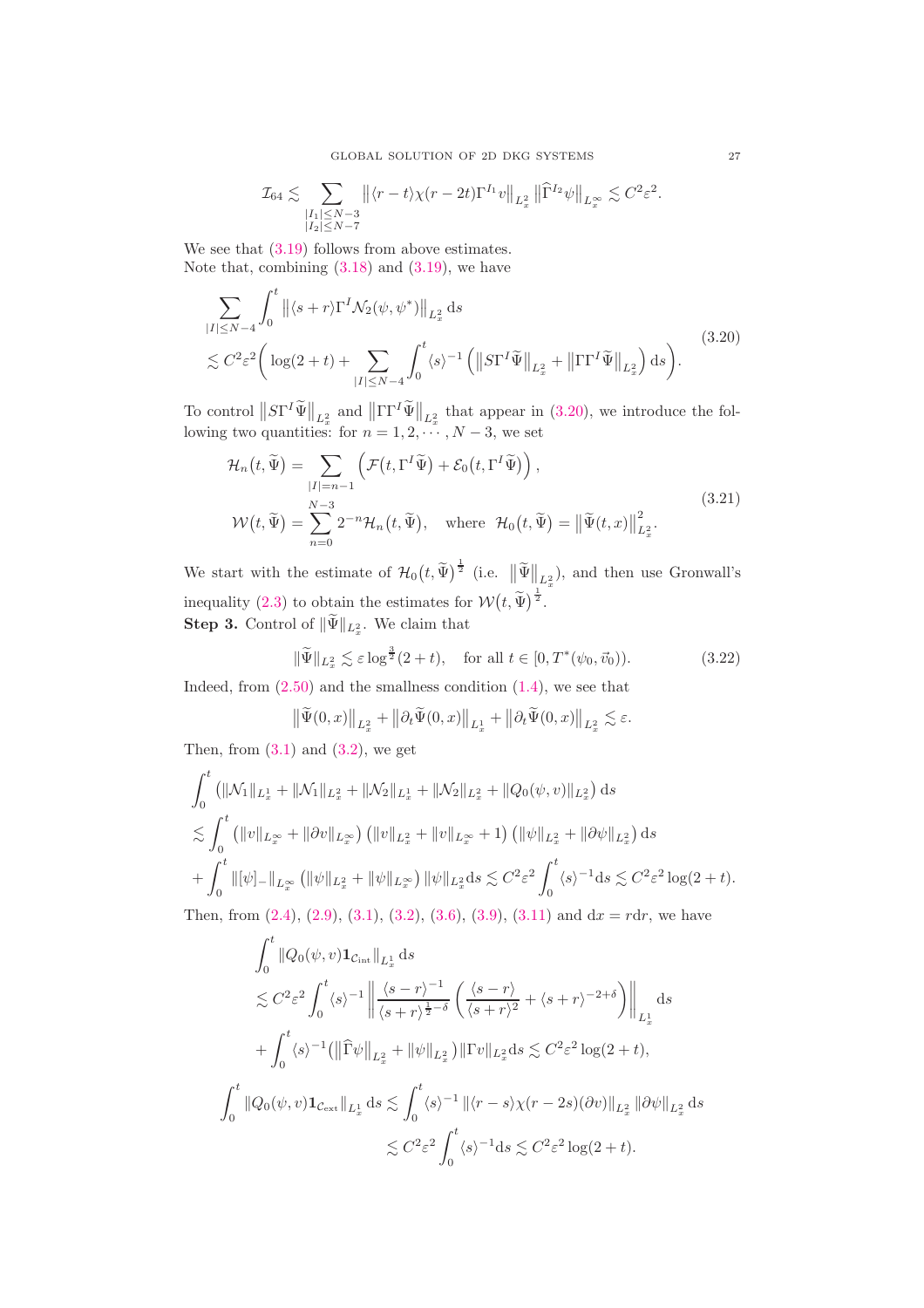It follows immediately that

$$
\int_0^t \|Q_0(\psi, v)\|_{L_x^1} ds \lesssim \int_0^t \|Q_0(\psi, v) \mathbf{1}_{\mathcal{C}_{int}}\|_{L_x^1} ds + \int_0^t \|Q_0(\psi, v) \mathbf{1}_{\mathcal{C}_{ext}}\|_{L_x^1} ds \lesssim C^2 \varepsilon^2 \log(2 + t).
$$

Combining the above inequalities with [\(2.47\)](#page-14-2), for  $\varepsilon$  small enough, we get

$$
\begin{split} \left\| \widetilde{\Psi}(t,x) \right\|_{L_{x}^{2}} &\lesssim \left\| \widetilde{\Psi}(0,x) \right\|_{L_{x}^{2}} + \log^{\frac{1}{2}}(2+t) \left( \left\| \partial_{t} \widetilde{\Psi}(0,x) \right\|_{L_{x}^{1}} + \left\| \partial_{t} \widetilde{\Psi}(0,x) \right\|_{L_{x}^{2}} \right) \\ &+ \log^{\frac{1}{2}}(2+t) \int_{0}^{t} \left( \|\mathcal{N}_{1} \|_{L_{x}^{1}} + \|\mathcal{N}_{1} \|_{L_{x}^{2}} + \|\mathcal{N}_{2} \|_{L_{x}^{1}} + \|\mathcal{N}_{2} \|_{L_{x}^{2}} \right) \mathrm{d}s \\ &+ \log^{\frac{1}{2}}(2+t) \int_{0}^{t} \left( \|Q_{0}(\psi,v) \|_{L_{x}^{1}} + \|Q_{0}(\psi,v) \|_{L_{x}^{2}} \right) \mathrm{d}s \lesssim \varepsilon \log^{\frac{3}{2}}(2+t), \end{split}
$$

which means  $(3.22)$ .

**Step 4.** Control of  $W(t, \tilde{\Psi})^{\frac{1}{2}}$ . On the one hand, we notice that, for all  $n =$  $1, \cdots, N-3,$ 

$$
\label{eq:hamiltonian} \begin{aligned} \mathcal{H}_n(t,\widetilde{\Psi}) &= \sum_{|I|=n-1}\|S\Gamma^I\widetilde{\Psi} + \Gamma^I\widetilde{\Psi}\|_{L_x^2}^2 + \sum_{|I|=n-1}\|\partial\Gamma^I\widetilde{\Psi}\|_{L_x^2}^2\\ &\quad + \sum_{|I|=n-1}\left(\left\|\Omega\Gamma^I\widetilde{\Psi}\right\|_{L_x^2}^2 + \left\|L_1\Gamma^I\widetilde{\Psi}\right\|_{L_x^2}^2 + \left\|L_2\Gamma^I\widetilde{\Psi}\right\|_{L_x^2}^2\right). \end{aligned}
$$

Therefore, from the basic inequality  $(a+b)^2 \geq \frac{1}{2}a^2 - b^2$ , we obtain,

$$
\mathcal{H}_n(t,\widetilde{\Psi}) \ge \frac{1}{2} \sum_{|I|=n-1} \|S\Gamma^I \widetilde{\Psi}\|_{L_x^2}^2 + \sum_{|I|=n} \left\|\Gamma^I \widetilde{\Psi}\right\|_{L_x^2}^2 - \sum_{|I|=n-1} \left\|\Gamma^I \widetilde{\Psi}\right\|_{L_x^2}^2,
$$

for  $n = 1, \dots, N-3$ . Summing over n and using the fact that  $\mathcal{H}_0(t, \tilde{\Psi}) = ||\tilde{\Psi}||_I^2$  $L_x^2$ , we find

$$
\mathcal{W}(t,\widetilde{\Psi}) \geq 2^{-N} \bigg( \sum_{|I| \leq N-4} \|S\Gamma^I \widetilde{\Psi}\|^2_{L_x^2} + \sum_{|I| \leq N-3} \|\Gamma^I \widetilde{\Psi}\|^2_{L_x^2} \bigg),
$$

which implies

<span id="page-27-0"></span>
$$
\sum_{|I| \le N-4} \left( \|S\Gamma^I \widetilde{\Psi}\|_{L_x^2} + \|\Gamma\Gamma^I \widetilde{\Psi}\|_{L_x^2} \right) \lesssim \mathcal{W}(t, \widetilde{\Psi})^{\frac{1}{2}}.
$$
 (3.23)

On the other hand, from [\(1.4\)](#page-1-3), [\(2.45\)](#page-13-5), [\(2.46\)](#page-13-4), [\(2.54\)](#page-15-3), [\(3.14\)](#page-19-3), [\(3.16\)](#page-22-1), [\(3.20\)](#page-26-0) and [\(3.23\)](#page-27-0), for  $\varepsilon$  small enough (depending on C), we see that

$$
\sum_{|I| \le N-4} \mathcal{F}(t, \Gamma^I \widetilde{\Psi})^{\frac{1}{2}} + \sum_{|I| \le N-4} \mathcal{E}_0(t, \Gamma^I \widetilde{\Psi})^{\frac{1}{2}} \n\lesssim \sum_{|I| \le N-4} \left( \mathcal{F}(0, \Gamma^I \widetilde{\Psi})^{\frac{1}{2}} + \mathcal{E}_0(t, \Gamma^I \widetilde{\Psi})^{\frac{1}{2}} \right) + \sum_{|I| \le N-4} \int_0^t \left\| \langle s+r \rangle \Gamma^I Q_0(\psi, v) \right\|_{L_x^2} ds \n+ \sum_{|I| \le N-4} \int_0^t \left( \left\| \langle s+r \rangle \Gamma^I \mathcal{N}_1(\psi, v) \right\|_{L_x^2} + \left\| \langle s+r \rangle \Gamma^I \mathcal{N}_2(\psi, \psi^*) \right\|_{L_x^2} \right) ds \n\lesssim \varepsilon + C^2 \varepsilon^2 \log(2+t) + C^2 \varepsilon^2 \int_0^t \langle s \rangle^{-1} \mathcal{W}(s, \widetilde{\Psi})^{\frac{1}{2}} ds.
$$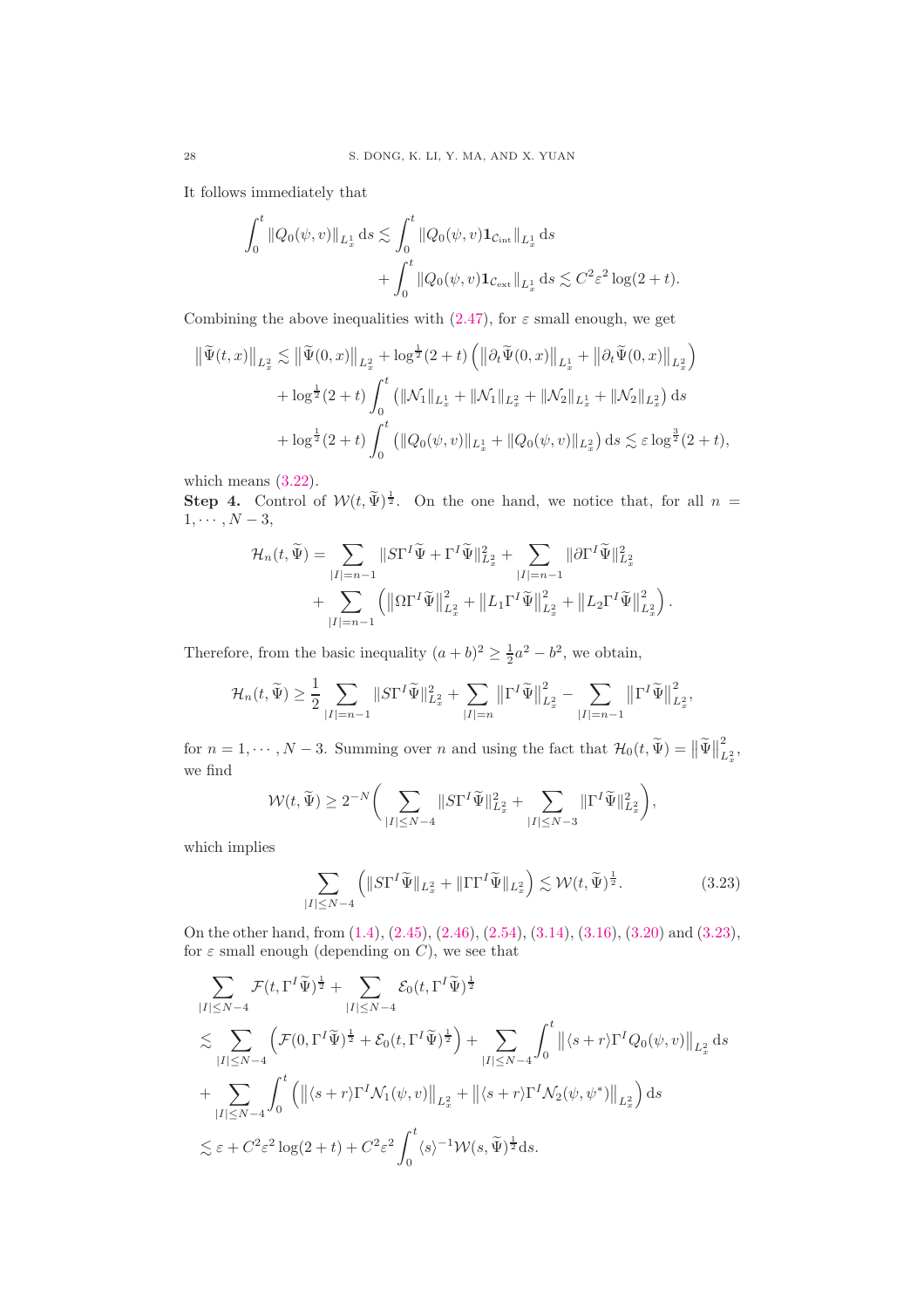Combining the above inequality with [\(3.22\)](#page-26-1), we have

$$
\mathcal{W}(t, \widetilde{\Psi})^{\frac{1}{2}} \lesssim \sum_{|I| \le N-4} \mathcal{F}(t, \Gamma^I \widetilde{\Psi})^{\frac{1}{2}} + \sum_{|I| \le N-4} \mathcal{E}_0(t, \Gamma^I \widetilde{\Psi})^{\frac{1}{2}} + ||\widetilde{\Psi}||_{L_x^2}
$$
  

$$
\lesssim \varepsilon \log^{\frac{3}{2}}(2+t) + C^2 \varepsilon^2 \int_0^t \langle s \rangle^{-1} \mathcal{W}(s, \widetilde{\Psi})^{\frac{1}{2}} ds,
$$

which implies

$$
\mathcal{W}(t,\widetilde{\Psi})^{\frac{1}{2}} \leq \varepsilon^{\frac{1}{2}} \log^{\frac{3}{2}}(2+t) + \varepsilon^{\frac{1}{2}} \int_0^t \langle s \rangle^{-1} \mathcal{W}(s,\widetilde{\Psi})^{\frac{1}{2}} ds,
$$

for  $\varepsilon$  small enough (depending on C). Based on above estimates and the Gronwall's inequality [\(2.3\)](#page-6-7), we obtain

<span id="page-28-0"></span>
$$
\mathcal{W}(t,\widetilde{\Psi})^{\frac{1}{2}} \leq \varepsilon^{\frac{1}{2}} \log^{\frac{3}{2}}(2+t) \left(1 + \int_0^t \left(\varepsilon^{\frac{1}{2}} \langle s \rangle^{-1} e^{\varepsilon^{\frac{1}{2}} \int_s^t \langle \tau \rangle^{-1} d\tau} \right) ds \right)
$$
  

$$
\leq \varepsilon^{\frac{1}{2}} \log^{\frac{3}{2}}(2+t) e^{\varepsilon^{\frac{1}{2}} \int_0^t \langle s \rangle^{-1} ds} \lesssim \varepsilon^{\frac{1}{2}} \langle t \rangle^{\delta}, \quad \text{for } 0 < \varepsilon^{\frac{1}{2}} < \frac{\delta}{2}.
$$
 (3.24)

Step 5. Conclusion. Combining [\(3.20\)](#page-26-0), [\(3.23\)](#page-27-0) and [\(3.24\)](#page-28-0), we conclude that

$$
\sum_{|I| \le N-4} \int_0^t \left\| \langle s+r \rangle \Gamma^I \mathcal{N}_2(\psi, \psi^*) \right\|_{L_x^2} ds
$$
  
\$\lesssim C^2 \varepsilon^2 \log(2+t) + C^2 \varepsilon^2 \int\_0^t \langle s \rangle^{-1} \mathcal{W}(s, \Psi)^{\frac{1}{2}} ds \lesssim C^2 \varepsilon^2 \langle t \rangle^{\delta}\$.

The proof of  $(3.17)$  is complete.

As a consequence of the Lemmas [2.5,](#page-7-4) [2.14,](#page-13-6) [3.3](#page-19-4) and [3.4,](#page-22-3) we also have the following  $L_x^2$  and pointwise estimates for  $S\Gamma^I\Psi$  and  $\Gamma\Gamma^I\Psi$ .

**Corollary 3.5.** For any  $t \in [0, T^*(\psi_0, \vec{v}_0))$ , the following estimates are true. (i)  $L_x^2$  estimates for  $S\Gamma^I\Psi$  and  $\Gamma\Gamma^I\Psi$ . It holds

<span id="page-28-1"></span>
$$
\sum_{|I| \le N-4} \left( \|S\Gamma^I \Psi\|_{L_x^2} + \|\Gamma\Gamma^I \Psi\|_{L_x^2} \right) \lesssim \varepsilon \langle t \rangle^{\delta}.
$$
 (3.25)

(ii) Pointwise estimates for  $S\Gamma^I \Psi$  and  $\Gamma\Gamma^I \Psi$ . It holds

<span id="page-28-2"></span>
$$
\sum_{|I| \le N-7} (|S\Gamma^I \Psi(t, x)| + |\Gamma\Gamma^I \Psi(t, x)|) \lesssim \varepsilon \langle t + r \rangle^{-\frac{1}{2} + \delta}.
$$
 (3.26)

*Proof.* Proof of (i). Recall that, for  $n = 1, ..., N - 3$ , we set

$$
\mathcal{H}_n(t, \widetilde{\Psi}) = \sum_{|I|=n-1} \left( \mathcal{F}(t, \Gamma^I \widetilde{\Psi}) + \mathcal{E}_0(t, \Gamma^I \widetilde{\Psi}) \right),
$$
  

$$
\mathcal{W}(t, \widetilde{\Psi}) = \sum_{n=0}^{N-3} 2^{-n} \mathcal{H}_n(t, \widetilde{\Psi}), \text{ where } \mathcal{H}_0(t, \widetilde{\Psi}) = ||\widetilde{\Psi}(t, x)||_{L_x^2}^2.
$$

Recall also that, in the Step 2, 3 and 4 of the proof of Lemma [3.4](#page-22-3) (iii), we have shown that  $\sim 10^{-1}$ 3

$$
\|\mathcal{H}_0(t,\widetilde{\Psi})\|_{L_x^2} = \|\widetilde{\Psi}(t,x)\|_{L_x^2} \lesssim \varepsilon \log^{\frac{3}{2}}(2+t),
$$
  

$$
\sum_{|I| \le N-4} (\|S\Gamma^I \widetilde{\Psi}\|_{L_x^2} + \|\Gamma\Gamma^I \widetilde{\Psi}\|_{L_x^2}) \lesssim \mathcal{W}(t,\widetilde{\Psi})^{\frac{1}{2}},
$$

as well as

$$
\sum_{|I|\leq N-4}\left(\left\|S\Gamma^I\Psi\right\|_{L_x^2}+\left\|\Gamma\Gamma^I\Psi\right\|_{L_x^2}\right)\lesssim C^2\varepsilon^2+\sum_{|I|\leq N-4}\left(\left\|S\Gamma^I\widetilde{\Psi}\right\|_{L_x^2}+\left\|\Gamma\Gamma^I\widetilde{\Psi}\right\|_{L_x^2}\right).
$$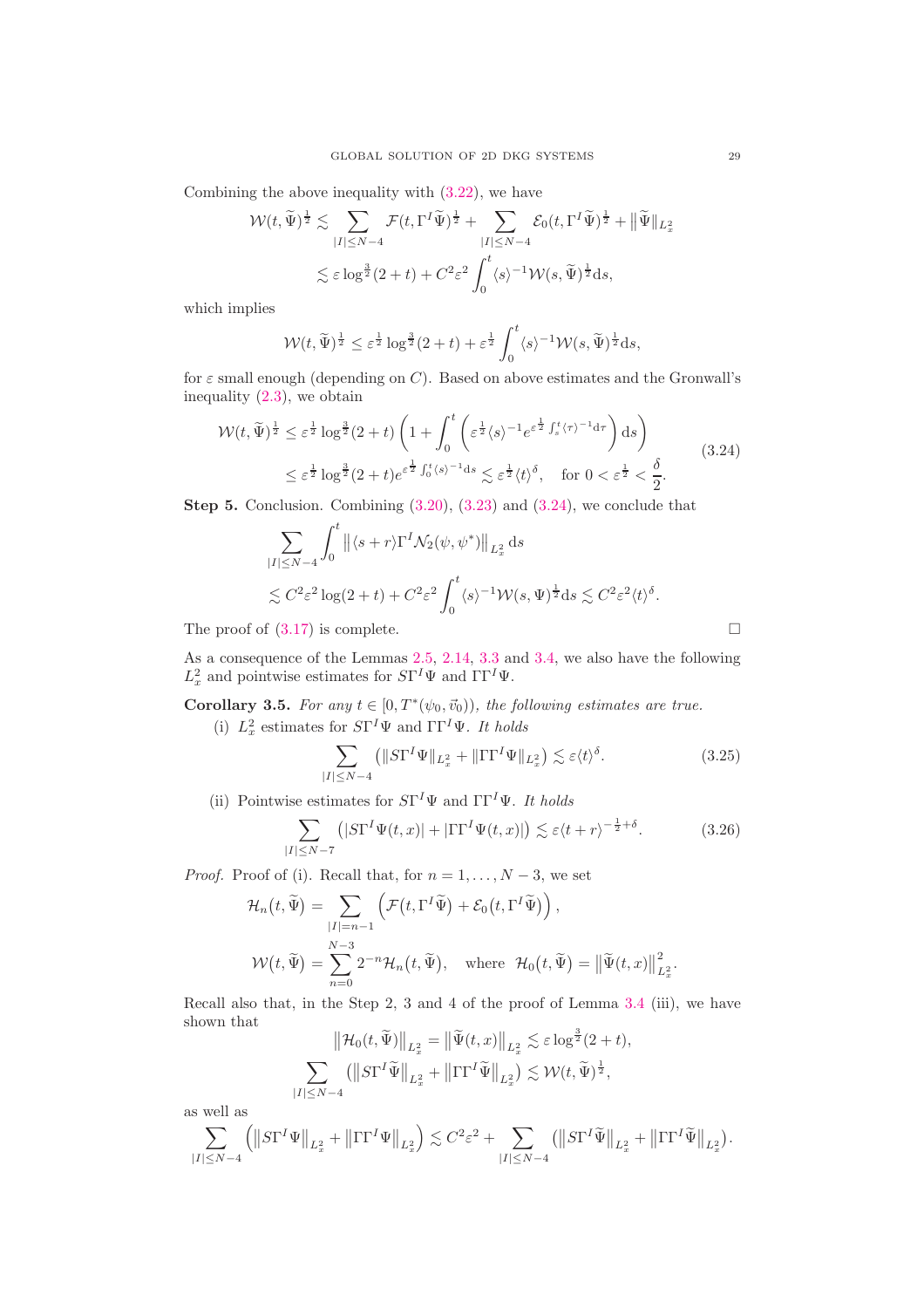Note that, from [\(1.4\)](#page-1-3), [\(2.45\)](#page-13-5), [\(2.46\)](#page-13-4), Lemma [3.3](#page-19-4) and Lemma [3.4,](#page-22-3) we get

$$
\sum_{|I| \leq N-4} \mathcal{F}(t, \Gamma^I \widetilde{\Psi})^{\frac{1}{2}} + \sum_{|I| \leq N-4} \mathcal{E}_0(t, \Gamma^I \widetilde{\Psi})^{\frac{1}{2}} \n\lesssim \sum_{|I| \leq N-4} \left( \mathcal{F}(0, \Gamma^I \widetilde{\Psi})^{\frac{1}{2}} + \mathcal{E}_0(0, \Gamma^I \widetilde{\Psi})^{\frac{1}{2}} \right) + \sum_{|I| \leq N-4} \int_0^t \left\| \langle s+r \rangle \Gamma^I Q_0(\psi, v) \right\|_{L_x^2} ds \n+ \sum_{|I| \leq N-4} \int_0^t \left( \left\| \langle s+r \rangle \Gamma^I \mathcal{N}_1(\psi, v) \right\|_{L_x^2} + \left\| \langle s+r \rangle \Gamma^I \mathcal{N}_2(\psi, \psi^*) \right\|_{L_x^2} \right) ds \n\lesssim \varepsilon + C^2 \varepsilon^2 \log(2+t) + C^2 \varepsilon^2 \langle t \rangle^{\delta} \lesssim \varepsilon \langle t \rangle^{\delta},
$$

for  $\varepsilon$  small enough (depending on C). Gathering above estimates, we obtain [\(3.25\)](#page-28-1). Proof of (ii). The inequality [\(3.26\)](#page-28-2) is a direct consequence of [\(2.14\)](#page-7-2) and [\(3.25\)](#page-28-1).  $\Box$ 

Next, we introduce the weighted  $L_x^2$  and  $L_t^1 L_x^2$  estimates for  $\Gamma^I \mathcal{N}_3$  and  $\Gamma^I \mathcal{N}_4$  (see  $(2.51)$  and  $(2.52)$  for the expressions of  $\mathcal{N}_3$  and  $\mathcal{N}_4$ ).

**Lemma 3.6.** For any  $t \in [0, T^*(\psi_0, \vec{v}_0))$ , the following estimates are true.

(i) Weighted  $L_x^2$  estimates for  $\Gamma^I \mathcal{N}_3$  and  $\Gamma^I \mathcal{N}_4$ . It holds

<span id="page-29-0"></span>
$$
\sum_{|I| \le N-2} \left\| \langle t+r \rangle \Gamma^I \mathcal{N}_3(\psi, v) \right\|_{L_x^2} \lesssim C^3 \varepsilon^3 \langle t \rangle^{-\frac{1}{2}},
$$
\n
$$
\sum_{|I| \le N-2} \left\| \langle t+r \rangle \Gamma^I \mathcal{N}_4(\psi, \psi^*) \right\|_{L_x^2} \lesssim C \varepsilon^2 \langle t \rangle^{-\frac{1}{2}+\delta}.
$$
\n(3.27)

(ii)  $L_t^1 L_x^2$  estimates for  $\Gamma^I \mathcal{N}_3$  and  $\Gamma^I \mathcal{N}_4$ . It holds

<span id="page-29-1"></span>
$$
\sum_{|I| \le N-1} \int_0^t \left( \left\| \Gamma^I \mathcal{N}_3(\psi, v) \right\|_{L_x^2} + \left\| \Gamma^I \mathcal{N}_4(\psi, \psi^*) \right\|_{L_x^2} \right) ds \lesssim C^2 \varepsilon^2. \tag{3.28}
$$

*Proof.* Proof of (i). First, from [\(2.4\)](#page-6-3),  $1 \leq \mathbf{1}_{\mathcal{C}_{int}} + \mathbf{1}_{\mathcal{C}_{ext}}$  and  $N \geq 14$ , we see that

$$
\sum_{|I|\leq N-2} \left\| \langle t+r\rangle \Gamma^I \mathcal{N}_3(\psi,v) \right\|_{L^2_x} \lesssim \mathcal{I}_{71}+\mathcal{I}_{72}+\mathcal{I}_{73},
$$

where

$$
\mathcal{I}_{71} = \sum_{|I_{1}| \leq N-6} \sum_{|I_{2}| \leq N-6} \sum_{|I_{3}| \leq N-1} ||\langle t+r \rangle| \Gamma^{I_{1}} v| |\widehat{\Gamma}^{I_{2}} \psi| |\widehat{\Gamma}^{I_{3}} \psi| \|_{L_{x}^{2}},
$$
  
\n
$$
\mathcal{I}_{72} = \sum_{|I_{1}| \leq N-1} \sum_{|I_{2}| \leq N-7} \sum_{|I_{3}| \leq N-4} ||\langle t+r \rangle| \Gamma^{I_{1}} v| |\widehat{\Gamma}^{I_{2}} \psi| |\widehat{\Gamma}^{I_{3}} \psi| \mathbf{1}_{\mathcal{C}_{int}} \|_{L_{x}^{2}},
$$
  
\n
$$
\mathcal{I}_{73} = \sum_{|I_{1}| \leq N-1} \sum_{|I_{2}| \leq N-7} \sum_{|I_{3}| \leq N-4} ||\langle t+r \rangle| \Gamma^{I_{1}} v| |\widehat{\Gamma}^{I_{2}} \psi| |\widehat{\Gamma}^{I_{3}} \psi| \mathbf{1}_{\mathcal{C}_{ext}} \|_{L_{x}^{2}}.
$$

From  $(3.1)$ ,  $(3.2)$  and  $(3.4)$ , we check

$$
\mathcal{I}_{71} \lesssim \sum_{\substack{|I_{1}| \leq N - 6 \\ |I_{2}| \leq N - 6}} \sum_{|I_{3}| \leq N - 1} \left\| \langle t + r \rangle \Gamma^{I_{1}} v \right\|_{L^{\infty}_{x}} \left\| \widehat{\Gamma}^{I_{2}} \psi \right\|_{L^{\infty}_{x}} \left\| \widehat{\Gamma}^{I_{3}} \psi \right\|_{L^{2}_{x}} \lesssim C^{3} \varepsilon^{3} \langle t \rangle^{-\frac{1}{2}}.
$$

Then, using  $(3.1), (3.2), (3.4), (3.10), (3.11)$  $(3.1), (3.2), (3.4), (3.10), (3.11)$  $(3.1), (3.2), (3.4), (3.10), (3.11)$  $(3.1), (3.2), (3.4), (3.10), (3.11)$  $(3.1), (3.2), (3.4), (3.10), (3.11)$  $(3.1), (3.2), (3.4), (3.10), (3.11)$  $(3.1), (3.2), (3.4), (3.10), (3.11)$  $(3.1), (3.2), (3.4), (3.10), (3.11)$  and  $0 < \delta \ll 1$ , we have

$$
\mathcal{I}_{72} \lesssim \sum_{|I_{1}| \leq N} \sum_{\substack{|I_{2}| \leq N-7 \\ |I_{3}| \leq N-4}} \left\| \partial \Gamma^{I_{1}} v \right\|_{L_{x}^{2}} \left\| \langle t-r \rangle \widehat{\Gamma}^{I_{2}} \psi \right\|_{L_{x}^{\infty}} \left\| \widehat{\Gamma}^{I_{3}} \psi \right\|_{L_{x}^{\infty}} \n+ \sum_{|I_{1}| \leq N-1} \sum_{\substack{|I_{2}| \leq N-7 \\ |I_{3}| \leq N-4}} \langle t \rangle^{\frac{1}{2}} \left\| \widehat{\Gamma}^{I_{1}} \psi \right\|_{L_{x}^{2}} \left\| \widehat{\Gamma}^{I_{2}} \psi \right\|_{L_{x}^{\infty}} \left\| \widehat{\Gamma}^{I_{3}} \psi \right\|_{L_{x}^{\infty}} \lesssim C^{3} \varepsilon^{3} \langle t \rangle^{-\frac{1}{2}},
$$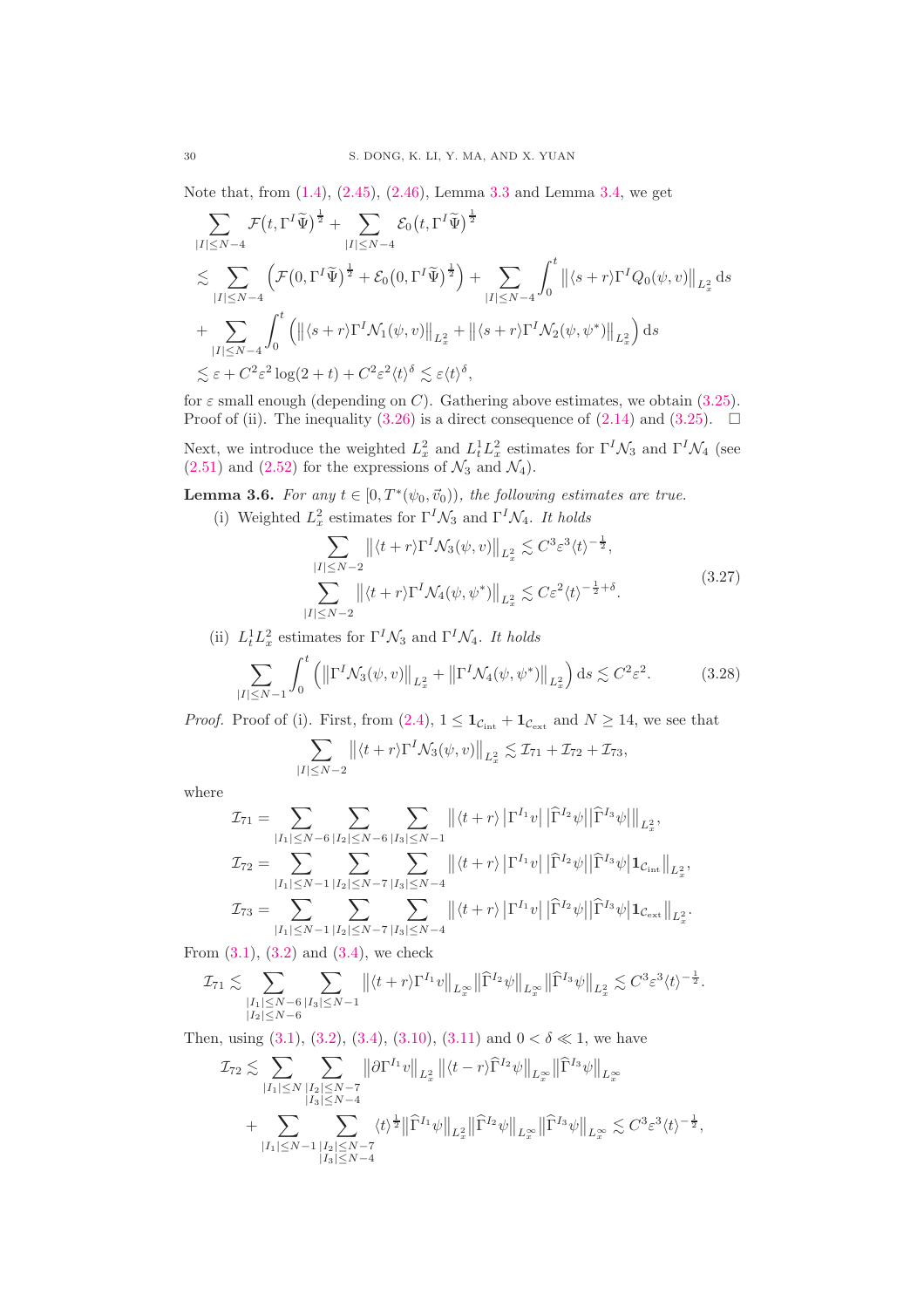$$
\mathcal{I}_{73} \lesssim \sum_{|I_{1}| \leq N-1} \sum_{\substack{|I_{2}| \leq N-7 \\ |I_{3}| \leq N-4}} \left\| \Gamma^{I_{1}} v \right\|_{L_{x}^{2}} \left\| \langle t+r \rangle \right| \widehat{\Gamma}^{I_{2}} \psi \left| \left| \widehat{\Gamma}^{I_{3}} \psi \right| \mathbf{1}_{\mathcal{C}_{\rm ext}} \right\|_{L_{x}^{\infty}} \lesssim C^{3} \varepsilon^{3} \langle t \rangle^{-\frac{1}{2}}.
$$

Gathering these estimates, we have proved [\(3.27\)](#page-29-0) for  $\Gamma^I \mathcal{N}_3$ . Second, we notice that the nonlinear term  $\mathcal{N}_4$  enjoy a null structure. Hence, from [\(2.11\)](#page-6-8), [\(3.26\)](#page-28-2),  $N \ge 14$  and  $[\partial_{\alpha}, \Gamma_i] \in \text{Span} \{ \partial_t, \partial_1, \partial_2 \}$ , we have

$$
\sum_{|I| \leq N-2} ||\langle t+r \rangle \Gamma^I \mathcal{N}_4(\psi, \psi^*)||_{L_x^2} \n\lesssim \sum_{\substack{|I_1| \leq N-8 \\ |I_2| \leq N-1}} ||(|S\Gamma^{I_1}\psi| + |\Gamma \Gamma^{I_1}\psi|)| \Gamma^{I_2}\psi||_{L_x^2} \n\lesssim \sum_{\substack{|I_1| \leq N-7 \\ |I_2| \leq N-1}} (||S\Gamma^{I_1}\Psi||_{L_x^{\infty}} + ||\Gamma \Gamma^{I_1}\Psi||_{L_x^{\infty}}) ||\Gamma^{I_2}\psi||_{L_x^2} \lesssim C \varepsilon^2 \langle t \rangle^{-\frac{1}{2}+\delta},
$$

which means [\(3.27\)](#page-29-0) for  $\Gamma^I \mathcal{N}_4$ . Proof of (ii). Using again [\(2.4\)](#page-6-3), [\(2.11\)](#page-6-8) and  $N \ge 14$ , we see that

$$
\sum_{|I| \le N-1} \int_0^t \left( \left\| \Gamma^I \mathcal{N}_3(\psi, v) \right\|_{L_x^2} + \left\| \Gamma^I \mathcal{N}_4(\psi, \psi^*) \right\|_{L_x^2} \right) ds \lesssim \mathcal{I}_{74} + \mathcal{I}_{75} + \mathcal{I}_{76},
$$

where

$$
\mathcal{I}_{74} = \sum_{|I_{1}| \leq N-6} \sum_{|I_{2}| \leq N-6} \sum_{|I_{3}| \leq N} \int_{0}^{t} \left\| \left| \Gamma^{I_{1}} v \right| \left| \widehat{\Gamma}^{I_{2}} \psi \right| \right\| \widehat{\Gamma}^{I_{3}} \psi \right\|_{L_{x}^{2}} ds,
$$
  

$$
\mathcal{I}_{75} = \sum_{|I_{1}| \leq N} \sum_{|I_{2}| \leq N-7} \sum_{|I_{3}| \leq N-7} \int_{0}^{t} \left\| \left| \Gamma^{I_{1}} v \right| \left| \widehat{\Gamma}^{I_{2}} \psi \right| \right\| \widehat{\Gamma}^{I_{3}} \psi \right\|_{L_{x}^{2}} ds,
$$
  

$$
\mathcal{I}_{76} = \sum_{|I_{1}| \leq N-8} \sum_{|I_{2}| \leq N} \int_{0}^{t} \langle s \rangle^{-1} \left\| \left( \left| S \Gamma^{I_{1}} \psi \right| + \left| \Gamma \Gamma^{I_{1}} \psi \right| \right) \right| \Gamma^{I_{2}} \psi \right\|_{L_{x}^{2}} ds.
$$

Note that, from the bootstrap assumption  $(3.1)-(3.2)$  $(3.1)-(3.2)$ , we have

$$
\sum_{|I| \le N} \int_0^t \langle s \rangle^{-\frac{3}{4}} \left\| \frac{\Gamma^I v}{\langle s - r \rangle} \right\|_{L_x^2} ds
$$
  

$$
\lesssim \sum_{|I| \le N} \left( \int_0^t \langle s \rangle^{-\frac{3}{2} + 5\delta} ds \right)^{\frac{1}{2}} \left( \int_0^t \langle s \rangle^{-5\delta} \left\| \frac{\Gamma^I v}{\langle s - r \rangle} \right\|_{L_x^2}^2 ds \right)^{\frac{1}{2}} \lesssim C^{\frac{1}{2}} \varepsilon^{\frac{1}{2}}.
$$

Therefore, from  $(3.1)$ ,  $(3.2)$  and  $(3.26)$ , we have

$$
\mathcal{I}_{74}\lesssim \sum_{\substack{|I_{1}|\leq N-6\\|I_{2}|\leq N-6}}\sum_{|I_{3}|\leq N}\int_{0}^{t}\left\|\Gamma^{I_{1}}v\right\|_{L^{\infty}_{x}}\left\|\widehat{\Gamma}^{I_{2}}\psi\right\|_{L^{\infty}_{x}}\left\|\widehat{\Gamma}^{I_{3}}\psi\right\|_{L^{2}_{x}}\mathrm{d}s
$$
\n
$$
\lesssim C^{3}\varepsilon^{3}\int_{0}^{t}\langle s\rangle^{-1}\langle s\rangle^{-\frac{1}{2}}\langle s\rangle^{\delta}\mathrm{d}s\lesssim C^{3}\varepsilon^{3}\int_{0}^{t}\langle s\rangle^{-\frac{3}{2}+\delta}\mathrm{d}s\lesssim C^{3}\varepsilon^{3},
$$
\n
$$
\mathcal{I}_{75}\lesssim \sum_{|I_{1}|\leq N}\sum_{\substack{|I_{2}|\leq N-7\\|I_{3}|\leq N-7}}\int_{0}^{t}\left\|\frac{\Gamma^{I_{1}}v}{\langle s-r\rangle}\right\|_{L^{2}_{x}}\left\|\langle s-r\rangle\widehat{\Gamma}^{I_{2}}\psi\right\|_{L^{\infty}_{x}}\left\|\widehat{\Gamma}^{I_{3}}\psi\right\|_{L^{\infty}_{x}}\mathrm{d}s
$$
\n
$$
\lesssim C^{2}\varepsilon^{2}\sum_{|I_{1}|\leq N}\int_{0}^{t}\langle s\rangle^{-1+\delta}\left\|\frac{\Gamma^{I_{1}}v}{\langle s-r\rangle}\right\|_{L^{2}_{x}}\mathrm{d}s\lesssim C^{\frac{5}{2}}\varepsilon^{\frac{5}{2}},
$$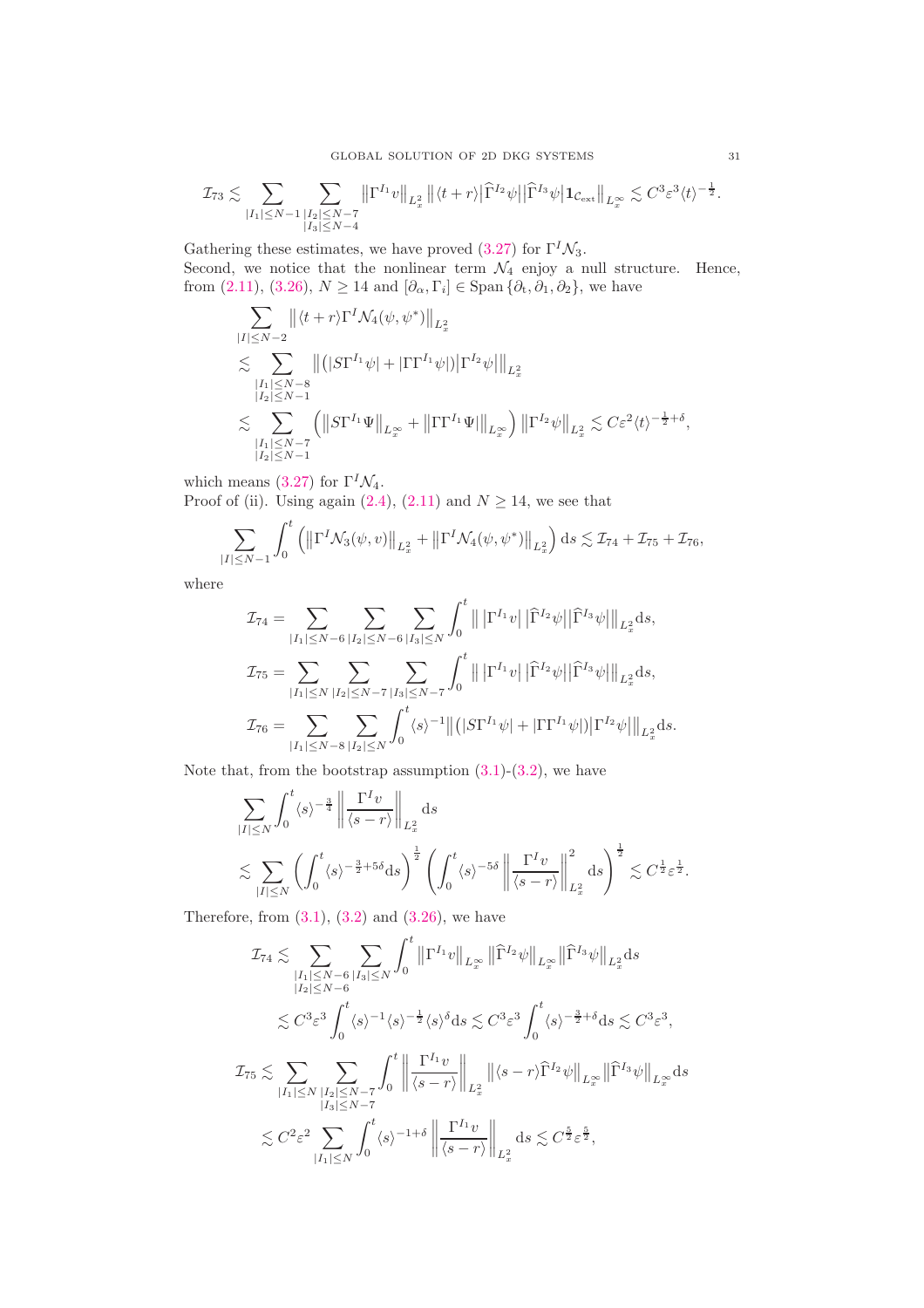32 S. DONG, K. LI, Y. MA, AND X. YUAN

$$
\mathcal{I}_{76} \lesssim \sum_{\substack{|I_1| \leq N-7 \\ |I_2| \leq N}} \int_0^t \langle s \rangle^{-1} \left( \| S\Gamma^{I_1} \Psi \|_{L_x^{\infty}} + \| \Gamma \Gamma^{I_1} \Psi \|_{L_x^{\infty}} \right) \left\| \Gamma^{I_2} \psi \right\|_{L_x^2} ds
$$
  

$$
\lesssim C \varepsilon^2 \int_0^t \langle s \rangle^{-1} \langle s \rangle^{-\frac{1}{2} + \delta} \langle s \rangle^{\delta} ds \lesssim C \varepsilon^2 \int_0^t \langle s \rangle^{-\frac{3}{2} + 2\delta} ds \lesssim C \varepsilon^2.
$$

Gathering these estimates, we have proved [\(3.28\)](#page-29-1).

<span id="page-31-4"></span><span id="page-31-3"></span><span id="page-31-2"></span><span id="page-31-1"></span> $\Box$ 

Last, we introduce the estimates for highest-order nonlinear terms.

- <span id="page-31-0"></span>**Lemma 3.7.** For all  $t \in [0, T^*(\psi_0, \vec{v}_0))$ , the following estimates are true.
	- (i)  $L_t^1 L_x^1$  and  $L_t^1 L_x^2$  estimates for highest-order nonlinear terms. We have

$$
\sum_{|I| \le N} \int_0^t \left\| \Gamma^I \left( \psi^* \gamma^0 \psi \right) \right\|_{L_x^2} ds \lesssim C^2 \varepsilon^2 \langle t \rangle^{2\delta},\tag{3.29}
$$

$$
\sum_{|I| \le N} \int_0^t \int_{\mathbb{R}^2} \left| \left( \widehat{\Gamma}^I \psi \right)^* \gamma^0 \widehat{\Gamma}^I(v\psi) \right| \mathrm{d}x \mathrm{d}s \lesssim C^{\frac{5}{2}} \varepsilon^{\frac{5}{2}} \langle t \rangle^{2\delta}.
$$
 (3.30)

(ii) Weighted estimates for highest-order nonlinear terms. We have

$$
\sum_{|I| \le N} \int_0^t \langle s \rangle^{-3\delta} \left\| \Gamma^I \left( \psi^* \gamma^0 \psi \right) \right\|_{L^2_x} ds \lesssim C^{\frac{3}{2}} \varepsilon^{\frac{3}{2}},\tag{3.31}
$$

$$
\sum_{|I| \le N} \int_0^t \langle s \rangle^{-3\delta} \int_{\mathbb{R}^2} \left| \left( \widehat{\Gamma}^I \psi \right)^* \gamma^0 \widehat{\Gamma}^I(v\psi) \right| \mathrm{d}x \mathrm{d}s \lesssim C^2 \varepsilon^2. \tag{3.32}
$$

*Proof.* Proof of (i). First, from  $(2.13)$ ,  $(2.57)$  and  $N \ge 14$ , we find

$$
\sum_{|I| \leq N} \int_0^t \left\| \Gamma^I \left( \psi^* \gamma^0 \psi \right) \right\|_{L^2_x} ds \lesssim \mathcal{I}_{81} + \mathcal{I}_{82},
$$

where

$$
\mathcal{I}_{81} = \sum_{|I_1| \le N} \sum_{|I_2| \le N-7} \int_0^t \left\| |\left[ \widehat{\Gamma}^{I_1} \psi \right]_{-} |\right| \widehat{\Gamma}^{I_2} \psi ||_{L_x^2} ds,
$$
  

$$
\mathcal{I}_{82} = \sum_{|I_1| \le N-7} \sum_{|I_2| \le N} \int_0^t \left\| |\left[ \widehat{\Gamma}^{I_1} \psi \right]_{-} |\right| \widehat{\Gamma}^{I_2} \psi ||_{L_x^2} ds.
$$

Note that, from the bootstrap assumption  $(3.1)$ , we have

$$
\sum_{|I| \le N} \int_0^t \langle s \rangle^{-\frac{1}{2} + \delta} \left\| \frac{\left[\widehat{\Gamma}^I \psi\right]_{-}}{\langle s - r \rangle} \right\|_{L_x^2} ds
$$
\n
$$
\lesssim \sum_{|I| \le N} \left( \int_0^t \langle s \rangle^{-1 + 2\delta} ds \right)^{\frac{1}{2}} \left( \int_0^t \left\| \frac{\left[\widehat{\Gamma}^I \psi\right]_{-}}{\langle s - r \rangle} \right\|_{L_x^2}^2 ds \right)^{\frac{1}{2}} \lesssim C\varepsilon \langle t \rangle^{2\delta}.
$$

Therefore, using again [\(3.1\)](#page-16-3) and the Cauchy-Schwarz inequality, we have

$$
\mathcal{I}_{81} \lesssim \sum_{\substack{|I_1| \leq N \\ |I_2| \leq N-7}} \int_0^t \left\| \frac{\left[\widehat{\Gamma}^{I_1} \psi \right]_{-}}{\langle s-r \rangle} \right\|_{L_x^2} \left\| \langle s-r \rangle \widehat{\Gamma}^{I_2} \psi \right\|_{L_x^{\infty}} ds
$$
  

$$
\lesssim C\varepsilon \sum_{|I_1| \leq N} \int_0^t \langle s \rangle^{-\frac{1}{2}+\delta} \left\| \frac{\left[\widehat{\Gamma}^{I_1} \psi \right]_{-}}{\langle s-r \rangle} \right\|_{L_x^2} ds \lesssim C^2 \varepsilon^2 \langle t \rangle^{2\delta},
$$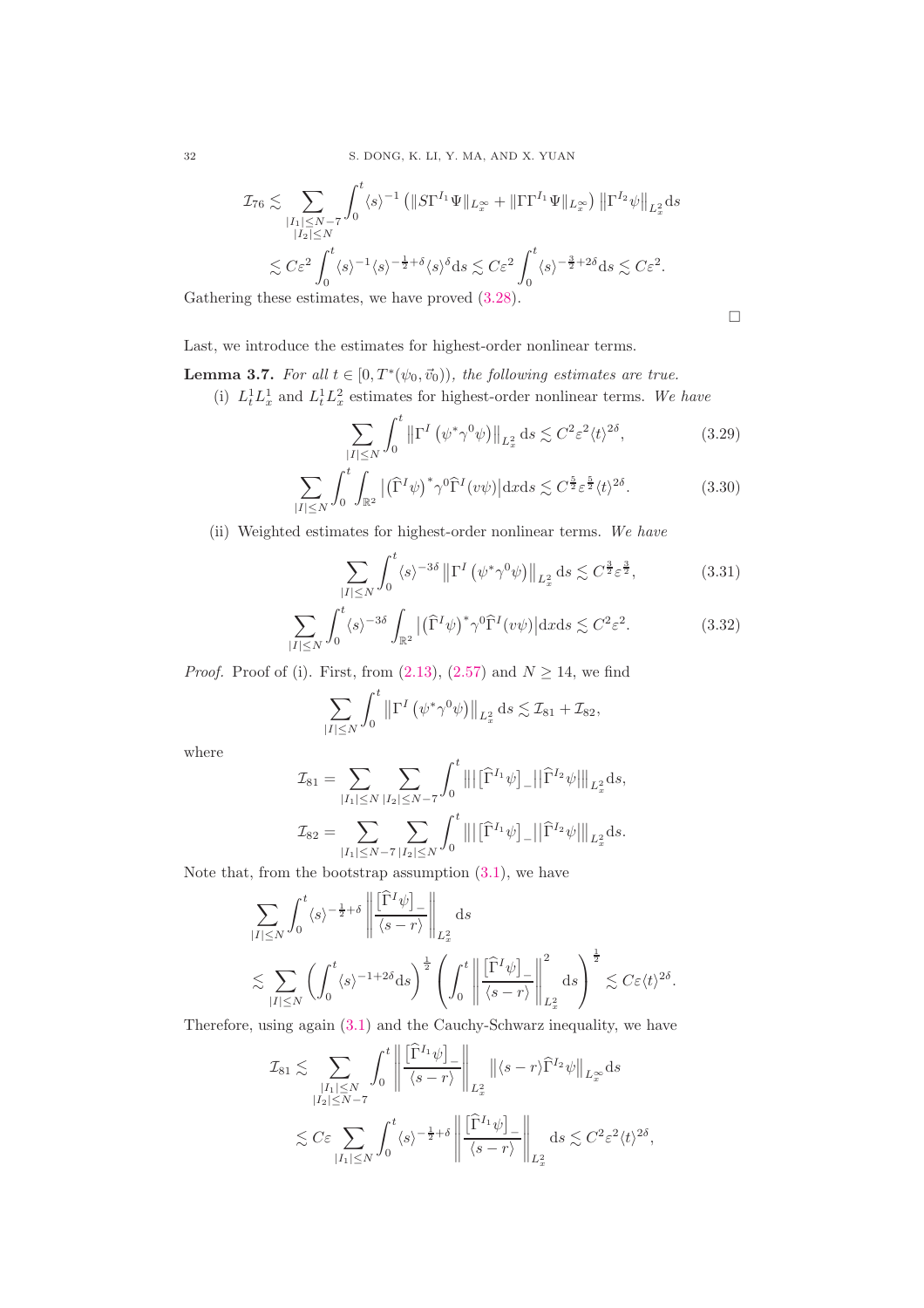$$
\mathcal{I}_{82} \lesssim \sum_{\substack{|I_1| \leq N-7 \\ |I_2| \leq N}} \int_0^t \big\| \big[ \widehat{\Gamma}^{I_1} \psi \big]_- \big\|_{L^\infty_x} \big\| \widehat{\Gamma}^{I_2} \psi \big\|_{L^2_x} \mathrm{d}s \lesssim C^2 \varepsilon^2 \int_0^t \langle s \rangle^{-\frac{3}{2}+2\delta} \mathrm{d}s \lesssim C^2 \varepsilon^2.
$$

Gathering these estimates, we have proved [\(3.29\)](#page-31-1). Second, from,  $(2.4)$ ,  $(2.12)$ ,  $(2.57)$  and  $N \ge 14$ , we have

$$
\sum_{|I|\leq N} \int_0^t \int_{\mathbb{R}^2} \left| \left( \widehat{\Gamma}^I \psi \right)^* \gamma^0 \widehat{\Gamma}^I(v\psi) \right| \mathrm{d}x \mathrm{d}s \lesssim \mathcal{I}_{83} + \mathcal{I}_{84} + \mathcal{I}_{85},
$$

where

$$
\mathcal{I}_{83} = \sum_{|I| \leq N} \sum_{|I_1| \leq N} \sum_{|I_2| \leq N-6} \int_0^t \int_{\mathbb{R}^2} |\hat{\Gamma}^I \psi| |[\hat{\Gamma}^{I_1} \psi]_-| |\Gamma^{I_2} v| \, \mathrm{d}x \mathrm{d}s,
$$
\n
$$
\mathcal{I}_{84} = \sum_{|I| \leq N} \sum_{|I_1| \leq N-7} \sum_{|I_2| \leq N} \int_0^t \int_{\mathbb{R}^2} |\hat{\Gamma}^I \psi| |[\hat{\Gamma}^{I_1} \psi]_-| |\Gamma^{I_2} v| \, \mathrm{d}x \mathrm{d}s,
$$
\n
$$
\mathcal{I}_{85} = \sum_{|I| \leq N} \sum_{|I_1| \leq N-7} \sum_{|I_2| \leq N} \int_0^t \int_{\mathbb{R}^2} |[\hat{\Gamma}^I \psi]_-| |\hat{\Gamma}^{I_1} \psi| |\Gamma^{I_2} v| \, \mathrm{d}x \mathrm{d}s.
$$

Using  $(3.1)$  and  $(3.2)$ , we find

$$
\mathcal{I}_{83} \lesssim \sum_{\substack{|I| \leq N \\ |I_1| \leq N}} \sum_{|I_2| \leq N-6} \int_0^t \left\| \widehat{\Gamma}^I \psi \right\|_{L_x^2} \left\| \widehat{\Gamma}^{I_1} \psi \right\|_{L_x^2} \left\| \Gamma^{I_2} v \right\|_{L_x^{\infty}} ds
$$
  
\n
$$
\lesssim C^3 \varepsilon^3 \int_0^t \langle s \rangle^{\delta} \langle s \rangle^{\delta} \langle s \rangle^{-1} ds \lesssim C^3 \varepsilon^3 \int_0^t \langle s \rangle^{-1+2\delta} ds \lesssim C^3 \varepsilon^3 \langle t \rangle^{2\delta},
$$
  
\n
$$
\mathcal{I}_{84} \lesssim \sum_{\substack{|I| \leq N \\ |I_2| \leq N}} \sum_{|I_1| \leq N-7} \int_0^t \left\| \widehat{\Gamma}^I \psi \right\|_{L_x^2} \left\| \left[ \widehat{\Gamma}^{I_1} \psi \right]_{-} \right\|_{L_x^{\infty}} \left\| \Gamma^{I_2} v \right\|_{L_x^2} ds
$$
  
\n
$$
\lesssim C^3 \varepsilon^3 \int_0^t \langle s \rangle^{\delta} \langle s \rangle^{-\frac{3}{2}+\delta} \langle s \rangle^{2\delta} ds \lesssim C^3 \varepsilon^3 \int_0^t \langle s \rangle^{-\frac{3}{2}+4\delta} ds \lesssim C^3 \varepsilon^3.
$$

Then, using again  $(3.1)$  and  $(3.2)$ , we have

$$
\mathcal{I}_{85} \lesssim C\varepsilon \sum_{\substack{|I| \le N \\ |I_2| \le N}} \int_0^t \langle s \rangle^{-\frac{3}{10}+\delta} \left\| \frac{[\widehat{\Gamma}^I \psi]_-}{\langle r - s \rangle^{\frac{3}{5}}} \right\|_{L_x^2} \left\| \frac{\Gamma^{I_2} v}{\langle r - s \rangle^{\frac{3}{5}}} \right\|_{L_x^2} ds
$$
\n
$$
\lesssim C\varepsilon \sum_{\substack{|I| \le N \\ |I_2| \le N}} \left( \int_0^t \left\| \frac{[\widehat{\Gamma}^I \psi]_-}{\langle r - s \rangle^{\frac{3}{5}}} \right\|_{L_x^2}^2 ds \right)^{\frac{1}{2}} \left( \int_0^t \langle s \rangle^{-5\delta} \left\| \frac{\Gamma^{I_2} v}{\langle r - s \rangle^{\frac{3}{5}}} \right\|_{L_x^2}^2 ds \right)^{\frac{1}{2}} \lesssim C^{\frac{5}{2}} \varepsilon^{\frac{5}{2}} \langle t \rangle^{\delta}.
$$

Gathering these estimates, we have proved [\(3.30\)](#page-31-2). Proof of (ii). First, from [\(2.13\)](#page-7-1), [\(2.57\)](#page-16-2) and  $N \ge 14$ , we find

$$
\sum_{|I|\leq N} \int_0^t \langle s \rangle^{-3\delta} \left\| \Gamma^I \left( \psi^* \gamma^0 \psi \right) \right\|_{L^2_x} ds \lesssim \mathcal{I}_{91} + \mathcal{I}_{92},
$$

where

$$
\mathcal{I}_{91} = \sum_{|I_{1}| \leq N-7} \sum_{|I_{2}| \leq N} \int_{0}^{t} \langle s \rangle^{-3\delta} ||| \left[ \widehat{\Gamma}^{I_{1}} \psi \right]_{-} || \widehat{\Gamma}^{I_{2}} \psi |||_{L_{x}^{2}} ds,
$$
  

$$
\mathcal{I}_{92} = \sum_{|I_{1}| \leq N} \sum_{|I_{2}| \leq N-7} \int_{0}^{t} \langle s \rangle^{-3\delta} ||| \left[ \widehat{\Gamma}^{I_{1}} \psi \right]_{-} || \widehat{\Gamma}^{I_{2}} \psi |||_{L_{x}^{2}} ds.
$$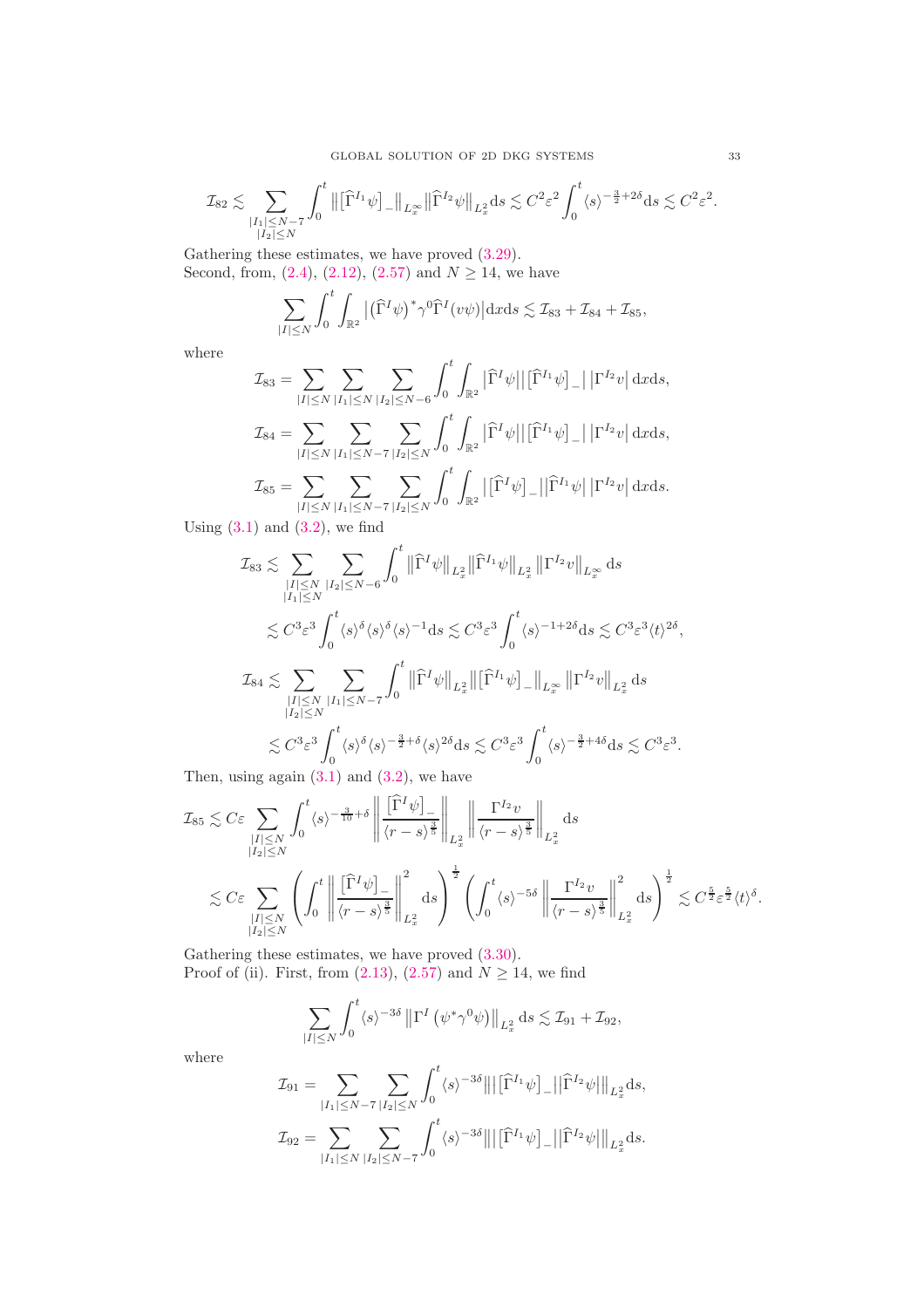Note that, using [\(3.1\)](#page-16-3) and the Cauchy-Schwarz inequality, we have

$$
\begin{split} & \sum_{|I| \leq N} \int_0^t \langle s \rangle^{-\frac{1}{2} - 2\delta} \left\| \frac{[\widehat{\Gamma}^I \psi ]_-}{\langle r - s \rangle} \right\|_{L_x^2} \mathrm{d}s \\ & \lesssim \sum_{|I| \leq N} \left( \int_0^t \langle s \rangle^{-1-\delta} \mathrm{d}s \right)^{\frac{1}{2}} \left( \int_0^t \langle s \rangle^{-3\delta} \left\| \frac{[\widehat{\Gamma}^I \psi ]_-}{\langle r - s \rangle} \right\|_{L_x^2}^2 \mathrm{d}s \right)^{\frac{1}{2}} \lesssim C^{\frac{1}{2}} \varepsilon^{\frac{1}{2}}. \end{split}
$$

Therefore, using again [\(3.1\)](#page-16-3) and [\(3.2\)](#page-17-1), we check

$$
\mathcal{I}_{91} \lesssim \sum_{\substack{|I_{1}| \leq N-7 \\ |I_{2}| \leq N}} \int_{0}^{t} \langle s \rangle^{-3\delta} \|\left[\widehat{\Gamma}^{I_{1}} \psi\right]_{-} \|\mathbf{L}_{x}^{\infty}\| \widehat{\Gamma}^{I_{2}} \psi\|_{L_{x}^{2}} ds
$$
\n
$$
\lesssim C^{2} \varepsilon^{2} \int_{0}^{t} \langle s \rangle^{-3\delta} \langle s \rangle^{-\frac{3}{2}+\delta} \langle s \rangle^{\delta} ds \lesssim C^{2} \varepsilon^{2} \int_{0}^{t} \langle s \rangle^{-\frac{3}{2}-\delta} ds \lesssim C^{2} \varepsilon^{2},
$$
\n
$$
\mathcal{I}_{92} \lesssim \sum_{\substack{|I_{1}| \leq N \\ |I_{2}| \leq N-7}} \int_{0}^{t} \langle s \rangle^{-3\delta} \left\| \frac{\left[\widehat{\Gamma}^{I_{1}} \psi\right]_{-}}{\langle s-r \rangle} \right\|_{L_{x}^{2}} \|\langle s-r \rangle \widehat{\Gamma}^{I_{2}} \psi\|_{L_{x}^{\infty}} ds
$$
\n
$$
\lesssim C \varepsilon \sum_{|I_{1}| \leq N} \int_{0}^{t} \langle s \rangle^{-\frac{1}{2}-2\delta} \left\| \frac{\left[\widehat{\Gamma}^{I_{1}} \psi\right]_{-}}{\langle s-r \rangle} \right\|_{L_{x}^{2}} ds \lesssim C^{\frac{3}{2}} \varepsilon^{\frac{3}{2}}.
$$

Gathering these estimates, we have proved [\(3.31\)](#page-31-3). Second, from, [\(2.4\)](#page-6-3), [\(2.12\)](#page-7-0), [\(2.57\)](#page-16-2) and  $N \ge 14$ , we have

$$
\sum_{|I| \le N} \int_0^t \langle s \rangle^{-3\delta} \int_{\mathbb{R}^2} \left| \left( \widehat{\Gamma}^I \psi \right)^* \gamma^0 \widehat{\Gamma}^I(v\psi) \right| \mathrm{d}x \mathrm{d}s \lesssim \mathcal{I}_{93} + \mathcal{I}_{94} + \mathcal{I}_{95},
$$

where

$$
\mathcal{I}_{93} = \sum_{|I| \leq N} \sum_{|I_1| \leq N} \sum_{|I_2| \leq N-6} \int_0^t \langle s \rangle^{-3\delta} \int_{\mathbb{R}^2} |\hat{\Gamma}^I \psi| |[\hat{\Gamma}^{I_1} \psi]_-| |\Gamma^{I_2} v| \, \mathrm{d}x \mathrm{d}s,
$$
  

$$
\mathcal{I}_{94} = \sum_{|I| \leq N} \sum_{|I_1| \leq N-7} \sum_{|I_2| \leq N} \int_0^t \langle s \rangle^{-3\delta} \int_{\mathbb{R}^2} |\hat{\Gamma}^I \psi| |[\hat{\Gamma}^{I_1} \psi]_-| |\Gamma^{I_2} v| \, \mathrm{d}x \mathrm{d}s,
$$
  

$$
\mathcal{I}_{95} = \sum_{|I| \leq N} \sum_{|I_1| \leq N-7} \sum_{|I_2| \leq N} \int_0^t \langle s \rangle^{-3\delta} \int_{\mathbb{R}^2} |[\hat{\Gamma}^I \psi]_-| |\hat{\Gamma}^{I_1} \psi| |\Gamma^{I_2} v| \, \mathrm{d}x \mathrm{d}s.
$$

Using  $(3.1)$  and  $(3.2)$ , we find

$$
\mathcal{I}_{93} \lesssim \sum_{\substack{|I| \le N \\ |I_1| \le N}} \sum_{|I_2| \le N - 6} \int_0^t \langle s \rangle^{-3\delta} \left\| \widehat{\Gamma}^I \psi \right\|_{L_x^2} \left\| \widehat{\Gamma}^{I_1} \psi \right\|_{L_x^2} \left\| \Gamma^{I_2} v \right\|_{L_x^{\infty}} ds
$$
  

$$
\lesssim C^3 \varepsilon^3 \int_0^t \langle s \rangle^{-3\delta} \langle s \rangle^{\delta} \langle s \rangle^{-1} ds \lesssim C^3 \varepsilon^3 \int_0^t \langle s \rangle^{-1-\delta} ds \lesssim C^3 \varepsilon^3,
$$
  

$$
\mathcal{I}_{94} \lesssim \sum_{\substack{|I| \le N \\ |I_2| \le N}} \sum_{|I_1| \le N - 7} \int_0^t \langle s \rangle^{-3\delta} \left\| \widehat{\Gamma}^I \psi \right\|_{L_x^2} \left\| \left[ \widehat{\Gamma}^{I_1} \psi \right]_{-} \right\|_{L_x^{\infty}} \left\| \Gamma^{I_2} v \right\|_{L_x^2} ds
$$
  

$$
\lesssim C^3 \varepsilon^3 \int_0^t \langle s \rangle^{-3\delta} \langle s \rangle^{\delta} \langle s \rangle^{-\frac{3}{2} + \delta} \langle s \rangle^{2\delta} ds \lesssim C^3 \varepsilon^3 \int_0^t \langle s \rangle^{-\frac{3}{2} + \delta} ds \lesssim C^3 \varepsilon^3.
$$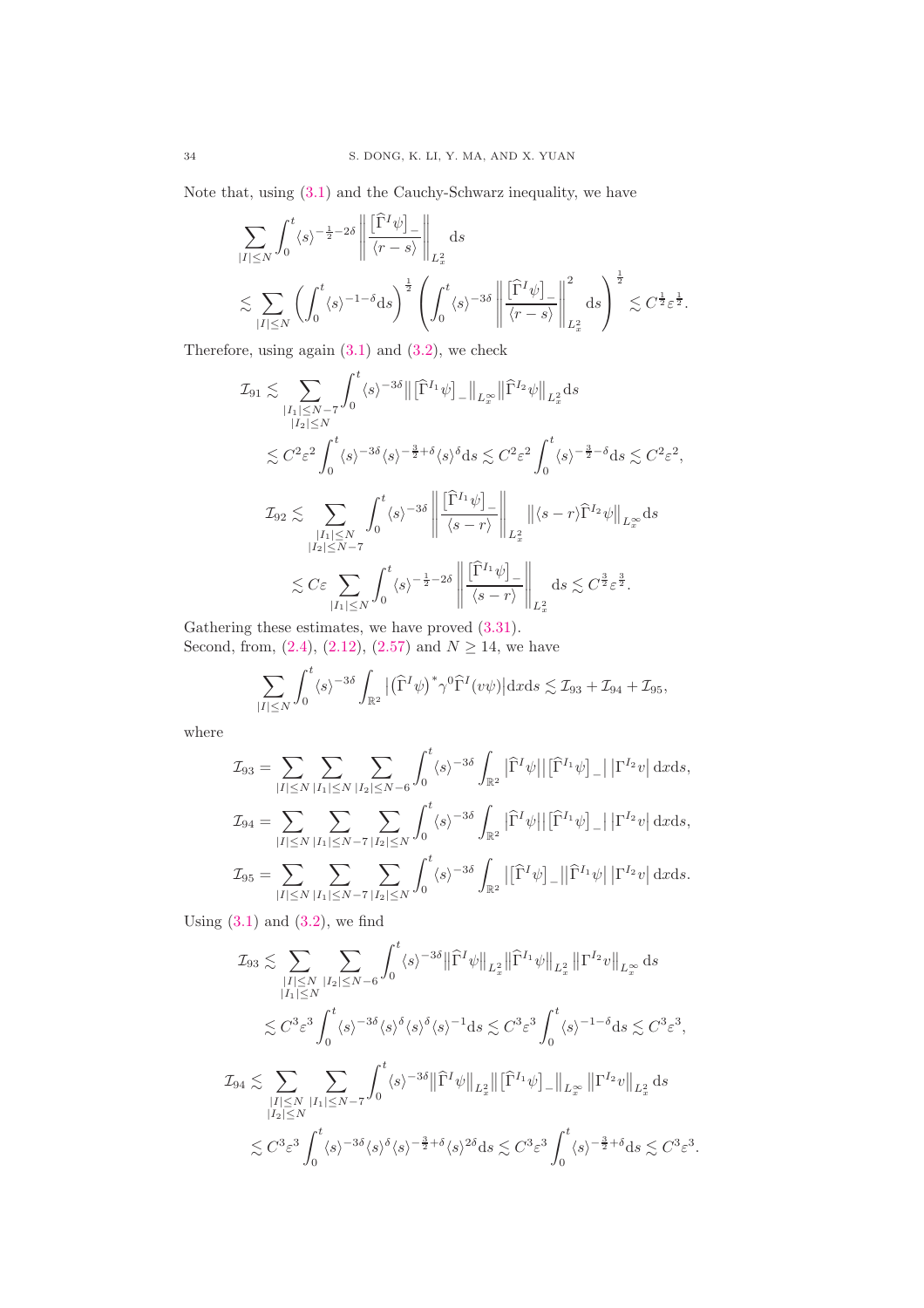Then, using again  $(3.1)$  and  $(3.2)$ , we have

$$
\mathcal{I}_{95} \lesssim C\varepsilon \sum_{\substack{|I| \le N \\ |I_2| \le N}} \int_0^t \langle s \rangle^{-\frac{3}{10}-2\delta} \left\| \frac{\left[\widehat{\Gamma}^I \psi \right]_{-}}{\langle r - s \rangle^{\frac{3}{5}}} \right\|_{L_x^2} \left\| \frac{\Gamma^{I_2} v}{\langle r - s \rangle^{\frac{3}{5}}} \right\|_{L_x^2} ds
$$
  

$$
\lesssim C\varepsilon \sum_{|I| \le N} \int_0^t \langle s \rangle^{-5\delta} \left( \left\| \frac{\left[\widehat{\Gamma}^I \psi \right]_{-}}{\langle r - s \rangle^{\frac{3}{5}}} \right\|_{L_x^2}^2 + \left\| \frac{\Gamma^I v}{\langle r - s \rangle^{\frac{3}{5}}} \right\|_{L_x^2}^2 \right) ds \lesssim C^2 \varepsilon^2.
$$

Gathering these estimates, we have proved  $(3.32)$ .  $\Box$ 

<span id="page-34-0"></span>3.4. Proof of Proposition [3.1.](#page-17-2) We prove the Proposition [3.1](#page-17-2) by improving all the estimates of  $(\psi, v)$  in  $(3.1)$  and  $(3.2)$ .

*Proof of Proposition [3.1.](#page-17-2)* For any initial data  $(\psi_0, \vec{v}_0)$  satisfying the smallness con-dition [\(1.4\)](#page-1-3), we consider the corresponding solution  $(\psi, v)$  of [\(1.1\)](#page-0-0). From the smallness condition  $(1.4)$ , we see that

<span id="page-34-1"></span>
$$
\sum_{|I| \le N-1} \mathcal{E}^{D}(0, \widehat{\Gamma}^{I} \widetilde{\psi})^{\frac{1}{2}} + \sum_{|I| \le N} \left( \mathcal{E}^{D}(0, \widehat{\Gamma}^{I} \psi)^{\frac{1}{2}} + \| \langle r \rangle \widehat{\Gamma}^{I} \psi(0, x) \|_{L_{x}^{2}} \right) \lesssim \varepsilon,
$$
\n
$$
\sum_{|I| \le N-1} \mathcal{G}_{1}(0, \Gamma^{I} \widetilde{\nu})^{\frac{1}{2}} + \sum_{|I| \le N} \left( \mathcal{G}_{1}(0, \Gamma^{I} \nu)^{\frac{1}{2}} + \| \langle r \rangle \Gamma^{I} v(0, x) \|_{H_{x}^{1}} \right) \lesssim \varepsilon.
$$
\n(3.33)

**Step 1.** Closing the estimates in  $\mathcal{E}^D(t, \hat{\Gamma}^I \psi)$ . Note that, from [\(2.4\)](#page-6-3), [\(2.18\)](#page-8-2), [\(2.53\)](#page-15-1), [\(3.13\)](#page-19-1), [\(3.15\)](#page-22-0) and [\(3.33\)](#page-34-1), we have

$$
\sum_{|I| \leq N-1} \mathcal{E}^{D}(t, \widehat{\Gamma}^{I} \widetilde{\psi})^{\frac{1}{2}} \lesssim \sum_{|I| \leq N-1} \mathcal{E}^{D}(0, \widehat{\Gamma}^{I} \widetilde{\psi})^{\frac{1}{2}} + \sum_{|I| \leq N-1} \int_{0}^{t} \left\| \Gamma^{I} Q_{0}(\psi, v) \right\|_{L_{x}^{2}} ds
$$
  
+ 
$$
\sum_{|I| \leq N-1} \int_{0}^{t} \left( \left\| \Gamma^{I} \mathcal{N}_{1}(\psi, v) \right\|_{L_{x}^{2}} + \left\| \Gamma^{I} \mathcal{N}_{2}(\psi, v) \right\|_{L_{x}^{2}} \right) ds
$$
  

$$
\lesssim \varepsilon + C^{2} \varepsilon^{2} + C^{3} \varepsilon^{3},
$$

Then, from  $(2.4)$ ,  $(3.4)$  and  $N \ge 14$ ,

$$
\begin{split} & \sum_{|I| \leq N-1} \big\| \widehat{\Gamma}^I \big( \gamma^\mu \partial_\mu (v \psi) \big) \big\|_{L^2_x} \\ & \lesssim \sum_{\substack{|I_1| \leq N \\ |I_2| \leq N-4}} \big\| \Gamma^{I_1} v \big\|_{L^2_x} \, \big\| \widehat{\Gamma}^{I_2} \psi \big\|_{L^\infty_x} + \sum_{\substack{|I_1| \leq N-4 \\ |I_2| \leq N}} \big\| \Gamma^{I_1} v \big\|_{L^\infty_x} \, \big\| \widehat{\Gamma}^{I_2} \psi \big\|_{L^2_x} \lesssim C^2 \varepsilon^2. \end{split}
$$

Next, using  $(2.12)$ ,  $(3.1)$ ,  $(3.2)$  and  $N \ge 14$ , we have

$$
\sum_{|I| \leq N} \left( \int_0^t \int_{\mathbb{R}^2} \frac{\left| \left[ \widehat{\Gamma}^I(v\psi) \right]_{-} \right|^2}{\langle r - s \rangle^{\frac{6}{5}}} dx ds \right)^{\frac{1}{2}} \n\lesssim \sum_{\substack{|I_1| \leq N \\ |I_2| \leq N - 7}} \left( \int_0^t \left( \left\| \left[ \widehat{\Gamma}^{I_2}\psi \right]_{-} \right\|_{L_x^\infty}^2 \int_{\mathbb{R}^2} \frac{\left| \Gamma^{I_1}v \right|^2}{\langle r - s \rangle^{\frac{6}{5}}} dx \right) ds \right)^{\frac{1}{2}} \n+ \sum_{\substack{|I_1| \leq N - 6 \\ |I_2| \leq N}} \left( \int_0^t \left\| \Gamma^{I_1}v \right\|_{L_x^\infty}^2 \left\| \widehat{\Gamma}^{I_2}\psi \right\|_{L_x^2}^2 ds \right)^{\frac{1}{2}} \lesssim C^{\frac{3}{2}} \varepsilon^{\frac{3}{2}}.
$$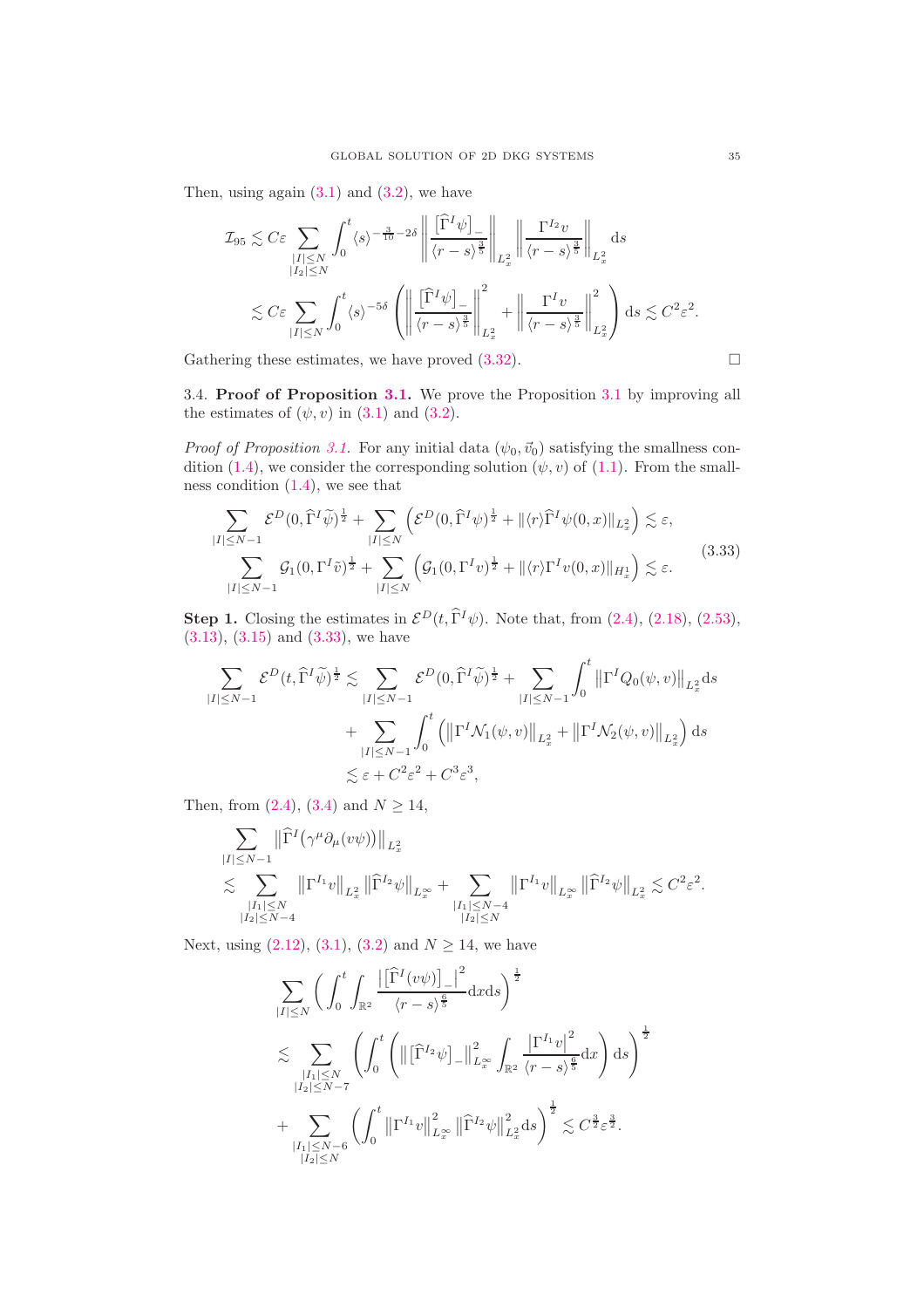Combining the above estimates with the definition of  $\widetilde{\psi}$  in §[2.5,](#page-15-7) we obtain

<span id="page-35-0"></span>
$$
\sum_{|I| \le N-1} \mathcal{E}^{D}(t, \widehat{\Gamma}^{I} \psi)^{\frac{1}{2}} \lesssim \sum_{|I| \le N} \left( \int_{0}^{t} \int_{\mathbb{R}^{2}} \frac{\left| \widehat{\Gamma}^{I}(v\psi) \right|_{-} \right|^{2}}{\langle r - s \rangle^{\frac{6}{5}}} dx ds \right)^{\frac{1}{2}} + \sum_{|I| \le N-1} \left( \mathcal{E}^{D}(t, \widehat{\Gamma}^{I} \widetilde{\psi})^{\frac{1}{2}} + \left\| \widehat{\Gamma}^{I}(\gamma^{\mu} \partial_{\mu}(v\psi)) \right\|_{L_{x}^{2}} \right) \lesssim \varepsilon + C^{\frac{3}{2}} \varepsilon^{\frac{3}{2}} + C^{2} \varepsilon^{2} + C^{3} \varepsilon^{3} \lesssim \varepsilon,
$$
\n(3.34)

for  $\varepsilon$  small enough (depending on C). Then, from [\(2.19\)](#page-8-3), [\(3.30\)](#page-31-2) and [\(3.33\)](#page-34-1), we see that

<span id="page-35-1"></span>
$$
\sum_{|I| \le N} \mathcal{E}^D(t, \widehat{\Gamma}^I \psi) \lesssim \sum_{|I| \le N} \int_0^t \int_{\mathbb{R}^2} |(\widehat{\Gamma}^I \psi)^* \gamma^0 \widehat{\Gamma}^I(v\psi)| \, \mathrm{d}x \mathrm{d}s
$$
\n
$$
+ \sum_{|I| \le N} \mathcal{E}^D(0, \widehat{\Gamma}^I \psi) \lesssim \varepsilon^2 + C^{\frac{5}{2}} \varepsilon^{\frac{5}{2}} \langle t \rangle^{2\delta}.
$$
\n
$$
(3.35)
$$

Estimates [\(3.34\)](#page-35-0) and [\(3.35\)](#page-35-1) strictly improve the estimates of  $\mathcal{E}^D(t, \hat{\Gamma}^I \psi)$  in [\(3.1\)](#page-16-3). **Step 2.** Closing the estimates in  $\mathcal{G}_1(t, \Gamma^I v)$ . Note that, from [\(2.4\)](#page-6-3), [\(2.34\)](#page-11-1), [\(2.55\)](#page-15-4), [\(3.28\)](#page-29-1) and [\(3.33\)](#page-34-1), we have

$$
\sum_{|I| \le N-1} \mathcal{G}_1(t, \Gamma^I \tilde{v})^{\frac{1}{2}} \lesssim \sum_{|I| \le N-1} \mathcal{G}_1(0, \Gamma^I \tilde{v})^{\frac{1}{2}} + \sum_{|I| \le N-1} \int_0^t \left\| \Gamma^I \mathcal{N}_3(\psi, v) \right\|_{L_x^2} ds
$$
  
+ 
$$
\sum_{|I| \le N-1} \int_0^t \left\| \Gamma^I \mathcal{N}_4(\psi, v) \right\|_{L_x^2} ds \lesssim \varepsilon + C^2 \varepsilon^2 \lesssim \varepsilon,
$$

for  $\varepsilon$  small enough (depending on C). Then, from [\(2.4\)](#page-6-3), [\(3.4\)](#page-17-6) and  $N \ge 14$ ,

$$
\sum_{|I|\leq N}\left\|\Gamma^I\big(\psi^*\gamma^0\psi\big)\right\|_{L^2_x}\lesssim\sum_{\substack{|I_1|\leq N\\ |I_2|\leq N-4}}\left\|\Gamma^{I_1}v\right\|_{L^2_x}\left\|\widehat{\Gamma}^{I_2}\psi\right\|_{L^\infty_x}\lesssim C^2\varepsilon^2\lesssim\varepsilon.
$$

Next, from  $(2.13)$ ,  $(3.1)$  and  $(3.4)$ , we have

$$
\begin{split} & \sum_{|I|\leq N} \left(\int_0^t \int_{\mathbb{R}^2} \frac{\left|\Gamma^I\left(\psi^*\gamma^0\psi\right)\right|^2}{\langle r-s\rangle^{\frac{6}{5}}} \mathrm{d}x\mathrm{d}s\right)^{\frac{1}{2}} \\ & \lesssim \sum_{\substack{|I_1|\leq N\\ |I_2|\leq N-4}} \left(\int_0^t \left(\left\|\widehat{\Gamma}^{I_2}\psi\right\|_{L^\infty_x}^2 \int_{\mathbb{R}^2} \frac{\left|\widehat{\Gamma}^{I_1}\psi\right|_{-}\right|^2}{\langle r-s\rangle^{\frac{6}{5}}} \mathrm{d}x\right) \mathrm{d}s\right)^{\frac{1}{2}} \\ & + \sum_{\substack{|I_1|\leq N-7\\ |I_2|\leq N}} \left(\int_0^t \left\|\widehat{\Gamma}^{I_1}\psi\right_{-}\right\|_{L^\infty_x}^2 \left\|\widehat{\Gamma}^{I_2}\psi\right\|_{L^2_x}^2 \mathrm{d}s\right)^{\frac{1}{2}} \lesssim C^{\frac{3}{2}}\varepsilon^{\frac{3}{2}}. \end{split}
$$

Combining the above estimates with the definition of  $\tilde{v}$  in §[2.5,](#page-15-7) we obtain

<span id="page-35-2"></span>
$$
\sum_{|I| \le N-1} \mathcal{G}_1(t, \Gamma^I v)^{\frac{1}{2}} \lesssim \sum_{|I| \le N-1} \mathcal{G}_1(t, \Gamma^I \widetilde{v})^{\frac{1}{2}} + \sum_{|I| \le N} \left\| \Gamma^I \left( \psi^* \gamma^0 \psi \right) \right\|_{L_x^2}
$$

$$
+ \sum_{|I| \le N} \left( \int_0^t \int_{\mathbb{R}^2} \frac{\left| \Gamma^I \left( \psi^* \gamma^0 \psi \right) \right|^2}{\langle r - s \rangle^{\frac{6}{5}}} dx ds \right)^{\frac{1}{2}} \lesssim \varepsilon. \tag{3.36}
$$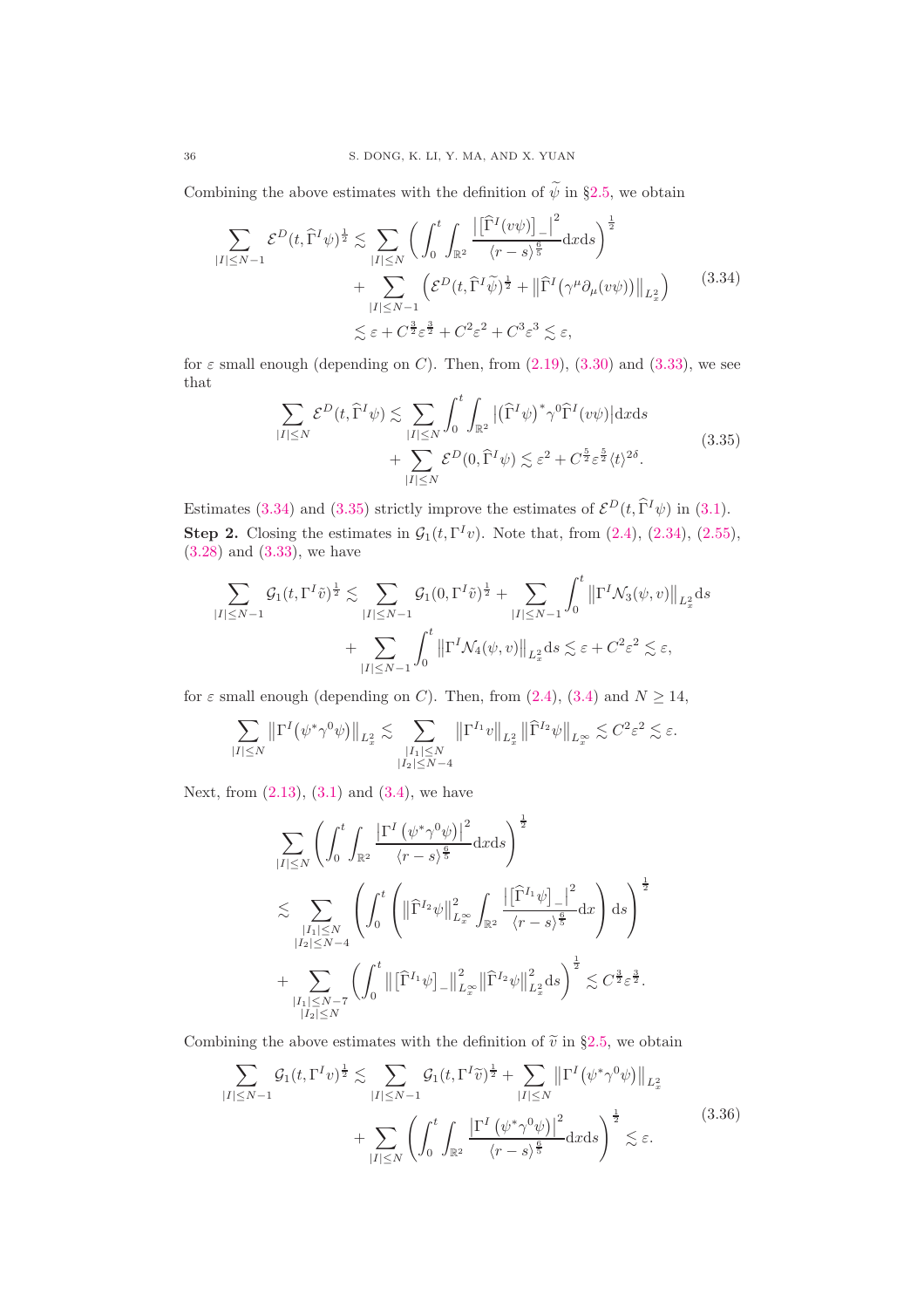Then, from [\(2.34\)](#page-11-1), [\(3.29\)](#page-31-1) and [\(3.33\)](#page-34-1), we see that

<span id="page-36-0"></span>
$$
\sum_{|I| \le N} \mathcal{G}_1(t, \Gamma^I v)^{\frac{1}{2}}
$$
\n
$$
\lesssim \sum_{|I| \le N} \left( \mathcal{G}_1(0, \Gamma^I v)^{\frac{1}{2}} + \int_0^t \left\| \Gamma^I \left( \psi^* \gamma^0 \psi \right) \right\|_{L_x^2} dx \right) \lesssim \varepsilon + C^2 \varepsilon^2 \langle t \rangle^{2\delta}.
$$
\n(3.37)

Estimates [\(3.36\)](#page-35-2) and [\(3.37\)](#page-36-0) strictly improve the estimates of  $\mathcal{G}_1(t, \Gamma^I v)$  in [\(3.2\)](#page-17-1). Step 3. Closing the energy estimates of  $(\psi, v)$  in the exterior region. Note that, from  $(3.1)$ , we have

$$
\sum_{|I|\leq N-7}\left\|\widehat{\Gamma}^I\psi(t,x)\mathbf{1}_{\{r-2t\geq 1\}}\right\|_{L^\infty_x}\lesssim C\varepsilon\langle t\rangle^{-\frac{3}{2}+\delta}.
$$

Therefore, from, [\(2.4\)](#page-6-3), [\(3.1\)](#page-16-3), [\(3.2\)](#page-17-1),  $N \ge 14$ , and the Cauchy-Schwarz inequality,

$$
\sum_{|I| \leq N} \int_0^t \|\langle r - s \rangle \chi(r - 2s)| \widehat{\Gamma}^I(v\psi) \|_{L_x^2} ds
$$
\n
$$
\lesssim \sum_{\substack{|I_1| \leq N \\ |I_2| \leq N-7}} \int_0^t \|\langle r - s \rangle \chi(r - 2s) \Gamma^{I_1} v \|_{L_x^2} \| (\widehat{\Gamma}^{I_2} \psi) \mathbf{1}_{\{r - 2s \geq 1\}} \|_{L_x^{\infty}} ds
$$
\n
$$
+ \sum_{\substack{|I_1| \leq N-6 \\ |I_2| \leq N}} \int_0^t \|\langle r - s \rangle \chi(r - 2s) \widehat{\Gamma}^{I_2} \psi \|_{L_x^2} \| \Gamma^{I_1} v \|_{L_x^{\infty}} ds \lesssim C^2 \varepsilon^2 \langle t \rangle^{\delta},
$$
\n
$$
\sum_{|I| \leq N} \int_0^t \|\langle r - s \rangle \chi(r - 2s) |\Gamma^I(\psi^* \gamma^0 \psi)| \|_{L_x^2} ds
$$
\n
$$
\lesssim \sum_{|I_1| \leq N} \int_0^t \|\langle r - s \rangle \chi(r - 2s) \widehat{\Gamma}^{I_1} \psi \|_{L_x^2} \| (\widehat{\Gamma}^{I_2} \psi) \mathbf{1}_{\{r - 2s \geq 1\}} \|_{L_x^{\infty}} ds \lesssim C^2 \varepsilon^2.
$$

Based on  $(1.1)$ ,  $(2.21)$ ,  $(2.36)$ ,  $(3.33)$  and above two estimates, we obtain

 $|I_1| \le N$ <br> $|I_2| \le N-7$ 

$$
\sum_{|I| \le N} ||\langle r - s \rangle \chi(r - 2s) | \hat{\Gamma}^{I} \psi ||_{L_{x}^{2}}
$$
\n
$$
\lesssim \sum_{|I| \le N} (||\langle r \rangle \hat{\Gamma}^{I} \psi(0, x) ||_{L_{x}^{2}} + \int_{0}^{t} ||\langle r - s \rangle \chi(r - 2s) | \hat{\Gamma}^{I} (v\psi) ||_{L_{x}^{2}} ds) \lesssim \varepsilon + C^{2} \varepsilon^{2} \langle t \rangle^{\delta},
$$
\n
$$
\sum_{|I| \le N} ||\langle r - s \rangle \chi(r - 2s) | \Gamma^{I} v ||_{L_{x}^{2}}
$$
\n
$$
\lesssim \sum_{|I| \le N} ||\langle r \rangle \Gamma^{I} v(0, x) ||_{H_{x}^{1}} + \sum_{|I| \le N} ||\langle r \rangle \Gamma^{I} \partial_{t} v(0, x) ||_{L_{x}^{2}}
$$
\n
$$
+ \sum_{|I| \le N} \int_{0}^{t} ||\langle r - s \rangle \chi(r - 2s) | \Gamma^{I} (\psi^{*} \gamma^{0} \psi) ||_{L_{x}^{2}} ds \lesssim \varepsilon + C^{2} \varepsilon^{2}.
$$

These strictly improve the energy estimates of  $(\psi, v)$  in the exterior region in the bootstrap assumption [\(3.1\)](#page-16-3)-[\(3.2\)](#page-17-1) for C large enough and  $\varepsilon$  sufficiently small.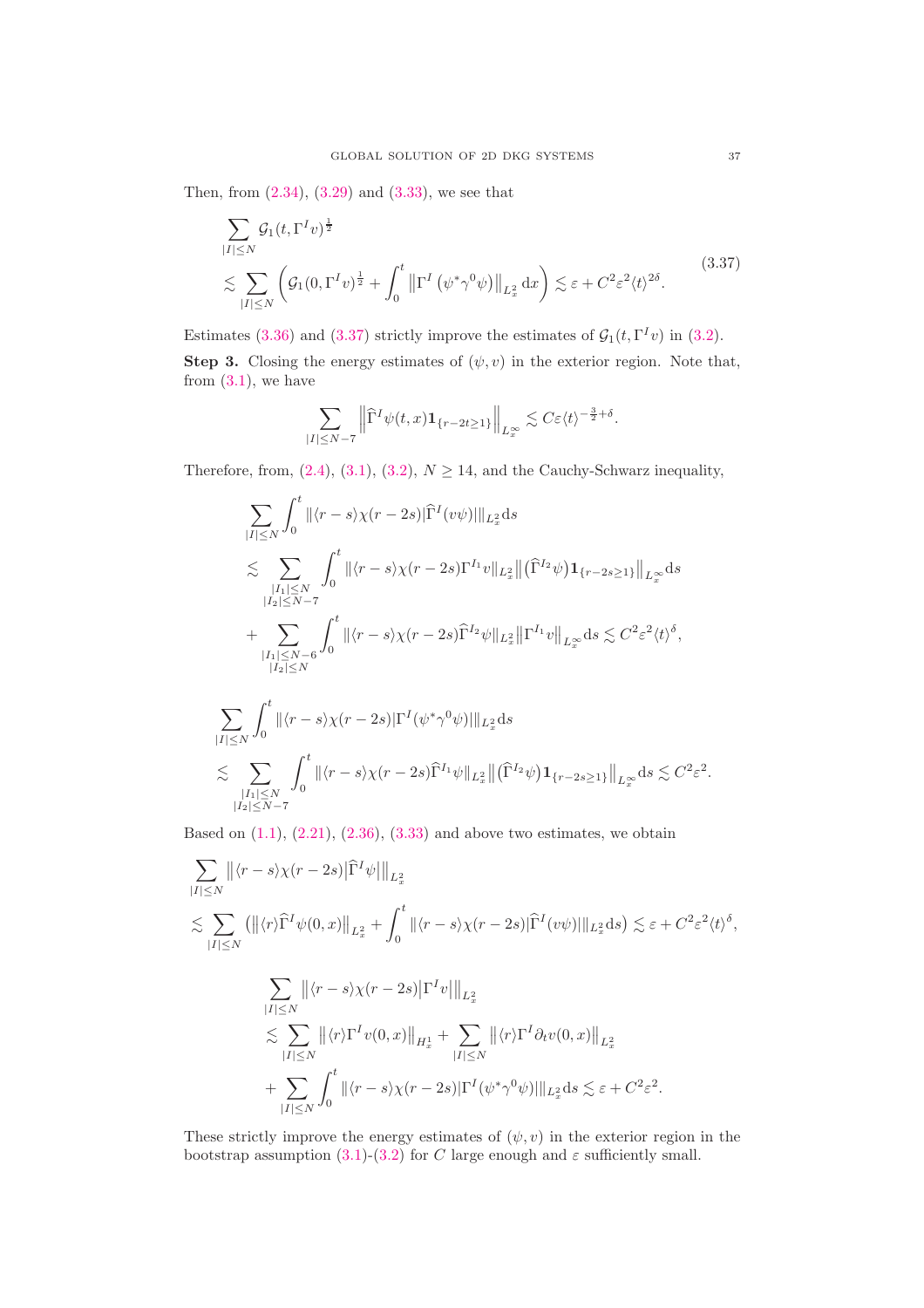**Step 4.** Closing the modified ghost weight estimates of  $(\psi, v)$ . From  $(2.20)$ ,  $(2.35)$ , [\(3.2\)](#page-17-1), [\(3.31\)](#page-31-3), [\(3.32\)](#page-31-4) and [\(3.33\)](#page-34-1), we see that

$$
\sum_{|I| \leq N} \int_0^t \langle s \rangle^{-3\delta} \int_{\mathbb{R}^2} \frac{\left[\widehat{\Gamma}^I \psi\right]_{-}}{\langle r - s \rangle^{\frac{5}{5}}} dx ds
$$
\n
$$
\lesssim \sum_{|I| \leq N} \left( \int_{\mathbb{R}^2} \left| \widehat{\Gamma}^I \psi_0 \right|^2 dx + \int_0^t \langle s \rangle^{-3\delta} \int_{\mathbb{R}^2} \left| \left(\widehat{\Gamma}^I \psi \right)^* \gamma^0 (\widehat{\Gamma}^I (v\psi)) \right| dx ds \right) \lesssim \varepsilon^2 + C^2 \varepsilon^2,
$$
\n
$$
\sum_{|I| \leq N} \int_0^t \langle s \rangle^{-5\delta} \int_{\mathbb{R}^2} \frac{\left(\Gamma^I v\right)^2}{\langle r - s \rangle^{\frac{6}{5}}} dx ds
$$
\n
$$
\lesssim \sum_{|I| \leq N} \left( \mathcal{E}_1 (0, \Gamma^I v) + C \varepsilon \int_0^t \langle s \rangle^{-3\delta} \left\| \Gamma^I (\psi^* \gamma^0 \psi) \right\|_{L_x^2} ds \right) \lesssim \varepsilon^2 + C^{\frac{5}{2}} \varepsilon^{\frac{5}{2}}.
$$

These strictly improve the modified ghost weight estimates of  $(\psi, v)$  in the bootstrap assumption [\(3.1\)](#page-16-3)-[\(3.2\)](#page-17-1) for C large enough and  $\varepsilon$  small enough.

Step 5. Closing the pointwise estimates of  $(\psi, v)$ . First, from  $(2.7)$ ,  $(2.5)$ ,  $(3.26)$ and the definition of  $\Psi$  in §[2.5,](#page-15-7) we see that

$$
\begin{split} \sum_{|I|\leq N-7} \big|\widehat{\Gamma}^I\psi\big| &\lesssim \langle t-r\rangle^{-1} \sum_{|I|\leq N-7}\big\|S\Gamma^I\Psi\big\|_{L^\infty_x}\\ &\quad + \langle t-r\rangle^{-1} \sum_{|I|\leq N-7}\big\|\Gamma\Gamma^I\Psi\big\|_{L^\infty_x} \lesssim \varepsilon \langle t\rangle^{-\frac{1}{2}+\delta} \langle t-r\rangle^{-1}. \end{split}
$$

Second, using again [\(2.56\)](#page-15-5), [\(3.26\)](#page-28-2) and the definition of  $\Psi$  in §[2.5,](#page-15-7) we have

$$
\sum_{|I| \le N-7} |[\widehat{\Gamma}^I \psi]_ - | \lesssim \langle t + r \rangle^{-1} \sum_{|I| \le N-7} ||S\Gamma^I \Psi||_{L^\infty_x}
$$
  
 
$$
+ \langle t + r \rangle^{-1} \sum_{|I| \le N-7} ||\Gamma \Gamma^I \Psi||_{L^\infty_x} \lesssim \varepsilon \langle t + r \rangle^{-\frac{3}{2}+\delta}.
$$

Third, from [\(1.4\)](#page-1-3), [\(2.39\)](#page-12-2) and [\(3.27\)](#page-29-0), we find

$$
\sum_{|I|\leq N-6} \left|\Gamma^I\tilde v\right|\lesssim \left(\varepsilon + C\varepsilon^2 + C^3\varepsilon^3\right)\langle t+r\rangle^{-1}.
$$

On the other hand, from  $(2.13)$  and  $(3.4)$ , we see that

$$
\sum_{|I|\leq N-6} \left|\Gamma^I(\psi^*\gamma^0\psi)\right| \lesssim \sum_{\substack{|I_1|\leq N-4\\|I_2|\leq N-4}} \left|\widehat{\Gamma}^{I_1}\psi\right| \left|\widehat{\Gamma}^{I_2}\psi\right| \lesssim C^2 \varepsilon^2 \langle t+r\rangle^{-1}.
$$

Combining the above two estimates with the definition of  $\tilde{v}$  in §[2.5,](#page-15-7) we obtain

$$
\sum_{|I|\leq N-6}\left|\Gamma^{I}v\right|\lesssim \sum_{|I|\leq N-6}\left(\left|\Gamma^{I}\tilde{v}\right|+\left|\Gamma^{I}\big(\psi^{*}\gamma^{0}\psi\big)\right|\right)\lesssim \left(\varepsilon+C^{2}\varepsilon^{2}+C^{3}\varepsilon^{3}\right)\langle t+r\rangle^{-1}.
$$

These strictly improve the pointwise estimates of  $(\psi, v)$  in the bootstrap assump-tion [\(3.1\)](#page-16-3)-[\(3.2\)](#page-17-1) for C large enough and  $\varepsilon$  small enough.

Step 6. Conclusion. As a consequence of improving all the estimates in the bootstrap assumption [\(3.1\)](#page-16-3)-[\(3.2\)](#page-17-1), for any initial data  $(\psi_0, \vec{v}_0)$  satisfying [\(1.4\)](#page-1-3), we conclude that  $T^*(\psi_0, \vec{v}_0) = \infty$ . The proof of Proposition [3.1](#page-17-2) is complete.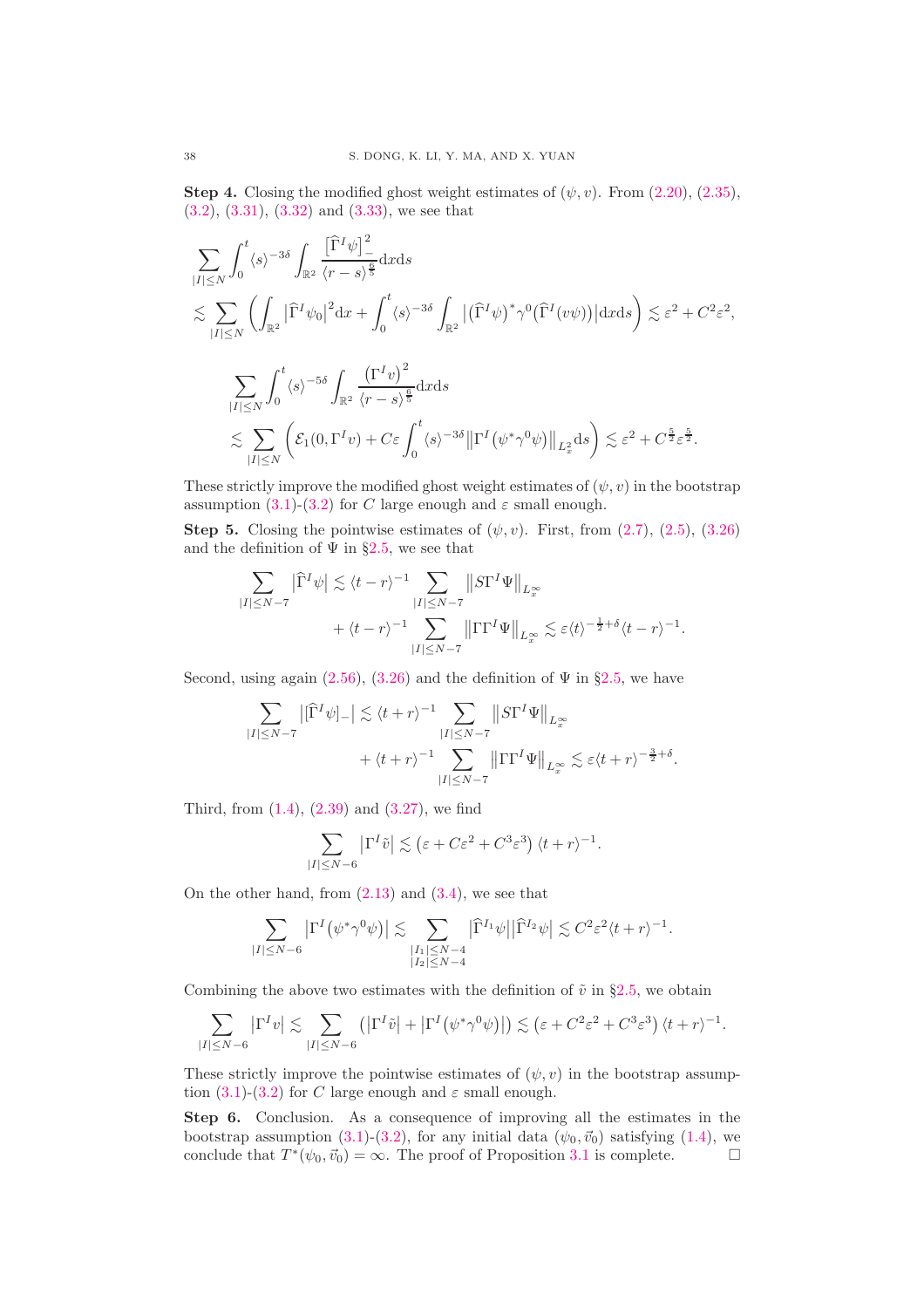<span id="page-38-0"></span>3.5. End of the proof of Theorem [1.1.](#page-1-2) We are in a position to complete the proof of Theorem [1.1.](#page-1-2)

End of the proof of Theorem [1.1.](#page-1-2) Note that, the global existence of  $(\psi, v)$  and sharp pointwise decay [\(1.5\)](#page-1-0) are consequences of the Proposition [3.1.](#page-17-2) What is left is to show that the solution  $(\psi, v)$  scatters to a free solution in the energy space  $\mathcal{X}_N$ . We split the proof of scattering as the following three steps.

Step 1. Linear theory of the Dirac and Klein-Gordon equations. Recall that, for the Cauchy problem of the 2D linear Dirac equation,

 $-i\gamma^{\mu}\partial_{\mu}\phi = G$  with  $\phi(0, x) = \phi_0$ ,

the solution  $\phi$  is given by

$$
\phi(t,x) = e^{-it\mathcal{D}}\phi_0 + \int_0^t e^{-i(t-s)\mathcal{D}}\gamma^0 G(s)ds,
$$

where  $e^{-it\mathcal{D}}$  can be written as

$$
e^{-it\mathcal{D}} = \cos(t\sqrt{-\Delta}) - i\frac{\sin(t\sqrt{-\Delta})}{\sqrt{-\Delta}}\mathcal{D}, \text{ with } \mathcal{D} = -i\gamma^0\gamma^1\partial_1 - i\gamma^0\gamma^2\partial_2.
$$

Recall also that, for the Cauchy problem of the 2D linear Klein-Gordon equation,

$$
-\Box u + u = F \quad \text{with} \quad (u, \partial_t u)_{|t=0} = (u_0, u_1),
$$

the solution  $\vec{u} = (u, \partial_t u)$  is given by

$$
\vec{u}(t,x) = \mathcal{S}(t) \begin{pmatrix} u_0 \\ u_1 \end{pmatrix} + \int_0^t \mathcal{S}(t-s) \begin{pmatrix} 0 \\ F(s) \end{pmatrix} ds,
$$

where  $S(t)$  can be written as

$$
\mathcal{S}(t) = \begin{pmatrix} \cos(t\langle \nabla \rangle) & \langle \nabla \rangle^{-1} \sin(t\langle \nabla \rangle) \\ -\langle \nabla \rangle \sin(t\langle \nabla \rangle) & \cos(t\langle \nabla \rangle) \end{pmatrix}.
$$

By a standard energy argument, we know that the Dirac flow  $e^{-it\mathcal{D}}$  and the Klein-Gordon flow  $\mathcal{S}(t)$  are unitary group on  $H^{M-1}$  and  $H^M \times H^{M-1}$  for  $M \in \mathbb{N}^+$ , respectively. More precisely, for any  $M \in \mathbb{N}^+$ ,  $f \in H^M$  and  $\vec{f} \in \mathcal{H}^M$ , we have

<span id="page-38-1"></span>
$$
\left\|e^{it\mathcal{D}}\right\|_{H^M \to H^M} = \|S(t)\|_{\mathcal{H}^M \to \mathcal{H}^M} = 1,\tag{3.38}
$$

where  $\mathcal{H}^M = H^M \times H^{M-1}$  for  $M \in \mathbb{N}^+$ . Recall that, for any  $(t, s) \in (0, \infty)^2$ , we have the following basic property of the operators,

<span id="page-38-2"></span>
$$
e^{-i(t+s)\mathcal{D}} = e^{-it\mathcal{D}} e^{-is\mathcal{D}}
$$
 and  $\mathcal{S}(t+s) = \mathcal{S}(t)\mathcal{S}(s)$ . (3.39)

Step 2. Scattering of  $(\tilde{\psi}, \tilde{v})$ . From [\(3.13\)](#page-19-1), [\(3.15\)](#page-22-0) and [\(3.28\)](#page-29-1), we see that

<span id="page-38-3"></span>
$$
\int_0^\infty (\|\mathcal{N}_3(\psi, v)\|_{H^{N-1}} + \|\mathcal{N}_4(\psi, \psi^*)\|_{H^{N-1}}) ds \lesssim C^2 \varepsilon^2,
$$
  

$$
\int_0^\infty (\|\mathcal{N}_1(\psi, v)\|_{H^{N-1}} + \|\mathcal{N}_2(\psi, \psi^*)\|_{H^{N-1}} + \|Q_0(\psi, v)\|_{H^{N-1}}) ds \lesssim C^2 \varepsilon^2.
$$
\n(3.40)

We set

$$
\psi_{0\ell} = \tilde{\psi}(0) + \int_0^{\infty} e^{is\mathcal{D}} \left( \mathcal{N}_1(\psi, v) + \mathcal{N}_2(\psi, \psi^*) + 2Q_0(\psi, v) \right) ds,
$$

$$
\begin{pmatrix} v_{0\ell} \\ v_{1\ell} \end{pmatrix} = \begin{pmatrix} \tilde{v} \\ \partial_t \tilde{v} \end{pmatrix} (0) + \int_0^{\infty} \mathcal{S}(-s) \begin{pmatrix} 0 \\ \mathcal{N}_3(\psi, v) + \mathcal{N}_4(\psi, \psi^*) \end{pmatrix} ds.
$$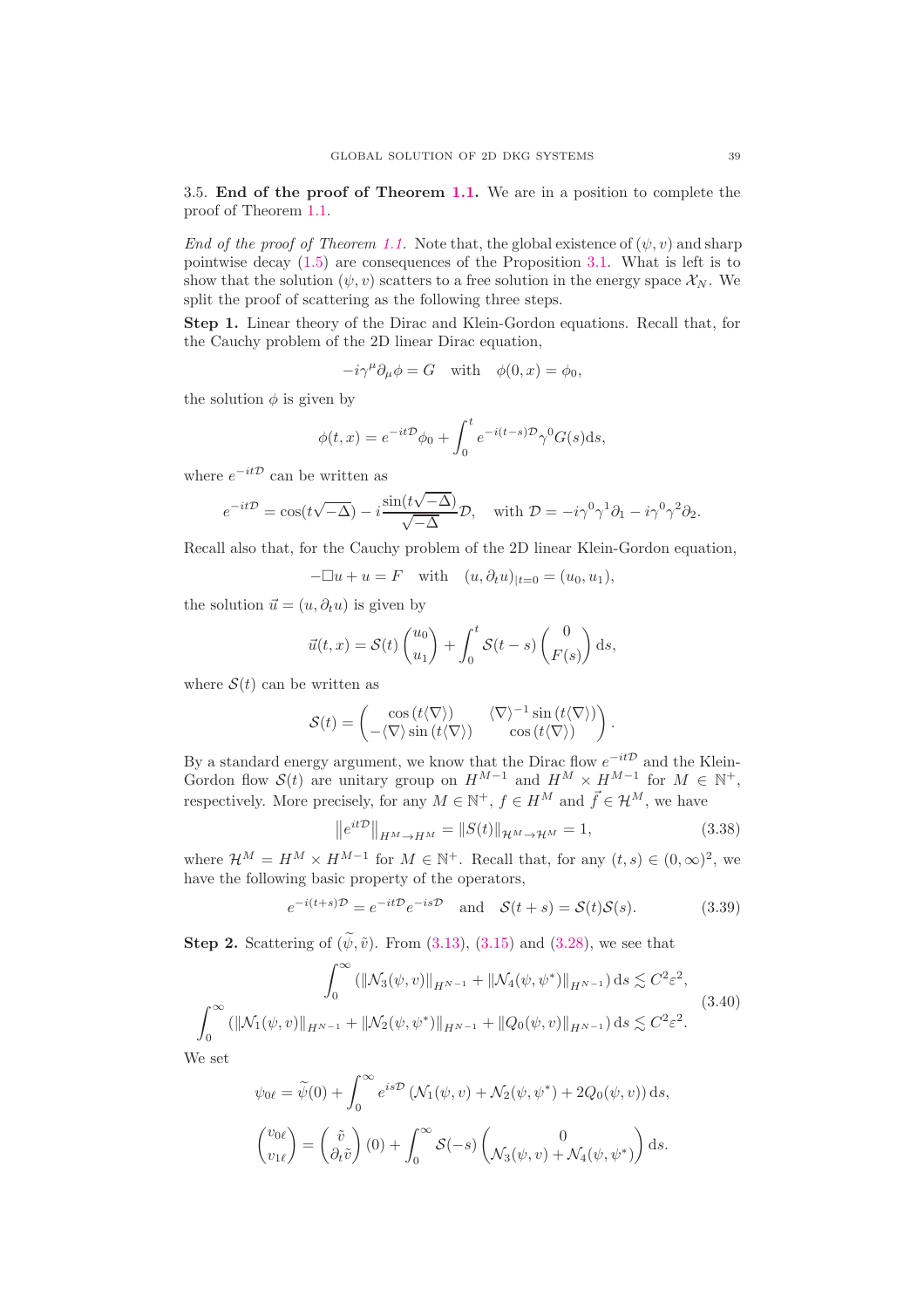Therefore, from [\(2.54\)](#page-15-3), [\(2.55\)](#page-15-4), [\(3.38\)](#page-38-1) and [\(3.39\)](#page-38-2), we see that

$$
\begin{aligned}\n\|\widetilde{\psi}(t) - e^{-it\mathcal{D}} \psi_{0\ell}\|_{H^{N-1}} \\
&\leq \int_{t}^{\infty} \left( \|\mathcal{N}_{1}(\psi, v)\|_{H^{N-1}} + \|\mathcal{N}_{2}(\psi, \psi^{*})\|_{H^{N-1}} + \|Q_{0}(\psi, v)\|_{H^{N-1}} \right) ds, \\
\left\|\left(\frac{\widetilde{v}}{\partial_{t}\widetilde{v}}\right)(t) - \mathcal{S}(t) \begin{pmatrix}v_{0\ell} \\ v_{1\ell}\end{pmatrix}\right\|_{\mathcal{H}^{N}} &\leq \int_{t}^{\infty} \left( \|\mathcal{N}_{3}(\psi, v)\|_{H^{N-1}} + \|\mathcal{N}_{4}(\psi, \psi^{*})\|_{H^{N-1}} \right) ds.\n\end{aligned}
$$

Based on the above estimates and [\(3.40\)](#page-38-3), we have

$$
\lim_{t \to \infty} \left\| \widetilde{\psi}(t) - e^{-it\mathcal{D}} \psi_{0\ell} \right\|_{H^{N-1}} = \lim_{t \to \infty} \left\| \begin{pmatrix} \widetilde{v} \\ \partial_t \widetilde{v} \end{pmatrix} (t) - \mathcal{S}(t) \begin{pmatrix} v_{0\ell} \\ v_{1\ell} \end{pmatrix} \right\|_{\mathcal{H}^N} = 0,
$$

which means that  $(\psi, \tilde{v})$  scatters to a free solution in the energy space  $\mathcal{X}_N =$  $H^{N-1} \times H^N \times H^{N-1}.$ 

**Step 3.** Conclusion. Note that, from  $(2.4)$ ,  $(3.1)$ ,  $(3.2)$ ,  $(3.4)$  and  $N \ge 14$ , we have

$$
\|i\gamma^{\mu}\partial_{\mu}(v\psi)\|_{H^{N-1}} \lesssim \sum_{|I| \leq N} \|\Gamma^{I}(v\psi)\|_{L_{x}^{2}}\n\lesssim \sum_{\substack{|I_{1}| \leq N \\ |I_{2}| \leq N-4}} \|\Gamma^{I_{1}}v\|_{L_{x}^{2}} \|\widehat{\Gamma}^{I_{2}}\psi\|_{L_{x}^{\infty}} + \sum_{\substack{|I_{1}| \leq N-6 \\ |I_{2}| \leq N}} \|\Gamma^{I_{1}}v\|_{L_{x}^{\infty}} \|\widehat{\Gamma}^{I_{2}}\psi\|_{L_{x}^{2}}\n\lesssim C^{2}\varepsilon^{2}\langle t \rangle^{-\frac{1}{2}+2\delta} + C^{2}\varepsilon^{2}\langle t \rangle^{-1+\delta},\n\|\psi^{*}\gamma^{0}\psi\|_{H^{N}} + \|\partial_{t}(\psi^{*}\gamma^{0}\psi)\|_{H^{N-1}}
$$

$$
\lesssim \sum_{|I| \leq N} \|\Gamma^I \left( \psi^* \gamma^0 \psi \right) \|_{L^2_x} \lesssim \sum_{\substack{|I_1| \leq N \\ |I_2| \leq N-4}} \|\widehat{\Gamma}^{I_1} \psi \|_{L^2_x} \|\widehat{\Gamma}^{I_2} \psi \|_{L^\infty_x} \lesssim C^2 \varepsilon^2 \langle t \rangle^{-\frac{1}{2}+\delta}.
$$

Based on the above two estimates, we have

<span id="page-39-8"></span>
$$
\lim_{t \to \infty} \left\| \left( i\gamma^{\mu} \partial_{\mu} (v\psi), \psi^* \gamma^0 \psi, \partial_t (\psi^* \gamma^0 \psi) \right) \right\|_{\mathcal{X}_N} = 0. \tag{3.41}
$$

Gathering [\(3.41\)](#page-39-8) and Step 2, we have shown that the solution  $(\psi, v)$  scatters to a free solution in the energy space  $\mathcal{X}_N$ .

### Acknowledgements

The author S.D. owes great thanks to Zoe Wyatt (KCL) for helpful discussions.

#### **REFERENCES**

- <span id="page-39-6"></span>[1] S. Alinhac. The null condition for quasilinear wave equations in two space dimensions I. Invent. Math. 145 (2001), no. 3, 597–618.
- <span id="page-39-7"></span>[2] S. Alinhac. Hyperbolic partial differential equations. Universitext. Springer, Dordrecht, 2009.  $xii+150$  pp.
- <span id="page-39-1"></span>[3] A. Bachelot. Problème de Cauchy global pour des systèmes de Dirac-Klein-Gordon. Ann. Inst. H. Poincaré Phys. Théor. 48 (1988), no. 4, 387-422.
- <span id="page-39-2"></span>[4] I. Bejenaru and S. Herr. On global well-posedness and scattering for the massive Dirac-Klein-Gordon system. J. Eur. Math. Soc. (JEMS) 19 (2017) no. 8, 2445–2467.
- <span id="page-39-4"></span>[5] I. Bejenaru and S. Herr. The cubic Dirac equation: small initial data in  $H^{1/2}(\mathbb{R}^2)$ . Comm. Math. Phys. **343** (2016), no. 2, 515-562.
- <span id="page-39-0"></span>[6] N. Bournaveas. Low regularity solutions of the Dirac Klein-Gordon equations in two space dimensions. Comm. Partial Differential Equations 26 (2001), no. 7-8, 1345-1366.
- <span id="page-39-3"></span>[7] N. Bournaveas. A new proof of global existence for the Dirac Klein-Gordon equations in one space dimension. J. Funct. Anal. 173 (2000), no. 1, 203–213.
- <span id="page-39-5"></span>[8] T. Candy and S. Herr. Conditional large initial data scattering results for the Dirac-Klein-Gordon system. Forum Math. Sigma 6 (2018), Paper No. e9, 55 pp.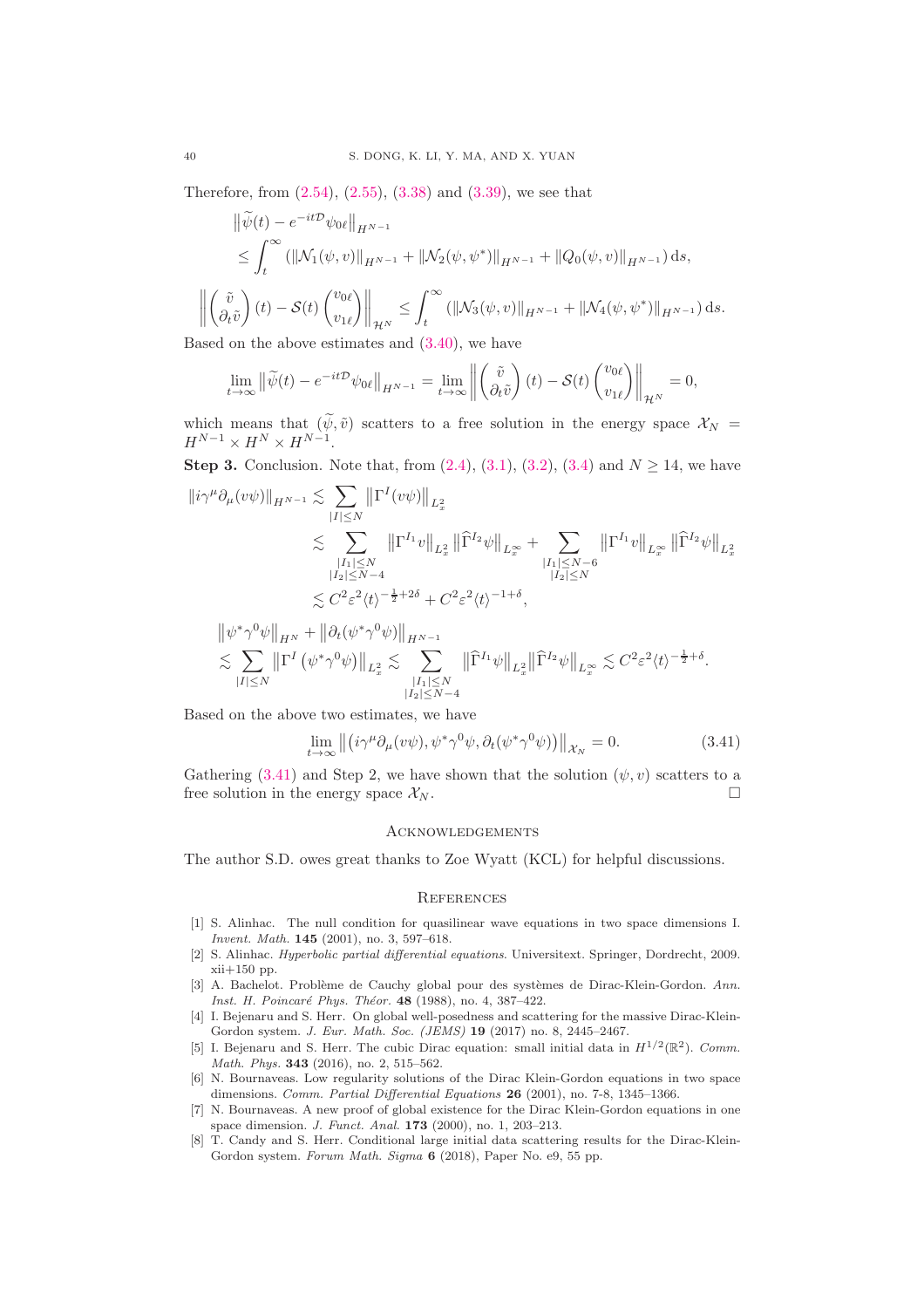- <span id="page-40-2"></span>[9] J. M. Chadam and R. T. Glassey. On certain global solutions of the Cauchy problem for the (classical) coupled Klein-Gordon-Dirac equations in one and three space dimensions. Arch. Ration. Mech. Anal. 54 (1974), 223–237.
- <span id="page-40-11"></span><span id="page-40-3"></span>[10] X. Chen. Global stability of Minkowski spacetime for a spin-1/2 field. Preprint, arXiv:2201.08280.
- [11] Y. Choquet-Bruhat. Solutions globales des ´equations de Maxwell-Dirac-Klein-Gordon (masses nulles). (French) C. R. Acad. Sci. Paris Sér. I Math. 292 (1981), no. 2, 153–158.
- <span id="page-40-5"></span>[12] P. D'Ancona, D. Foschi and S. Selberg. Local well-posedness below the charge norm for the Dirac-Klein-Gordon system in two space dimensions. J. Hyperbolic Differ. Equ. 4 (2007), no. 2, 295–330.
- <span id="page-40-4"></span>[13] P. D'Ancona, D. Foschi and S. Selberg. Null structure and almost optimal local regularity for the Dirac-Klein-Gordon system. J. Eur. Math. Soc. (JEMS) 9 (2007), no. 4, 877–899.
- <span id="page-40-8"></span>[14] S. Dong. Asymptotic behavior of the solution to the Klein-Gordon-Zakharov model in dimension two. Comm. Math. Phys. 384 (2021), no. 1, 587–607.
- <span id="page-40-20"></span>[15] S. Dong. Global solution to the wave and Klein-Gordon system under null condition in dimension two. J. Funct. Anal. 281 (2021), no. 11, Paper No. 109232, 29 pp.
- <span id="page-40-12"></span>[16] S. Dong, P. LeFloch and Z. Wyatt. Global evolution of the  $U(1)$  Higgs Boson: nonlinear stability and uniform energy bounds. Ann. Henri Poincaré  $22$  (2021), no. 3, 677–713.
- <span id="page-40-13"></span>[17] S. Dong and K. Li. Global solution to the cubic Dirac equation in two space dimensions. Preprint, arXiv:2111.04048.
- <span id="page-40-10"></span>[18] S. Dong and Y. Ma. Global Existence and Scattering of the Klein-Gordon-Zakharov System in Two Space Dimensions. Preprint, arXiv:2111.00244.
- <span id="page-40-21"></span>[19] S. Dong, Y. Ma and X. Yuan. Asymptotic behavior of 2D wave–Klein-Gordon coupled system under null condition. Preprint, arXiv:2202.08139.
- <span id="page-40-1"></span>[20] S. Dong and Z. Wyatt. Hidden structure and sharp asymptotics for the Dirac–Klein-Gordon system in two space dimensions. Preprint, arXiv:2105.13780.
- <span id="page-40-9"></span>[21] S. Duan and Y. Ma. Global Solutions of Wave-Klein–Gordon Systems in 2+1 Dimensional Space-Time with Strong Couplings in Divergence Form. SIAM J. Math. Anal. 54 (2022), no. 3, 2691–2726.
- <span id="page-40-14"></span>[22] S. Duan, Y. Ma and W. Zhang. Nonlinear stability of the totally geodesic wave maps in anisotropic manifolds. Preprint, arXiv:2204.12525.
- <span id="page-40-23"></span>[23] V. Georgiev. Decay estimates for the Klein-Gordon equation. Comm. Partial Differential Equations 17 (1992), no. 7-8, 1111–1139.
- <span id="page-40-0"></span>[24] A. Grünrock and H. Pecher. Global solutions for the Dirac-Klein-Gordon system in two space dimensions. Comm. Partial Differential Equations 35 (2010), no. 1, 89-112.
- <span id="page-40-7"></span>[25] Z. Guo, K. Nakanishi, and S. Wang. Small energy scattering for the Klein-Gordon-Zakharov system with radial symmetry. Math. Res. Lett. 21 (2014), no. 4, 733–755.
- <span id="page-40-25"></span> $[26]$  L. Hörmander. Lectures on nonlinear hyperbolic differential equations. Mathématiques & Applications (Berlin), 26. Springer-Verlag, Berlin, 1997. viii+289 pp.
- <span id="page-40-15"></span>[27] A. D. Ionescu and B. Pausader. On the global regularity for a wave-Klein-Gordon coupled system. Acta Math. Sin. (Engl. Ser.) 35 (2019), no. 6, 933–986.
- <span id="page-40-16"></span>[28] A. D. Ionescu and B. Pausader. The Einstein-Klein-Gordon coupled system: global stability of the Minkowski solution. Annals of Mathematics Studies, Vol 403, Princeton University Press (2022).
- <span id="page-40-22"></span>[29] S. Klainerman. The null condition and global existence to nonlinear wave equations. Nonlinear systems of partial differential equations in applied mathematics, Part 1 (Santa Fe, N.M., 1984), 293–326, Lectures in Appl. Math., 23, Amer. Math. Soc., Providence, RI, 1986.
- <span id="page-40-26"></span>[30] S. Klainerman. Remark on the asymptotic behavior of the Klein-Gordon equation in  $\mathbb{R}^{n+1}$ . Comm. Pure Appl. Math. 46 (1993), no. 2, 137–144.
- <span id="page-40-17"></span>[31] S. Klainerman, Q. Wang, and S. Yang. Global solution for massive Maxwell-Klein-Gordon equations. Comm. Pure Appl. Math. 73 (2020), no. 1, 63–109.
- <span id="page-40-24"></span>[32] P. G. LeFloch and Y. Ma. The hyperboloidal foliation method. Series in Applied and Computational Mathematics, 2. World Scientific Publishing Co. Pte. Ltd., Hackensack, NJ, 2014.  $x+149$  pp.
- <span id="page-40-18"></span>[33] P.G. LeFloch and Y. Ma. Nonlinear stability of self-gravitating massive fields. Preprint, arXiv:1712.10045.
- <span id="page-40-19"></span>[34] J. Li and Y. Zang. A vector field method for some nonlinear Dirac models in Minkowski spacetime. J. Differential Equations 273 (2021), 58–82.
- <span id="page-40-6"></span>[35] T. Ozawa, K. Tsutaya, and Y. Tsutsumi. Normal form and global solutions for the Klein-Gordon-Zakharov equations. Ann. Inst. H. Poincaré C Anal. Non Linéaire 12 (1995), no. 4, 459–503.